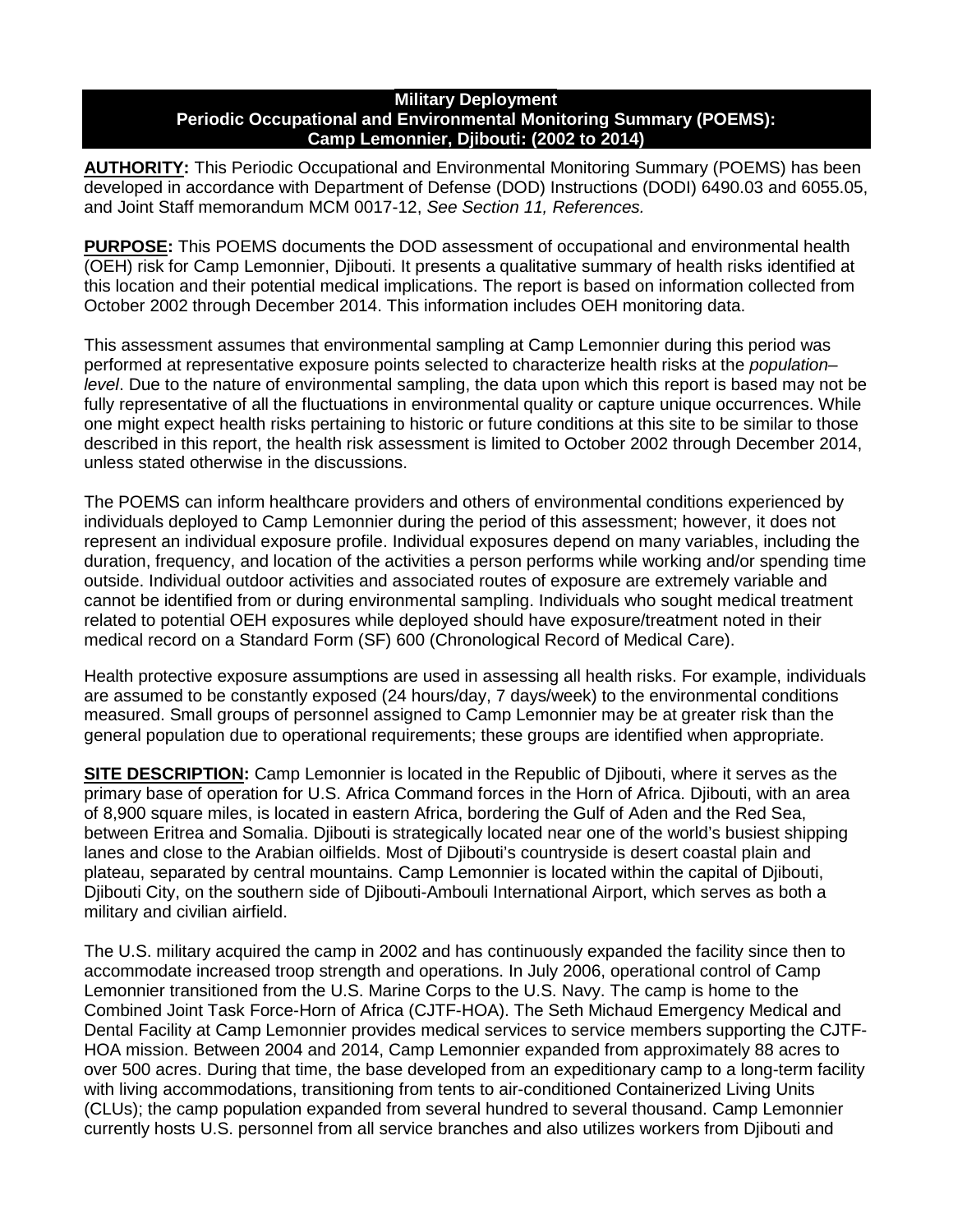other countries. Military personnel typically serve a six-month deployment at the camp, with the exception of U.S. Army personnel and the senior leadership, who serve a year-long deployment.

Facilities maintenance is provided by a Base Operations Services (BOS) contractor. BOS provide food services, vehicle maintenance, laundry, janitorial service, water treatment, solid waste disposal, and other services. BOS contract personnel include local nationals, third country nationals, and U.S. civilians. Health screening is required for these contract personnel prior to assignment to the camp.

Djibouti has a desert climate with hot and very dry weather conditions for most of the year. The average temperatures in the summer range from 85 to 107°F (July); winter temperatures range from 70 to 83°F (January). Temperatures above 110°F are common, especially in summer months. The rainy season is typically from October through April; the average total annual rainfall for Djibouti is only about six inches per year. The soil percolates poorly, causing water to pool at the surface during rain events. Standing water typically remains until it evaporates, which can disrupt camp operations.

> Page 2 of 38 Reviewed by AFRICOM SG (07 June 2016) Final Approval Date (18 August 2016)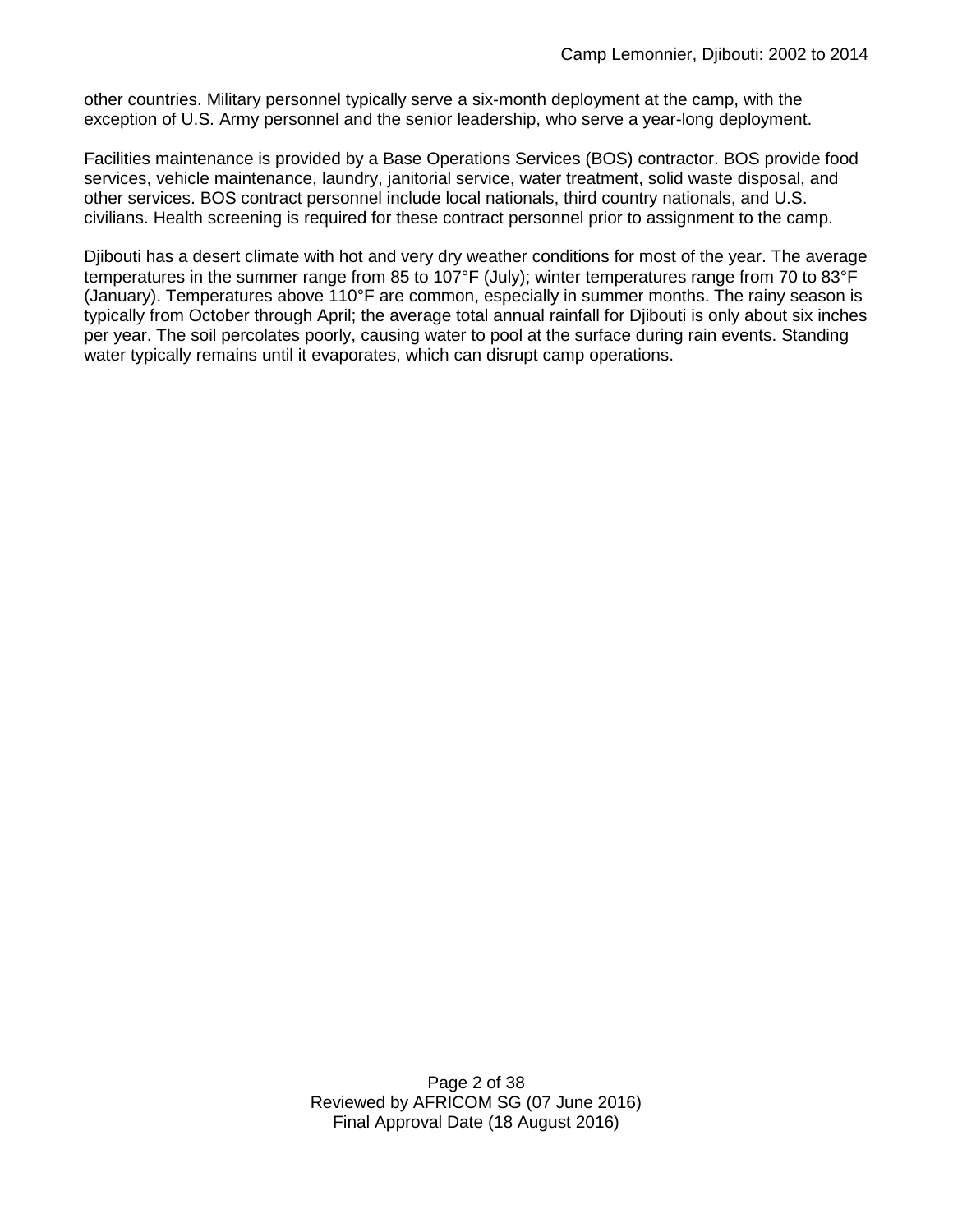**SUMMARY:** Conditions that may pose a moderate or greater health risk are summarized in Table 1. Table 2 provides population-based risk estimates for identified OEH conditions at Camp Lemonnier. As indicated in the detailed sections that follow Table 2, established controls that reduce health risk have been factored into this assessment. In some cases (e.g., ambient air) specific controls are noted, but not routinely available/feasible.

#### **Table 1: Summary of Occupational and Environmental Conditions with Moderate or Greater Health Risk**

#### <span id="page-2-0"></span>*Short-term health risks and medical implications:*

The following may have caused acute health effects in some individuals *during deployment* at Camp Lemonnier.

[Inhalation of dust:](#page-10-0) Coarse particulate matter less than 10 micrometers in diameter (PM<sub>10</sub>) and fine particulate matter less than 2.5 micrometers in diameter (PM<sub>2.5</sub>) are routinely present in the air at higher concentrations than would typically be experienced in the United States. Inhaling airborne dust associated with the dry climate, and smoke from burning trash, may have resulted in mild to more serious short-term health effects (e.g., eye, nose, throat, and lung irritation, coughing, sneezing, runny nose, and shortness of breath). Some individuals may have sought treatment for acute respiratory irritation during their time at Camp Lemonnier. Individuals who sought medical treatment for these symptoms while deployed should have exposure/treatment noted in their medical record.

[Diesel Exhaust:](#page-16-0) Diesel exhaust is a complex mixture of gases, including oxides of nitrogen (NO and NO<sub>2</sub>), sulfur dioxide  $(SO<sub>2</sub>)$ , carbon monoxide (CO), carbon dioxide (CO<sub>2</sub>), ozone, and diesel particulate matter. The particulate matter is composed of a solid core of elemental carbon with other substances, such as inorganic carbon, metals ash, sulfates, and silicates, attached to the surface. Short-term exposures to high concentrations of diesel exhaust can cause headache, dizziness, and irritation of the eyes, nose, and throat. It is possible that camp residents who worked near the sampled areas during the periods of moderate risk could have experienced some of these effects. Symptoms associated with short duration exposure to diesel exhaust would be expected to resolve after exposures ceased.

[Heat illness:](#page-29-0) The short-term health risk of heat illness for unacclimated individuals and those with underlying health conditions is **moderate**. For all other individuals the risk is **low**.

#### *Long-term health risks and medical implications:*

The following may be associated with long-term health effects in some individuals who deployed to Camp Lemonnier*.*

[Inhalation of dust:](#page-11-0) The inhalation of fine particulate matter  $(PM_{2.5})$  poses a potential long-term health risk to individuals deployed to Camp Lemonnier. Individuals who routinely worked outdoors and inhaled  $PM_{2.5}$  at levels present at the camp may develop health conditions such as chronic bronchitis, reduced lung function, and asthma. Individuals with a history of asthma or pre-existing cardiopulmonary disease are likely at greatest risk. At this time, there are no specific recommended post-deployment medical surveillance evaluations for individuals with particulate exposures. Providers should consider health status (e.g., any underlying conditions/susceptibilities) and unique OEH exposures (such as welding fumes and burn pit smoke) when addressing individual concerns. Although short-term effects from exposure to dust should have resolved post-deployment, providers should be prepared to consider the relationship between potential deployment exposures and current complaints.

[Environmental Noise:](#page-31-0) Camp Lemonnier has a narrow footprint and all working and living areas are close to noise sources. The standard work shift at Camp Lemonnier is 12 hours and personnel spend much of their off-work hours within 100 to 150 yards of the flight-line and the generator stations, which are the main noise sources. As a result, Camp Lemonnier personnel may not consistently attain the full recovery period after noise exposure. It is likely that some individuals continuously exposed to environmental noise at the levels present at Camp Lemonnier would have experienced health effects such as headache, annoyance, fatigue, and possible hearing threshold shifts (temporary to permanent).

[Acrolein:](#page-13-0) Incomplete fuel combustion is the primary source of acrolein release into the atmosphere. acrolein has a very disagreeable odor and breaks down rapidly in the air by reacting with other chemicals and sunlight. The major health effects of chronic inhalation exposure to acrolein in humans consist of general respiratory congestion and eye, nose, and throat irritation. It is likely that some camp residents sought medical treatment for such conditions while deployed. These symptoms are similar to those related to other environmental stressors present at Camp Lemonnier (e.g., dust and diesel exhaust), as well as to upper respiratory infections and allergies; thus it is impossible to directly link them to acrolein exposures.

> Page 3 of 38 Reviewed by AFRICOM SG (07 June 2016) Final Approval Date (18 August 2016)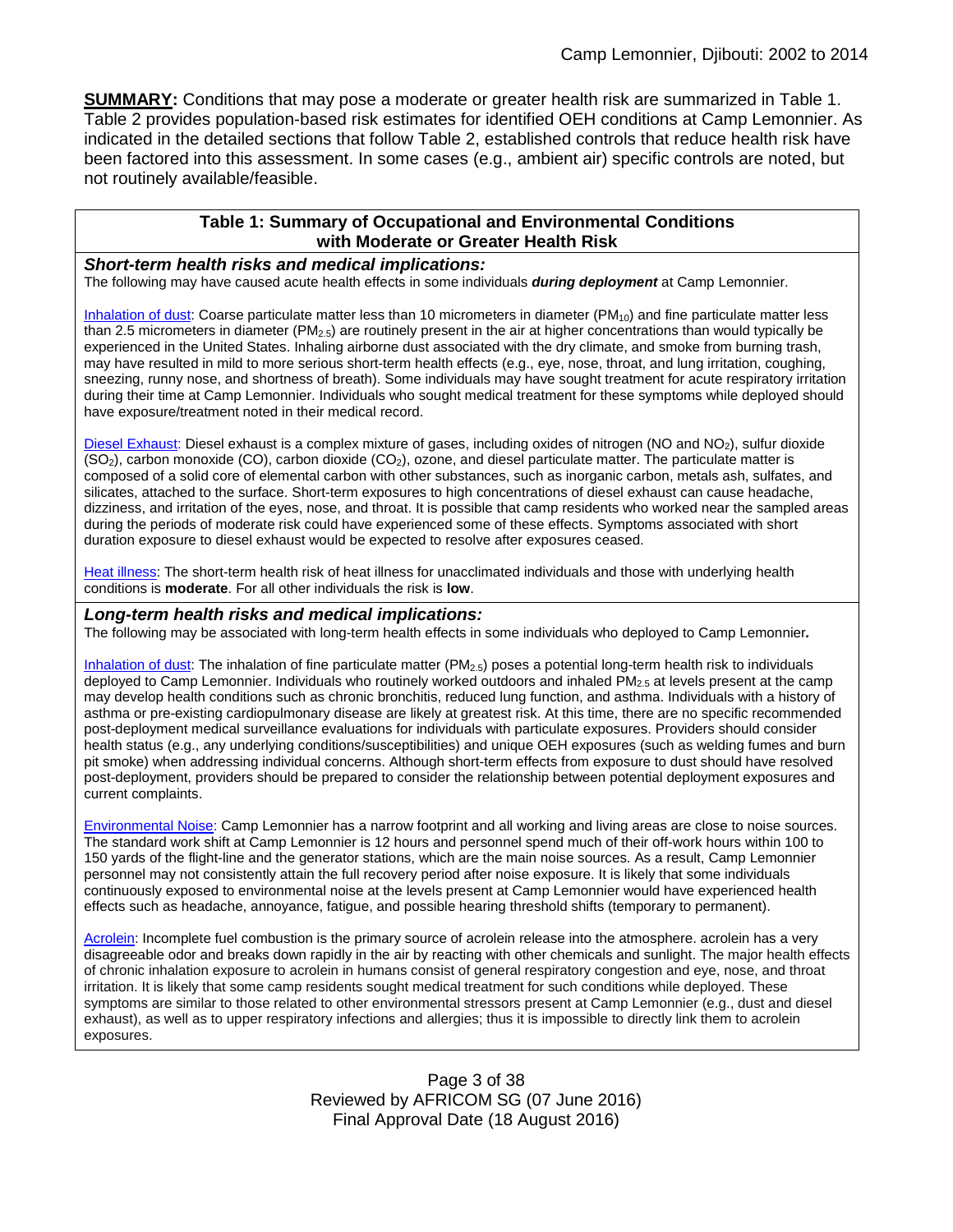<span id="page-3-1"></span><span id="page-3-0"></span>

| Table 2: Population-Based Health Risk Estimates - Camp Lemonnier, Djibouti, Africa <sup>1,2</sup>                           |                                                                                                                                                                                                                                                                                                                                                                                                                                                                                                                                                                                                     |                                                                                                                                                                                                                                                             |                                                                                                                             |  |
|-----------------------------------------------------------------------------------------------------------------------------|-----------------------------------------------------------------------------------------------------------------------------------------------------------------------------------------------------------------------------------------------------------------------------------------------------------------------------------------------------------------------------------------------------------------------------------------------------------------------------------------------------------------------------------------------------------------------------------------------------|-------------------------------------------------------------------------------------------------------------------------------------------------------------------------------------------------------------------------------------------------------------|-----------------------------------------------------------------------------------------------------------------------------|--|
| <b>Source of Identified</b><br>Health Risk <sup>3</sup>                                                                     | <b>Unmitigated Health Risk</b><br>Estimate <sup>4</sup>                                                                                                                                                                                                                                                                                                                                                                                                                                                                                                                                             | <b>Control Measures</b><br>Implemented <sup>5</sup>                                                                                                                                                                                                         | <b>Residual Health Risk</b><br>Estimate <sup>4</sup>                                                                        |  |
|                                                                                                                             |                                                                                                                                                                                                                                                                                                                                                                                                                                                                                                                                                                                                     | Air                                                                                                                                                                                                                                                         |                                                                                                                             |  |
| <b>Particulate matter less</b><br>than 10 microns in<br>diameter (PM <sub>10</sub> )<br>(see paragraph 2.3)                 | Short-term: Low to moderate.<br>Daily levels vary. Acute health<br>effects (e.g., eye and/or upper<br>respiratory tract irritation) may be<br>more pronounced during peak<br>exposure days. More serious<br>effects were possible in<br>susceptible persons (e.g., those<br>with asthma/existing respiratory<br>diseases).                                                                                                                                                                                                                                                                          | Air-conditioned living and working<br>spaces provided<br>For those not working in air<br>conditioned spaces, time<br>outdoors is minimized and doors<br>or tent flaps remain closed.<br>Water used for dust control on<br>unpaved roads and work areas.     | Short-term: Low overall<br>but there were at least four<br>periods during which<br>health risk was elevated to<br>moderate. |  |
|                                                                                                                             | Long-term: No available health<br>guidelines.                                                                                                                                                                                                                                                                                                                                                                                                                                                                                                                                                       |                                                                                                                                                                                                                                                             | Long-term: No available<br>health guidelines.                                                                               |  |
| <b>Particulate matter less</b><br>than 2.5 microns in<br>diameter (PM <sub>2.5</sub> )<br>(see paragraph $2.\overline{4}$ ) | Short-term: Low. Mild acute<br>(short-term) health effects such as<br>eye, nose, or throat irritation are<br>likely in individuals who spent<br>much of their time outdoors.<br>Existing medical conditions (e.g.,<br>asthma or respiratory diseases)<br>may be exacerbated.                                                                                                                                                                                                                                                                                                                        |                                                                                                                                                                                                                                                             | Short-term: Low                                                                                                             |  |
|                                                                                                                             | Long-term: Low to moderate.<br>Repeated exposures to airborne<br>concentrations of PM <sub>2.5</sub> that carry<br>a low to moderate long-term<br>health risk may still increase the<br>possibility for development of<br>chronic health conditions in some<br>troops. These conditions include<br>reduced lung function, chronic<br>bronchitis, chronic obstructive<br>pulmonary disease (COPD),<br>asthma, and other<br>cardiopulmonary diseases. Those<br>with a history of asthma or pre-<br>existing cardiopulmonary disease<br>have a higher risk for developing<br>these chronic conditions. | Air-conditioned living and working<br>spaces provided<br>For those not working in air<br>conditioned spaces, time<br>outdoors is minimized and doors<br>or tent flaps remain closed.<br>Water used for dust control on<br>unpaved roads and work areas.     | Long-term: Low to<br>Moderate.                                                                                              |  |
| <b>Airborne metals</b><br>(see paragraph 2.5)                                                                               | Short-term: None identified.<br>Long-term: None identified.                                                                                                                                                                                                                                                                                                                                                                                                                                                                                                                                         | Air-conditioned living and working<br>spaces provided<br>For those not working in air<br>conditioned spaces, time<br>outdoors is minimized and<br>keeping doors or tent flaps<br>closed.<br>Water used for dust control on<br>unpaved roads and work areas. | Short-term: None<br>identified.<br>Long-term: None<br>identified.                                                           |  |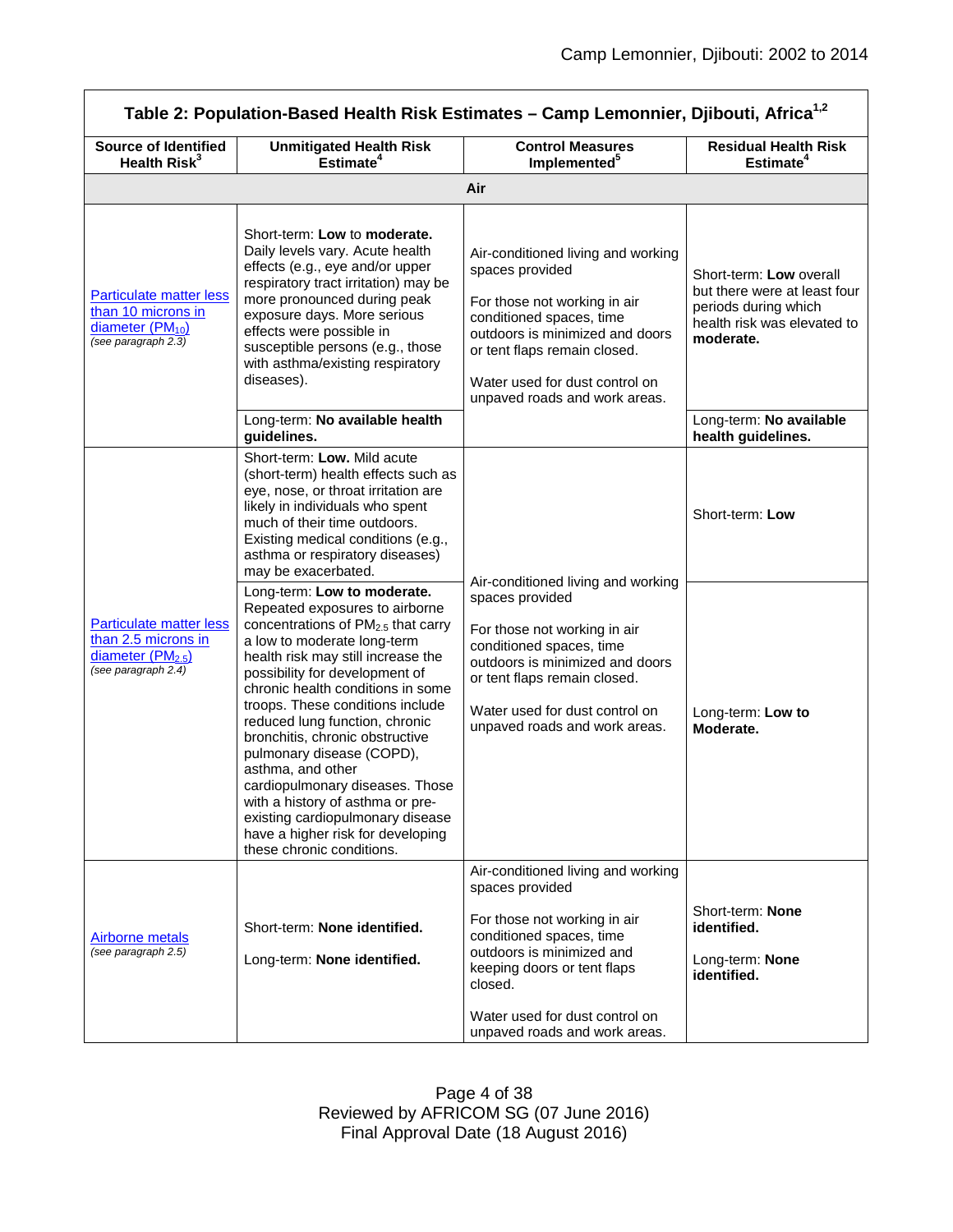<span id="page-4-3"></span><span id="page-4-2"></span><span id="page-4-1"></span><span id="page-4-0"></span>

| Table 2: Population-Based Health Risk Estimates - Camp Lemonnier, Djibouti, Africa <sup>1,2</sup> |                                                                                                                                                                                                                                                                                                                                                                                                                                                                                                                                                                          |                                                                                                                                                                                                                          |                                                                                                                                                   |  |
|---------------------------------------------------------------------------------------------------|--------------------------------------------------------------------------------------------------------------------------------------------------------------------------------------------------------------------------------------------------------------------------------------------------------------------------------------------------------------------------------------------------------------------------------------------------------------------------------------------------------------------------------------------------------------------------|--------------------------------------------------------------------------------------------------------------------------------------------------------------------------------------------------------------------------|---------------------------------------------------------------------------------------------------------------------------------------------------|--|
| <b>Source of Identified</b><br>Health Risk <sup>3</sup>                                           | <b>Unmitigated Health Risk</b><br>Estimate <sup>4</sup>                                                                                                                                                                                                                                                                                                                                                                                                                                                                                                                  | <b>Control Measures</b><br>Implemented <sup>5</sup>                                                                                                                                                                      | <b>Residual Health Risk</b><br>Estimate <sup>4</sup>                                                                                              |  |
| <b>Volatile organic</b><br>compounds (VOCs)<br>(see paragraph 2.6)                                | Short-Term: Low. The only VOC<br>detected above military exposure<br>guidelines was acrolein. Acrolein<br>is a by-product of combustion.<br>Concentrations of acrolein were<br>well below the threshold<br>concentrations known to cause<br>health effects in humans.<br>Long-term: Moderate. Acrolein<br>concentrations exceeded long-<br>term military exposure guidelines<br>in 59% of samples. The major<br>effects of chronic inhalation<br>exposure to acrolein in humans<br>consist of general respiratory<br>congestion and eye, nose, and<br>throat irritation. | Open pit burning avoided or burn<br>pits located to minimize impacts<br>to population centers.<br>Living and working areas located<br>away from roadways, runways<br>and other fuel combustion<br>sources when possible. | Short-term: Low.<br>Long-term: Moderate.                                                                                                          |  |
| Semi-volatile organic<br>compounds<br>(see paragraph 2.7)                                         | Short-term: None Identified.<br>Long-term: None Identified.                                                                                                                                                                                                                                                                                                                                                                                                                                                                                                              | Avoid open pit burning or use<br>controlled burning.<br>Locate living and working areas<br>away from roadways, runways<br>and other fuel combustion<br>sources                                                           | Short-term: None<br>identified.<br>Long-term: None<br>identified.                                                                                 |  |
| <b>Diesel exhaust</b><br>(see paragraph 2.8)                                                      | Short-term: Low to moderate.<br>Long-term: Not evaluated. There<br>is insufficient data upon which to<br>base a long-term risk<br>assessment.                                                                                                                                                                                                                                                                                                                                                                                                                            | Living and working areas located<br>away from roadways, runways,<br>and generators when possible.                                                                                                                        | Short-term: Low to<br>moderate.<br>Long-term: Not evaluated.<br>There is insufficient data<br>upon which to base a long-<br>term risk assessment. |  |
|                                                                                                   |                                                                                                                                                                                                                                                                                                                                                                                                                                                                                                                                                                          | Soil                                                                                                                                                                                                                     |                                                                                                                                                   |  |
| <b>Soil exposures</b><br>(see paragraph 3)                                                        | Short-term: Not evaluated. Short-<br>term soil exposures do not<br>typically pose a health risk.<br>Consequently, no exposure<br>quidelines exist.<br>Long-term: None Identified.                                                                                                                                                                                                                                                                                                                                                                                        | Keep sleeves rolled down to limit<br>skin contact.<br>Wash hands frequently especially<br>before eating.<br>Shower after soil exposure to<br>remove soil from skin.                                                      | Short-term: Not evaluated<br>Long-term: None<br>identified.                                                                                       |  |
| Water                                                                                             |                                                                                                                                                                                                                                                                                                                                                                                                                                                                                                                                                                          |                                                                                                                                                                                                                          |                                                                                                                                                   |  |
| Water used for other                                                                              |                                                                                                                                                                                                                                                                                                                                                                                                                                                                                                                                                                          |                                                                                                                                                                                                                          |                                                                                                                                                   |  |
| purposes<br>(See paragraph 4.2)                                                                   | Short-term: Low.<br>Long-term: Low.                                                                                                                                                                                                                                                                                                                                                                                                                                                                                                                                      | Water treated by reverse<br>osmosis.<br>Active and ongoing drinking<br>water surveillance program<br>implemented.                                                                                                        | Short-term: Low.<br>Long-term: Low.                                                                                                               |  |
|                                                                                                   |                                                                                                                                                                                                                                                                                                                                                                                                                                                                                                                                                                          |                                                                                                                                                                                                                          |                                                                                                                                                   |  |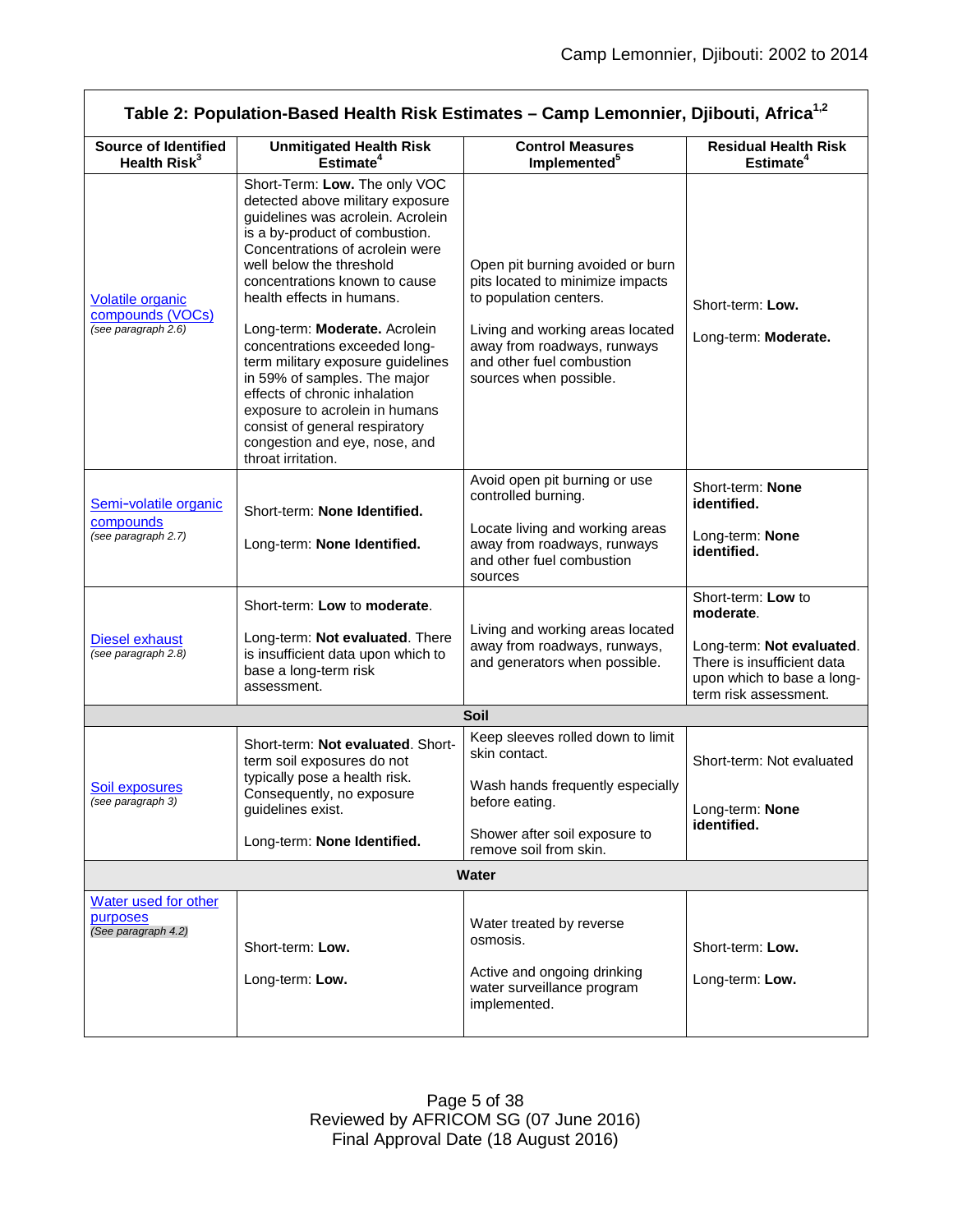┑

<span id="page-5-2"></span><span id="page-5-1"></span><span id="page-5-0"></span>

| Table 2: Population-Based Health Risk Estimates - Camp Lemonnier, Djibouti, Africa <sup>1,2</sup> |                                                                                                                                                                                                                                                                                                                                                                                                                               |                                                                                                                                                                                                                           |                                                                                                                                                                                           |  |  |
|---------------------------------------------------------------------------------------------------|-------------------------------------------------------------------------------------------------------------------------------------------------------------------------------------------------------------------------------------------------------------------------------------------------------------------------------------------------------------------------------------------------------------------------------|---------------------------------------------------------------------------------------------------------------------------------------------------------------------------------------------------------------------------|-------------------------------------------------------------------------------------------------------------------------------------------------------------------------------------------|--|--|
| <b>Source of Identified</b><br>Health Risk <sup>3</sup>                                           | <b>Unmitigated Health Risk</b><br>Estimate <sup>4</sup>                                                                                                                                                                                                                                                                                                                                                                       | <b>Control Measures</b><br>Implemented <sup>5</sup>                                                                                                                                                                       | <b>Residual Health Risk</b><br>Estimate <sup>4</sup>                                                                                                                                      |  |  |
| <b>Consumed water</b><br>(water used for<br>drinking)<br>(See paragraph 4.3)                      | Short-term: Low. Bottled Water:<br>The only analytes detected above<br>military exposure guidelines<br>(MEGs) were antimony, lead, and<br>boron. Antimony and lead were<br>detected in two separate bottled<br>water samples in June and<br>December 2005. Boron has also<br>been sporadically detected in<br>bottled water between 2005 and<br>2007 at levels that posed a low<br>risk.                                      | Source of U.S. Army Veterinary<br>Command-approved water<br>sources now limited to two<br>vendors.<br>Active and ongoing drinking<br>water surveillance program                                                           | Short-term: Low.                                                                                                                                                                          |  |  |
|                                                                                                   | Long-term: Low. Bottled Water:<br>Antimony and lead were detected<br>in two separate bottled water<br>samples in June and December<br>2005. Boron has also been<br>sporadically detected in bottled<br>water between 2005 and 2007 at<br>levels that posed a low risk.                                                                                                                                                        | implemented.                                                                                                                                                                                                              | Long-term: Low.                                                                                                                                                                           |  |  |
|                                                                                                   | <b>Military Unique</b>                                                                                                                                                                                                                                                                                                                                                                                                        |                                                                                                                                                                                                                           |                                                                                                                                                                                           |  |  |
| Ionizing radiation<br>See paragraph 5.3)                                                          | Short-term: Low.<br>Long-term: Low.                                                                                                                                                                                                                                                                                                                                                                                           | Applied principles of time,<br>distance, and shielding.<br>Medical/dental x-ray technicians<br>enrolled in a radiation dosimetry<br>program.                                                                              | Short-term: Low.<br>Long-term: Low.                                                                                                                                                       |  |  |
| <b>Endemic Disease</b>                                                                            |                                                                                                                                                                                                                                                                                                                                                                                                                               |                                                                                                                                                                                                                           |                                                                                                                                                                                           |  |  |
| Gastrointestinal<br>diseases<br>(See paragraph 6.2)                                               | Short-term: Moderate. Health<br>effects of ingesting unapproved<br>local food/water can temporarily<br>incapacitate personnel (e.g.,<br>diarrhea) or result in prolonged<br>illness (e.g., hepatitis A, typhoid<br>fever, brucellosis, hepatitis E).<br>Viral gastroenteritis can present at<br>any time due to a high rate of<br>personnel turnover, shared dining,<br>berthing, bathroom facilities, and<br>working spaces. | Standard preventive medicine<br>measures: Immunizations (e.g.,<br>hepatitis A, typhoid fever),<br>consuming food and water from<br>approved sources, and<br>habitability inspections to ensure<br>cleanliness/sanitation. | Short-term: Low. Based<br>on disease incident<br>reporting from Camp<br>Lemonnier, bacterial,<br>protozoal, cholera,<br>brucellosis, and hepatitis E<br>infections present a low<br>risk. |  |  |
|                                                                                                   | Long-term: Low. The majority of<br>gastrointestinal diseases do not<br>cause prolonged illness.                                                                                                                                                                                                                                                                                                                               |                                                                                                                                                                                                                           | Long-term: Low based on<br>disease incident reporting<br>from Camp Lemonnier.                                                                                                             |  |  |

r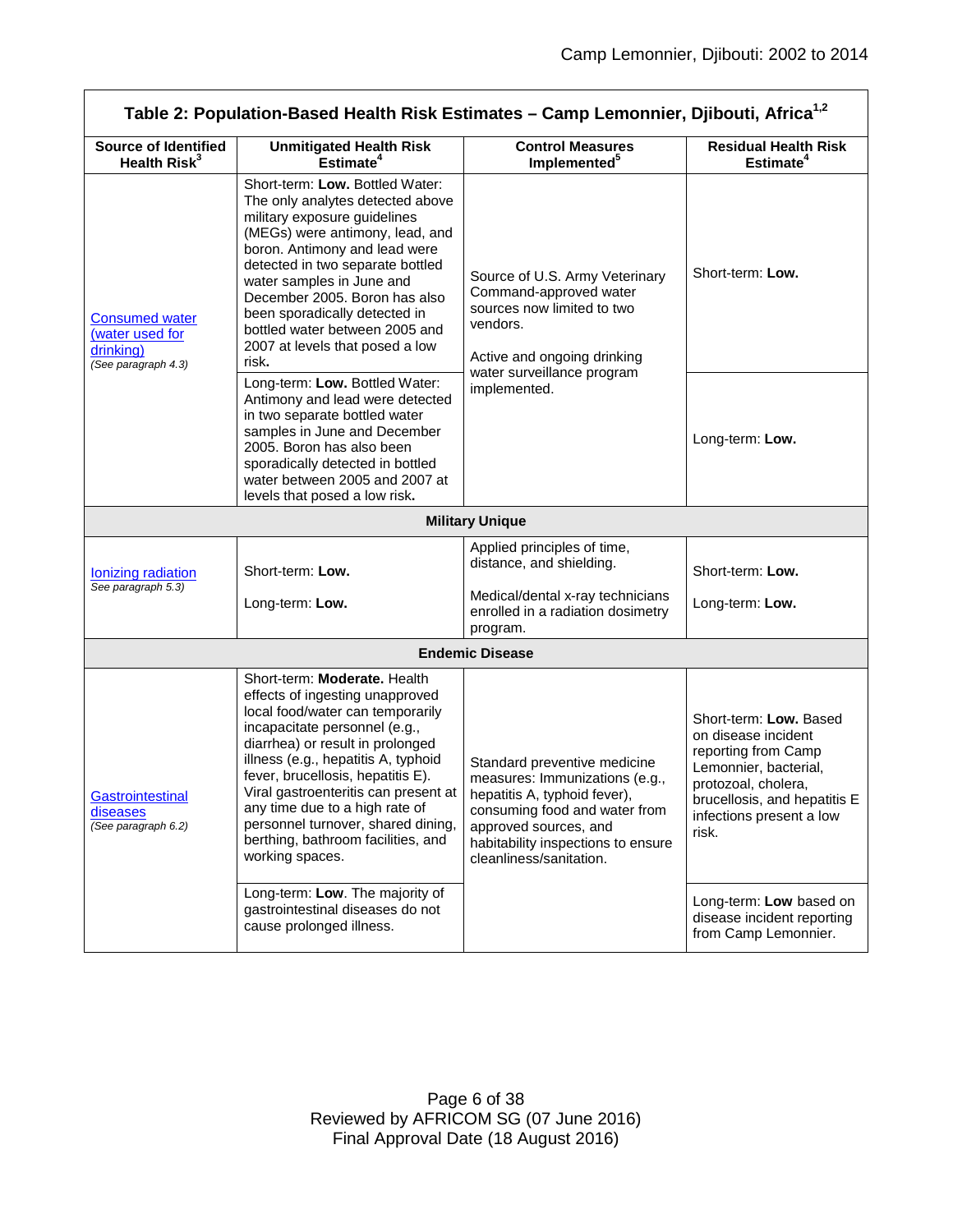<span id="page-6-0"></span>

| Table 2: Population-Based Health Risk Estimates - Camp Lemonnier, Djibouti, Africa <sup>1,2</sup> |                                                                                                                                                                                                                                                                                                                                                                                                             |                                                                                                                                                                                                                                                                   |                                                                                |  |
|---------------------------------------------------------------------------------------------------|-------------------------------------------------------------------------------------------------------------------------------------------------------------------------------------------------------------------------------------------------------------------------------------------------------------------------------------------------------------------------------------------------------------|-------------------------------------------------------------------------------------------------------------------------------------------------------------------------------------------------------------------------------------------------------------------|--------------------------------------------------------------------------------|--|
| <b>Source of Identified</b><br>Health Risk <sup>3</sup>                                           | <b>Unmitigated Health Risk</b><br>Estimate <sup>4</sup>                                                                                                                                                                                                                                                                                                                                                     | <b>Control Measures</b><br>Implemented <sup>5</sup>                                                                                                                                                                                                               | <b>Residual Health Risk</b><br>Estimate <sup>4</sup>                           |  |
| <b>Arthropod vector-</b><br>borne diseases<br>(See paragraph 6.3)                                 | Short-term: Moderate. Vectors<br>present in Djibouti (mosquitoes<br>and sand flies) are capable of<br>transmitting dengue fever,<br>malaria, leishmaniasis,<br>chikungunya, sandfly fever, West<br>Nile fever, Crimean-Congo<br>hemorrhagic fever, rickettsioses<br>(tick-borne, spotted fever group),<br>Rift Valley fever, and o'nyong-<br>nyong. Risk for malaria is lower in<br>the Djibouti City area. | Standard preventive medicine<br>measures: Properly wear<br>insecticide-treated uniforms and<br>apply insect repellent to the skin,<br>chemoprophylaxis in accordance<br>with combatant command<br>(COCOM) policy (e.g., malaria),<br>and remove vector harborages | Short-term: Low based on<br>disease incident reporting<br>from Camp Lemonnier. |  |
|                                                                                                   | Long-term: Low. It is possible to<br>be infected during deployment<br>with leishmaniasis and not have<br>clinically evident disease until<br>redeployed.                                                                                                                                                                                                                                                    | within the camp.                                                                                                                                                                                                                                                  | Long-term: Low based on<br>disease incident reporting<br>from Camp Lemonnier.  |  |
| <b>Water contact</b><br>diseases<br>(See paragraph 6.4)                                           | Short-term: Low. Flooding after<br>heavy rainfall facilitates the<br>spread of leptospirosis already<br>present in the soil. Standing<br>bodies of fresh water may support<br>the snail vector for<br>schistosomiasis.                                                                                                                                                                                      | Avoid fresh water sources, such<br>as puddles/standing water,<br>drainage areas, etc.                                                                                                                                                                             | Short-term: Low based on<br>disease incident reporting<br>from Camp Lemonnier. |  |
|                                                                                                   | Long-term: Low based on<br>disease incident reporting from<br>Camp Lemonnier.                                                                                                                                                                                                                                                                                                                               |                                                                                                                                                                                                                                                                   | Long-term: Low based on<br>disease incident reporting<br>from Camp Lemonnier.  |  |
| <b>Respiratory diseases</b><br>(See paragraph 6.5)                                                | Short-term: Moderate. The high<br>rate of personnel turnover, shared<br>dining, berthing, recreational<br>facilities, and working spaces<br>allow for the easy transmission of<br>upper respiratory infections or<br>influenza.                                                                                                                                                                             | Influenza immunizations are<br>given either before or during<br>deployment. Local and third<br>country national<br>workers/contractors are required<br>to complete health screening<br>prior to employment. Potential                                             | Short-term: Low for upper<br>respiratory infections.                           |  |
|                                                                                                   | Long-term: Low. The majority of<br>respiratory diseases do not cause<br>prolonged illness.                                                                                                                                                                                                                                                                                                                  | tuberculosis exposure is<br>addressed in the Post<br>Deployment Health Assessment.                                                                                                                                                                                | Long-term: Low based on<br>disease incident reporting<br>from Camp Lemonnier.  |  |
| Animal contact<br>diseases<br>(See paragraph 6.6)                                                 | Short-term: Low. Exposures to<br>animals and/or locations where<br>animals are kept (barnyards,<br>slaughterhouses) are the primary<br>infection sources for anthrax, Q-<br>fever, and rabies.                                                                                                                                                                                                              | Standard preventive medicine<br>measures, as well as COCOM<br>policy, generally prohibit contact<br>with, adoption, or feeding of feral<br>animals. Immunizations for<br>anthrax and rabies (rabies                                                               | Short-term: Low based on<br>disease incident reporting<br>from Camp Lemonnier. |  |
|                                                                                                   | Long-term: Low based on<br>disease incident reporting from<br>Camp Lemonnier.                                                                                                                                                                                                                                                                                                                               | vaccination and/or immune<br>globulin given if clinically<br>directed).                                                                                                                                                                                           | Long-term: Low based on<br>disease incident reporting<br>from Camp Lemonnier.  |  |
| <b>Venomous Animal/Insects</b>                                                                    |                                                                                                                                                                                                                                                                                                                                                                                                             |                                                                                                                                                                                                                                                                   |                                                                                |  |
| Snakes, scorpions,<br>and spiders<br>(See paragraph 7)                                            | Short-term: Low. If encountered,<br>effects of venom vary with<br>species from mild localized<br>swelling (e.g., scorpion species)<br>to potentially lethal (e.g., saw-<br>scaled viper).                                                                                                                                                                                                                   | Standard preventive medicine<br>measures, such as reducing<br>harborages for these animals, as<br>well as education on how to<br>avoid them ("shake out boots<br>before donning," etc.), reduce the<br>risk of exposure.                                          | Short-term: Low.                                                               |  |

<span id="page-6-2"></span><span id="page-6-1"></span>Page 7 of 38 Reviewed by AFRICOM SG (07 June 2016) Final Approval Date (18 August 2016)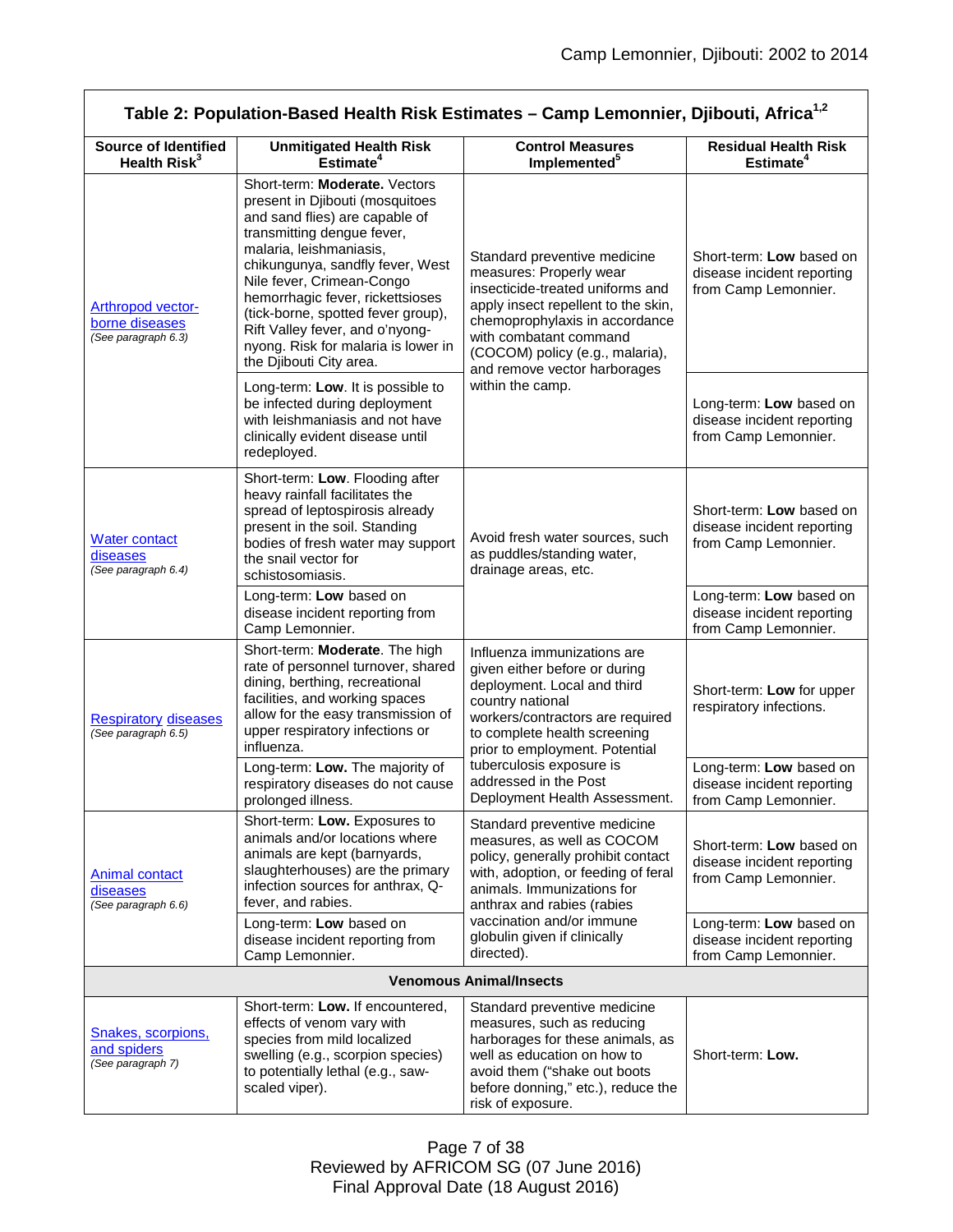<span id="page-7-2"></span><span id="page-7-1"></span><span id="page-7-0"></span>

| Table 2: Population-Based Health Risk Estimates - Camp Lemonnier, Djibouti, Africa <sup>1,2</sup> |                                                                                                                                                                                                                                                                                                                                                                                                                                                                                                         |                                                                                                                                      |                                                                                  |  |
|---------------------------------------------------------------------------------------------------|---------------------------------------------------------------------------------------------------------------------------------------------------------------------------------------------------------------------------------------------------------------------------------------------------------------------------------------------------------------------------------------------------------------------------------------------------------------------------------------------------------|--------------------------------------------------------------------------------------------------------------------------------------|----------------------------------------------------------------------------------|--|
| <b>Source of Identified</b><br>Health $Risk^3$                                                    | <b>Unmitigated Health Risk</b><br>Estimate <sup>4</sup>                                                                                                                                                                                                                                                                                                                                                                                                                                                 | <b>Control Measures</b><br>Implemented <sup>5</sup>                                                                                  | <b>Residual Health Risk</b><br>Estimate <sup>4</sup>                             |  |
|                                                                                                   | Long-term: None identified.                                                                                                                                                                                                                                                                                                                                                                                                                                                                             |                                                                                                                                      | Long-term: None<br>identified.                                                   |  |
|                                                                                                   |                                                                                                                                                                                                                                                                                                                                                                                                                                                                                                         | <b>Heat/Cold Stress</b>                                                                                                              |                                                                                  |  |
| Heat<br>(See paragraph 8)                                                                         | Short-term: Moderate, Moderate<br>risk of heat illness in summer<br>months for unacclimated<br>personnel.                                                                                                                                                                                                                                                                                                                                                                                               | Adequate periods of acclimation<br>for newly reporting personnel.<br>Work-rest cycles are adjusted<br>based on monitoring - climatic | Short-term: Low.                                                                 |  |
|                                                                                                   | Long-term: Low.                                                                                                                                                                                                                                                                                                                                                                                                                                                                                         | conditions.                                                                                                                          | Long-term: Low.                                                                  |  |
| <b>Noise</b><br>(See paragraph 9)                                                                 | Short-term: Low.                                                                                                                                                                                                                                                                                                                                                                                                                                                                                        | Hearing protection is readily<br>available and used.<br>Noise hazard areas and                                                       | Short-Term: Low.                                                                 |  |
|                                                                                                   | Long-term: Moderate for both<br>occupational noise and<br>environmental noise exposures                                                                                                                                                                                                                                                                                                                                                                                                                 | equipment are labeled.                                                                                                               | Long-term: Low for<br>occupational noise,<br>moderate for<br>environmental noise |  |
|                                                                                                   |                                                                                                                                                                                                                                                                                                                                                                                                                                                                                                         | <b>Unique Concerns</b>                                                                                                               |                                                                                  |  |
|                                                                                                   | Short-term: Low. Smoke may<br>cause irritation of the eyes, nose,<br>and throat. No additional short-<br>term health risk was identified<br>above that associated with<br>ambient air. The primary short-<br>term risk driver for the air<br>exposure pathway is dust (PM <sub>10</sub><br>and $PM2.5$ ).                                                                                                                                                                                               | Most personnel live and work in<br>air-conditioned CLUs, buildings,                                                                  | Short-term: Low.                                                                 |  |
| La Douda Dump<br>(airborne risks)                                                                 | Long-term: Low. While no long-<br>term health risks have yet been<br>identified in populations exposed<br>to smoke associated with refuse<br>burning, it is possible that a small<br>number of individuals may<br>experience long-term health<br>effects. Specific factors that may<br>increase risk include combined<br>exposures (such as dust,<br>industrial pollutants, and tobacco<br>smoke) and individual<br>susceptibilities, such as pre-<br>existing health conditions or<br>genetic factors. | or tents.<br>Tent flaps, doors, and windows<br>are typically closed to maximize<br>the efficiency of the air<br>conditioning.        | Long-term: Low.                                                                  |  |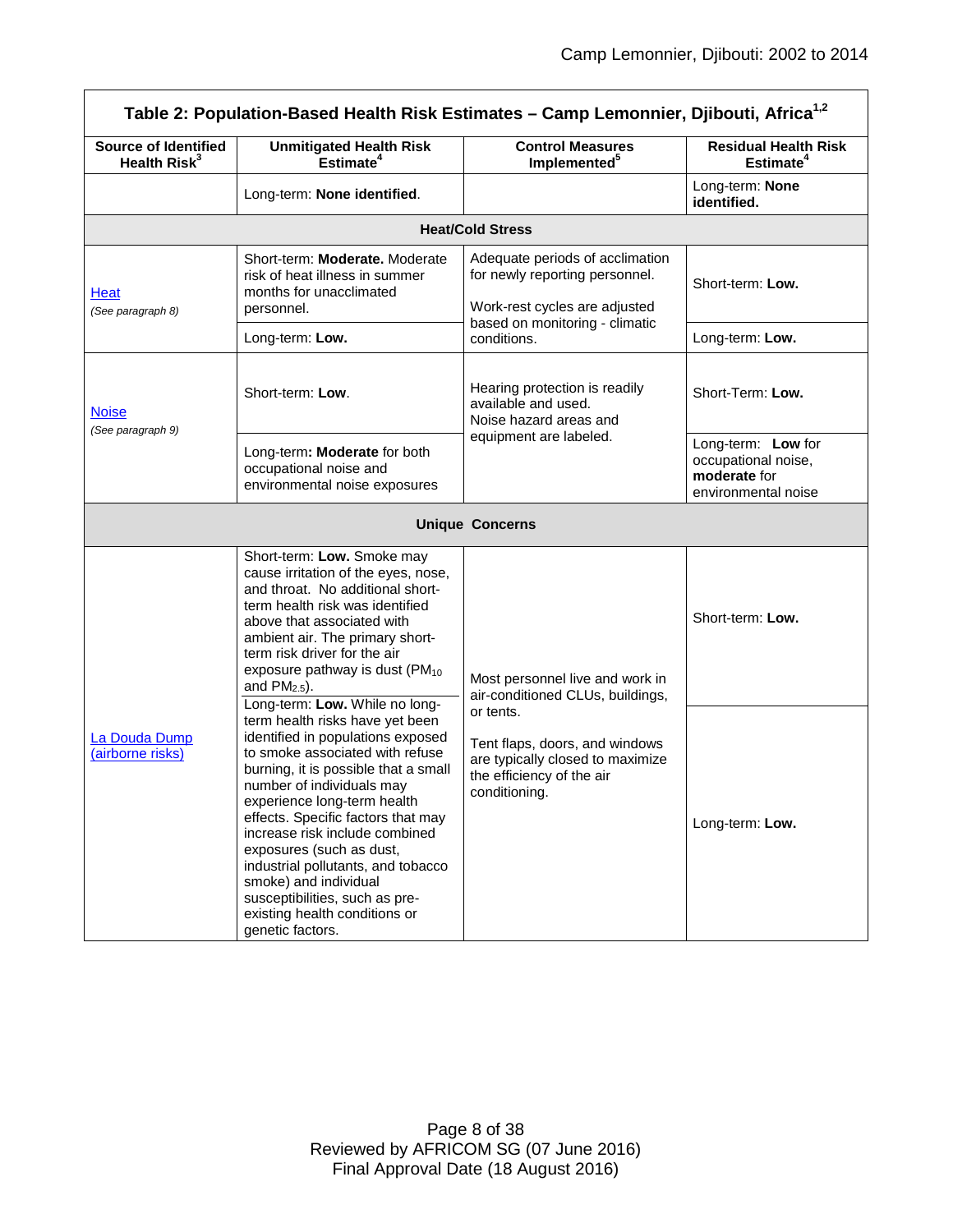### **Table 2: Population-Based Health Risk Estimates – Camp Lemonnier, Djibouti, Africa1,2**

#### Footnotes:

 $1$  Table 2 provides a qualitative estimate of population-based short- and long-term health risks associated with the occupational environment conditions at Camp Lemonnier. It does not represent an individual exposure profile. Actual individual exposures and health effects depend on many variables. For example, while a chemical may be present in the environment, if a person does not inhale, ingest, or contact a specific dose of the chemical for adequate duration and frequency, then there may be no health risk. Alternatively, a person at a specific location may experience a unique exposure, such as at the burn pit, which could result in a significant individual exposure. Any such person seeking medical care should have their specific conditions of exposure documented on Standard Form (SF) 600.

 $2$  This assessment is based on specific environmental sampling data and reports obtained from October 2002 through December 2014. Sampling locations are assumed to be representative of exposure points for the camp population but may not reflect all the fluctuations in environmental quality or capture unique exposure incidents.

 $3$ Table 2 is organized by maior categories of identified sources of health risk. It only lists those sub-categories specifically identified and addressed at Camp Lemonnier. The health risks are presented as Low, Moderate, High, or Extremely High for both acute and chronic health effects. The risk level is based on an assessment of both the potential severity of the health effects that could be caused and probability that exposure would occur at a level to produce such health effects. Details can be obtained from the Navy and Marine Corps Public Health Center (NMCPHC). When no risk of either a specific acute or chronic health effects were determined, sources were excluded. More detailed descriptions of OEH exposures that were evaluated but determined to pose no health risk are discussed in the following sections of this report.

 $4$  Risks in Table 2 are based on quantitative surveillance thresholds (e.g., review of disease surveillance data) or screening levels (e.g., Military Exposure Guidelines (MEGs) for chemicals)*.* Some previous assessment reports may provide slightly inconsistent risk estimates because quantitative criteria such as MEGs may have changed since the samples were originally evaluated and/or because this assessment makes use of all historic site data while previous reports may have only been based on a few samples.

<sup>5</sup> All OEH risk estimates represent residual risk after accounting for preventive controls in place. Occupational exposures and exposures to endemic diseases are greatly reduced by preventive measures in place. For environmental exposures related to airborne dust, there are limited preventive measures available and available measures have little efficacy in reducing exposure to ambient conditions.

> Page 9 of 38 Reviewed by AFRICOM SG (07 June 2016) Final Approval Date (18 August 2016)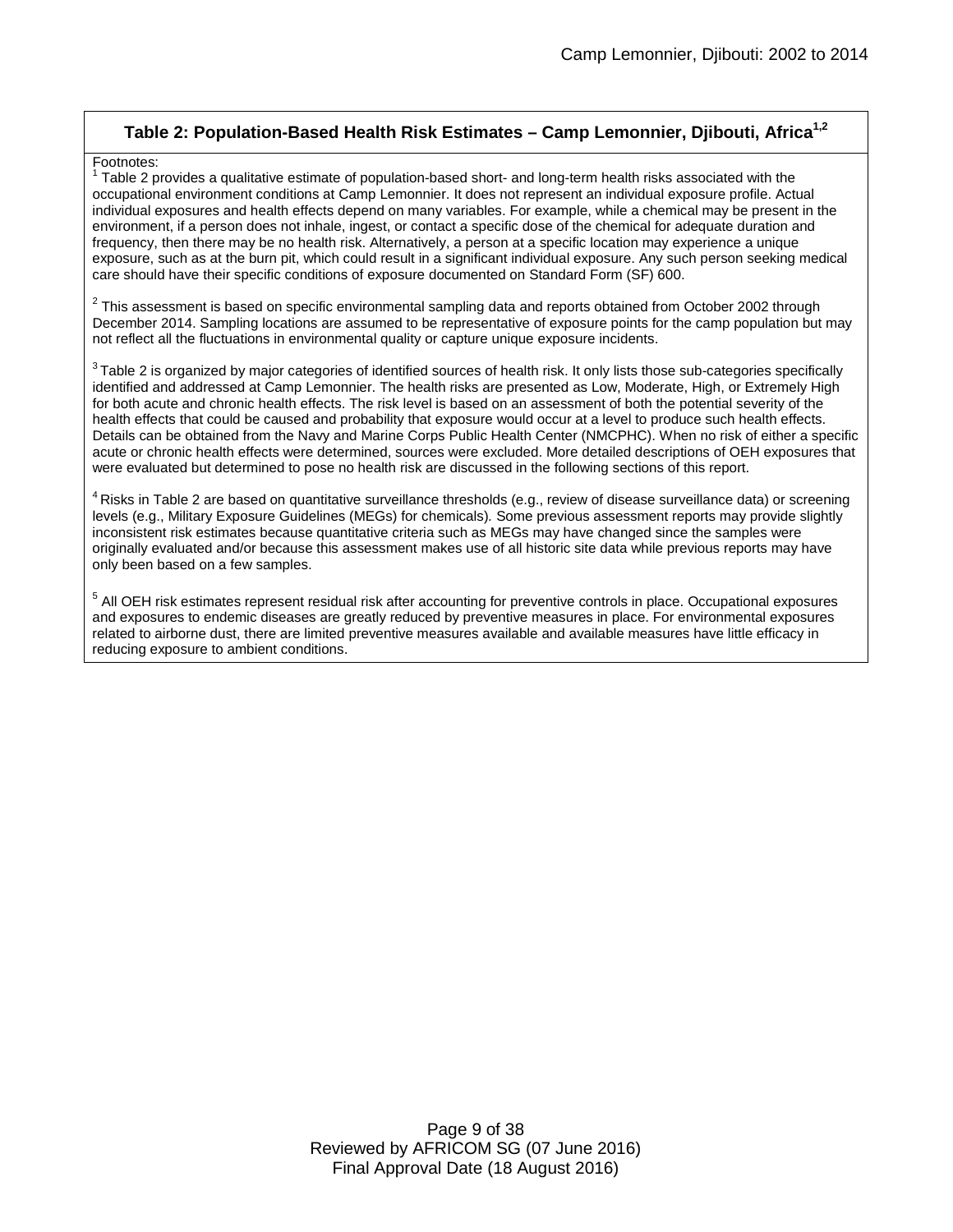#### **1 Discussion of Health Risks at Camp Lemonnier, Djibouti, by Source**

The following sections provide additional information about the OEH conditions summarized above. All risk assessments were performed using the methodology described in the U.S. Army Public Health Command Technical Guide 230, *Environmental Health Risk Assessment and Chemical Exposure Guidelines for Deployed Military Personnel* (USAPHC TG230). All OEH risk estimates represent residual risk after accounting for preventive controls in place. Occupational exposures and exposures to endemic diseases are greatly reduced by having preventive measures in place. For environmental exposures related to airborne dust, there are limited preventive measures available, and those that are have little efficacy in reducing exposure to ambient conditions.

#### **2 Air**

#### 2.1 Site-Specific Sources Identified

The combination of multiple air pollution sources, climatic conditions, and topographic features contribute to air quality degradation at Camp Lemonnier.

- Djibouti's hot, dry climate results in very dusty conditions throughout the year. During the months of June to September, gusting winds, called Khamsin winds, pick up dust from the surrounding deserts. These hot, dry winds persist for 3 to 4 days at a time, gusting from the west at an average of 13 knots with peak gusts as high as 50 knots, contributing even more airborne dust than is typically present.
- Smoke plumes from burning garbage at the La Douda Dump regularly impact Camp Lemonnier. The dump is situated approximately 1.2 miles from the southern boundary of the camp. When winds shift from onshore to offshore at night, there are brief periods when Camp Lemonnier is downwind from the dump. These downwind periods are typically of short duration, lasting from two to four hours. The smell of burning refuse waste is clearly noticeable during these periods. The site of the camp's CLUs can be particularly impacted during temperature inversions, which occur frequently from October to March.
- Djibouti is an underdeveloped country, lacking clean, reliable, power generating systems. As a result, the biomass fuels (crop residues, dung, straw, and wood) are commonly used for cooking. Biomass fuels release respirable particles, carbon monoxide, and nitrogen oxides into the air, contributing significantly to air pollution.
- Vehicle emissions are another major contributor to the air pollution in Djibouti City, which has a population of over 650,000 people. Most of these vehicles are over 10 years old and generally use substandard fuels, which further contributes to air pollution.
- Although Djibouti lacks extensive industrial pollution sources, brick factories are known to burn tire rubber, plastic waste, and other combustibles as cheap energy sources.
- Emissions from military operations also degrade the ambient air quality. Camp Lemonnier has two solid waste incinerators that operate 12 hours/day processing up-to 20 tons of waste daily. Camp Lemonnier also operates a power plant capable of powering 4000 residential homes. The power plant and two incinerators combined consume 600 to 1,000 liters of diesel/JP-8 fuel daily. In addition to the power plant, as many as 160 portable power generators have been or remain in use site-wide at Camp Lemonnier. The numerous military vehicles and aircraft operations on the site also contribute air pollutants.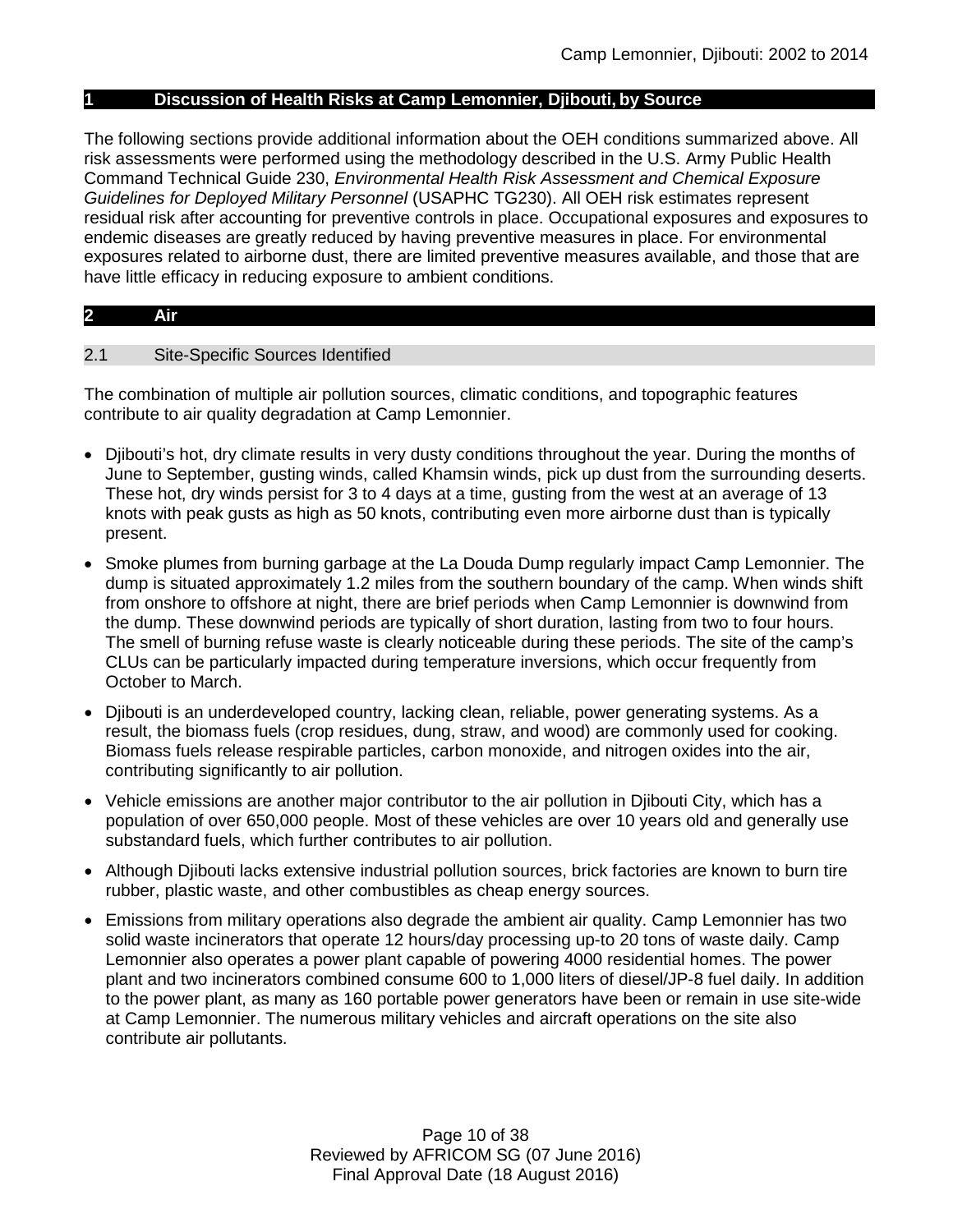### 2.2 Particulate Matter

Particulate matter (PM) is a complex mixture of extremely small particles suspended in the air. Particulate matter includes solid particles and liquid droplets emitted directly into the air by sources such as power plants, motor vehicles, aircraft, generators, construction activities, fires, and natural windblown dust. Particulate matter can include sand, soil, metals, volatile organic compounds, allergens, and other compounds, such as nitrates or sulfates that are formed by condensation or transformation of combustion exhaust. Particulate matter composition and particle size vary considerably depending on the source. Generally PM of health concern is divided into two fractions—  $PM<sub>10</sub>$ , which includes coarse particles with a diameter of 10 micrometers or less (0.0004 inches or oneseventh the width of a human hair), and fine particles less than 2.5 micron ( $PM<sub>2.5</sub>$ ), which can reach the deepest regions of the lungs when inhaled. Exposure to excessive PM is linked to a variety of potential health effects.

### <span id="page-10-0"></span>2.3 Particulate Matter, less than 10 microns

### 2.3.1 Exposure Guidelines

Short-term (24-hour)  $PM_{10}$  (mg/m<sup>3</sup>):

- Negligible  $MEG = 0.250$
- Marginal MEG  $= 0.420$
- Critical MEG  $= 0.600$

## 2.3.2 Sample Data/Notes

Long-term PM $_{10}$  MEG (mg/m $^3$ ):

• Not defined and not available.

From October 2002 to December 2012, 416 ambient 24-hour air  $PM_{10}$  samples were collected at Camp Lemonnier. Particulate matter sampling was discontinued after 2012 as sufficient data were judged to be available to fully characterize the potential health risk associated with PM exposures at Camp Lemonnier. Results of analysis indicate that the airborne  $PM_{10}$  concentrations are routinely much higher than one would encounter in the United States. Data indicate that  $PM_{10}$  levels typically peak from June through September annually. This is consistent with summer conditions in Djibouti, when hot, gusty winds pick up sand and soil from the surrounding desert.

### 2.3.3 Short-term (Acute) Health Risk

Approach: To assess acute risk associated with PM<sub>10</sub>, the highest concentration detected during each calendar quarter—commonly referred to as the quarterly peak concentration—was used to arrive at acute risk estimates for Camp Lemonnier. Peak concentrations ranged from a low of 0.1132 mg/m<sup>3</sup> to a high of 1.3 mg/m<sup>3</sup>. The risk estimate for the highest peak concentration is calculated first. If that risk is low, no further calculations are needed, as the acute risk for all periods is low. If the highest peak concentration yields a risk of moderate or higher, additional calculations are repeated on the next highest peaks until the risk characterization changes (e.g., risk changes from moderate to low).

**Risk Summary:** Overall, the acute risk associated with PM<sub>10</sub> exposure at the concentrations found at Camp Lemonnier is **low**. There were, however, four excursion periods during which acute health risk was elevated to **moderate** for a minimum of twenty-four hours. Those excursions occurred on 6–9 June 2004, 25–26 July 2005, 18 September 2007, and 29 June 2010. Though  $PM_{10}$  data collection was sporadic prior to 2004 and discontinued in 2012, the pattern of  $PM_{10}$  elevation seen in the existing data suggest that there were other periods during which health risk was elevated. Based on available data, these other periods of elevated health risk were likely infrequent and of short duration.

**Medical Implications**: At the **low** risk level, a small number of individuals may experience eye, nose, and throat irritation and seek medical attention. In most of these individuals, the symptoms are mild and

> Page 11 of 38 Reviewed by AFRICOM SG (07 June 2016) Final Approval Date (18 August 2016)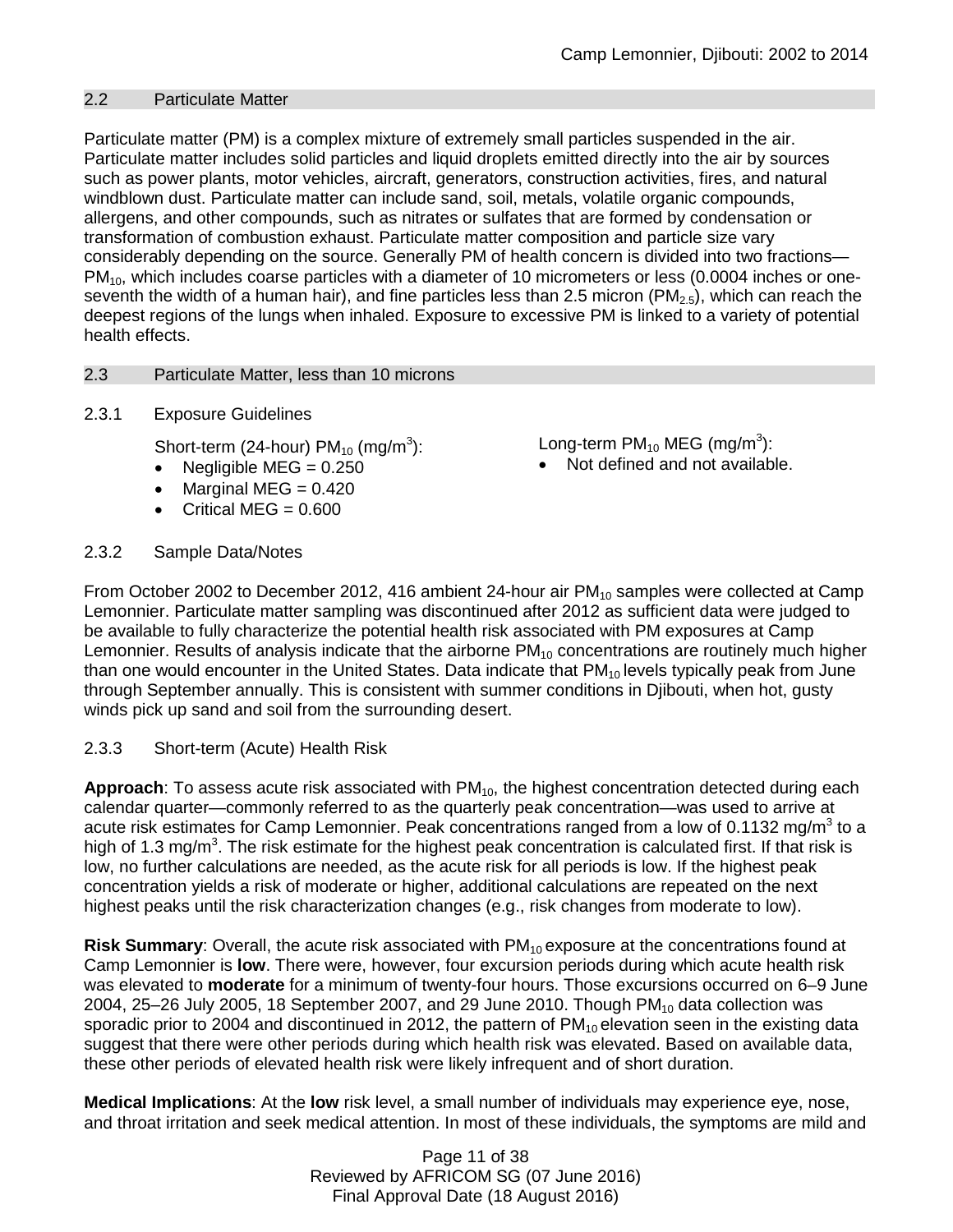temporary*,* requiring no medical treatment. During periods of **moderate** risk, more individuals may be affected and the severity of symptoms increased. It is likely that some individuals who were outside extensively during the periods of elevated health risk sought treatment for acute upper respiratory tract irritation. Individuals who sought medical treatment for those symptoms should have exposure/treatment noted in their medical record. Symptoms associated with exposure to  $PM_{10}$  would be expected to resolve after exposures ceased. Health effects in persons with pre-existing health conditions (e.g., asthma, or cardiopulmonary diseases) may be exacerbated, especially during the relatively brief periods when airborne dust levels were high enough to elevate health risk.

**Confidence in the Risk Assessment**: Based on the availability of data, confidence in this risk assessment is high.

### 2.3.4 Long-term (Chronic) Health Risk

Health Guidelines not Defined for PM<sub>10</sub>. The U.S. Environmental Protection Agency (EPA) has retracted its long-term standard (National Ambient Air Quality Standards [NAAQS]) for  $PM_{10}$  due to an inability to clearly link chronic health effects with  $PM_{10}$  exposures.

*[Return to Table 1](#page-2-0) [Return to Table 2](#page-3-0)*

### <span id="page-11-0"></span>2.4 Particulate Matter, less than 2.5 microns

2.4.1 Exposure Guidelines

Short-term (24-hour)  $PM_{2.5}$  MEGs (mg/m<sup>3</sup>):

- Negligible MEG =  $0.065$
- Marginal MEG  $= 0.250$
- Critical MEG  $= 0.500$

Long-term (1-year)  $PM_{2.5}$  MEGs (mg/m<sup>3</sup>):

- Negligible MEG =  $0.015$
- Marginal MEG =  $0.065$ .

### 2.4.2 Sample Data/Notes

Sampling for PM<sub>2.5</sub> started at Camp Lemonnier in the fourth calendar quarter of 2007. From October 2007 to December 2012, 294 ambient 24-hour air samples were collected for PM<sub>2.5</sub>. Particulate matter sampling was discontinued at Camp Lemonnier after 2012 as sufficient data were judged to be available to fully characterize the potential health risk associated with PM exposures at the camp. During data collection, approximately 91% (267 of 294 samples) results exceeded the 1-year Negligible MEG for PM<sub>2.5</sub>. Similar to PM<sub>10</sub>, peak levels of PM<sub>2.5</sub> typically occur annually from June to September.

2.4.3 Short-term (Acute) Health Risk

**Approach**: To assess acute risk associated with PM<sub>2.5</sub>, quarterly peak concentrations of PM<sub>2.5</sub> from October 2007 to December 2012 were used. Quarterly peak concentrations detected during this period ranged from .0322 mg/m<sup>3</sup> to .4696 mg/m<sup>3</sup>. Health risk associated with the highest peak concentration is calculated first. If the health risk associated with that concentration is low, no further calculations are done, as the acute risk for all periods is low. If the highest peak concentration yielded a risk of moderate or greater, additional calculations are repeated on the next highest peaks until the risk characterization changed (e.g., the risk estimate changed from moderate to low).

**Risk Summary**: The acute health risk associated with PM<sub>2.5</sub> exposure at the concentrations found at Camp Lemonnier is **low**.

**Medical Implications**: At ambient dust concentrations resulting in a **low** to **moderate** acute health risk, a small percentage of individuals may experience health effects such as eye, nose, throat and lung irritation, including coughing, sneezing, runny nose, and shortness of breath. Some individuals might

> Page 12 of 38 Reviewed by AFRICOM SG (07 June 2016) Final Approval Date (18 August 2016)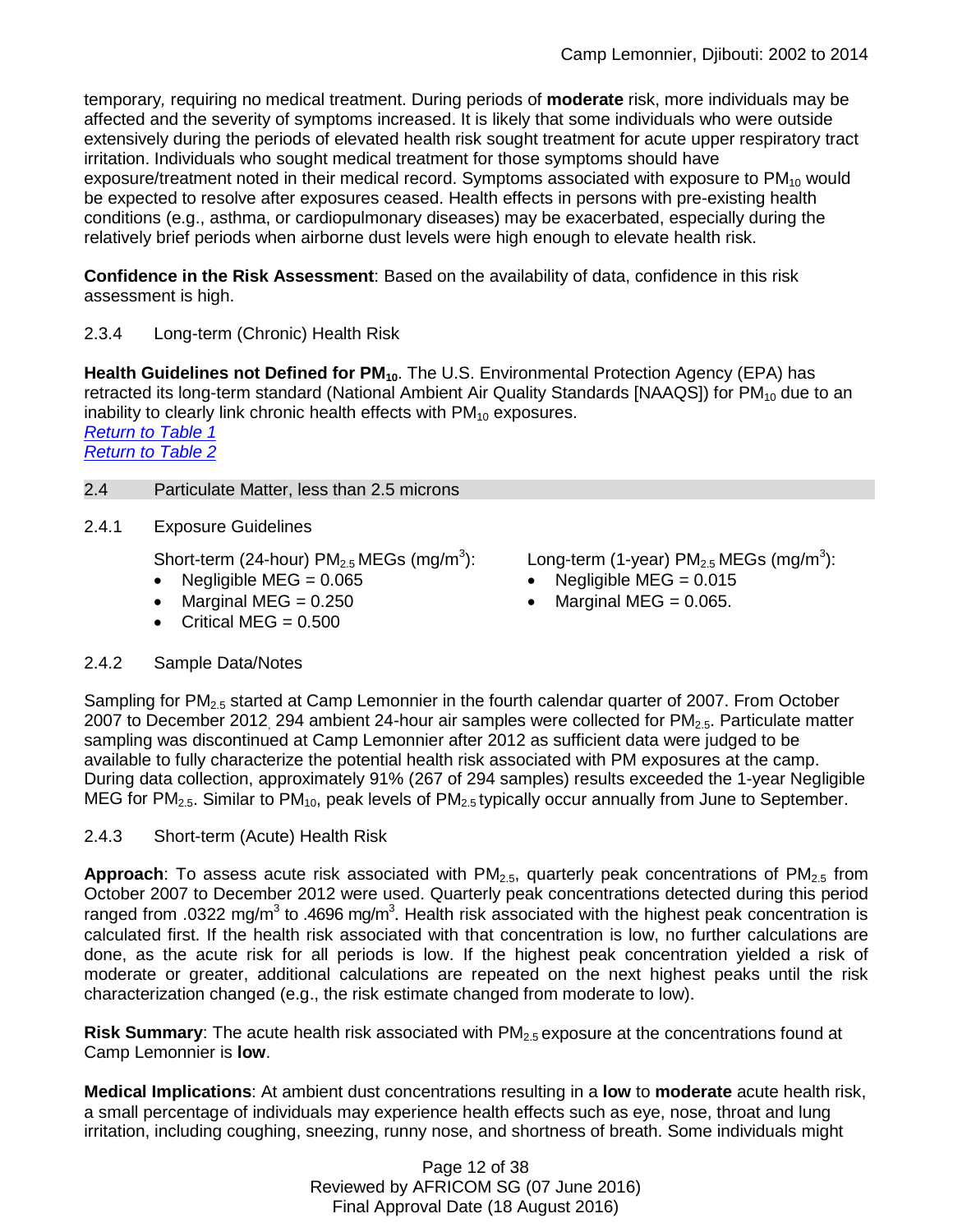seek outpatient medical care, although most individuals would experience only mild effects at these levels of exposure. Symptoms would typically resolve when exposure ceases. A small number of individuals may experience more pronounced effects such as decreased lung function and worsening of pre-existing medical conditions such as asthma. These more pronounced effects are unlikely from a single, short-term period of exposure.

**Confidence in the Risk Assessment**: Although sampling locations were representative of population exposure points, no PM  $_{25}$  data exists for Camp Lemonnier prior to October of 2007. As a result, the confidence in this risk assessment is medium.

### 2.4.4 Long-term (Chronic) Health Risk

**Approach**: For chronic health risk, it was assumed that the longest deployment lasted 12 months and that camp residents were exposed to the same levels of dust 24 hours per day over the full term of their deployment. Thus the exposure assumptions employed likely represent a worst-case exposure scenario. To assess chronic health risk associated with  $PM<sub>2.5</sub>$ , annual average concentrations for  $PM<sub>2.5</sub>$ were calculated for each 12-month period from September 2008 through December 2012. The average of the 15 samples collected during the fourth quarter of 2007 was also used for chronic health risk estimation, although the use of this limited data may result in over- or underestimating the chronic health risk during 2007. Health risk associated with the highest annual average concentration is calculated first. If that health risk estimate is low, no further calculations are needed, as the chronic health risk for all years is low. If the highest annual average concentration yielded a health risk estimate of moderate or higher, additional calculations are repeated on the next highest annual averages until the risk characterization changes (e.g., the risk estimate changes from moderate to low). Annual average PM<sub>2.5</sub> concentrations for October 2007 through December 2012 ranged from 0.041 mg/m<sup>3</sup> to 0.096 mg/m<sup>3</sup>.

**Risk Summary**: The chronic health risk associated with PM2.5 exposure for the vast majority of personnel at Camp Lemonnier is **low**. Individuals who worked extensively outdoors during 2008–2010 (e.g., construction crews, sentries) are at **moderate** risk. Overall, the average PM2.5 concentrations were reasonably similar from year to year, with the highest average concentration only slightly more than two times the lowest average concentration. Given the relative consistency of the data over the six years of sample collection, it is reasonable to infer that health risks associated with  $PM_{2.5}$  for periods before data collection began and after collection ceased are similar to that for 2007–2012.

**Medical Implications**: Repeated, long-term exposure to the airborne concentrations of PM<sub>2.5</sub> that are routinely present at Camp Lemonnier may increase the probability of chronic health conditions in generally healthy troops over their lifetime. These conditions include reduced lung function, chronic bronchitis, chronic obstructive pulmonary disease (COPD), asthma, and certain cardiopulmonary diseases. For those with a history of asthma or pre-existing cardiopulmonary disease, there is higher risk for exacerbating those pre-existing conditions.

**Confidence in the Risk Assessment**: Confidence in the overall risk assessment associated with potential PM<sub>2.5</sub> exposures is medium. Although PM<sub>2.5</sub> exist only from the fourth calendar quarter of 2007 through the end of 2012, five full years of data collected through full climatic cycles exist; thus it is highly probable that existing data have successfully characterized the range of potential exposures. *[Return to Table 1](#page-2-0)*

*[Return to Table 2](#page-3-1)*

Page 13 of 38 Reviewed by AFRICOM SG (07 June 2016) Final Approval Date (18 August 2016)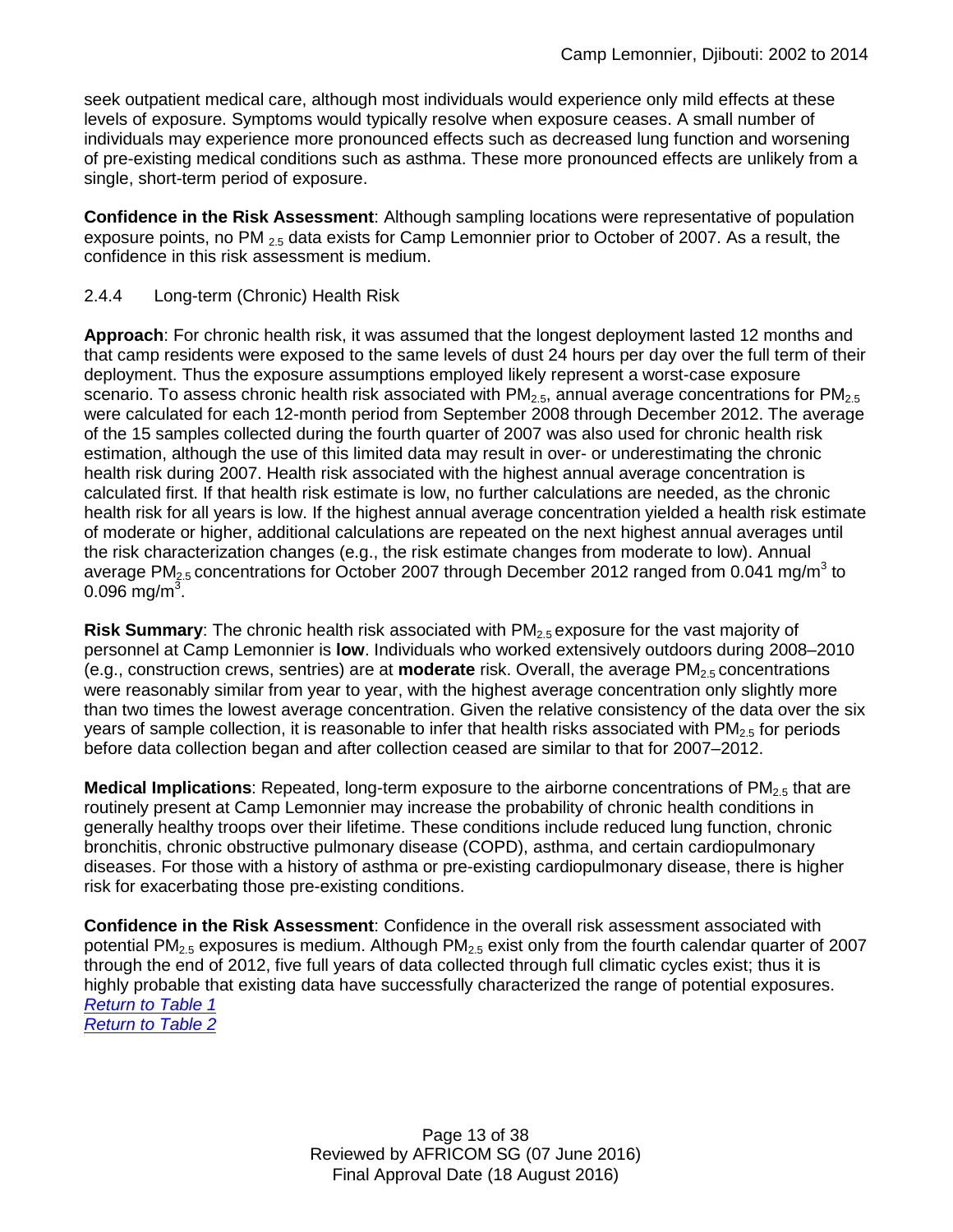### 2.5 Airborne Metals

### <span id="page-13-1"></span>2.5.1 Sample Data/Notes

From October 2002 to December 2012, metals analysis was performed on 698 ambient air samples collected at Camp Lemonnier. None of the metals were detected above their corresponding MEGs published in USAPHC TG230.

### 2.5.2 Short-term (Acute) Health Risk

**Approach**: For screening purposes, all airborne metals detected from particulate matter sampling were compared to their corresponding 1-year Negligible MEGs. Metals without a single detection above that MEG were removed from further consideration. None of the metals detected from particulate matter sampling exceeded their respective 1-year Negligible MEGs.

**Risk Summary**: Airborne metals are not a source of acute health risk based on available data.

**Medical Implications**: None expected.

**Confidence in the Risk Assessment**: Based on the available data, confidence in this risk assessment is high.

### 2.5.3 Long-term (Chronic) Health Risk

**Approach**: Annual average concentrations of airborne metals detected are used to assess the longterm risk associated with potential long-term exposures. When calculating the average concentration, a surrogate value of half the laboratory limit of quantitation for that metal is used for each sample where the specific metal is not detected. For screening purposes, however, all airborne metals detected are first compared to their corresponding 1-year Negligible MEGs. Metals without a single detection above that MEG are removed from further consideration. None of the metals detected from particulate matter sampling exceeded their respective 1-year Negligible MEGs.

**Risk Summary**: Airborne metals are not a source of chronic health risk based on available data.

**Medical Implications**: None expected.

**Confidence in the Risk Assessment**: Based on the available data, confidence in this risk assessment is high.

*[Return to Table 2](#page-4-0)*

### <span id="page-13-0"></span>2.6 Volatile Organic Compounds

Volatile organic compounds (VOCs) are carbon-based chemicals that easily evaporate under normal atmospheric conditions. They can be naturally occurring or man-made. Man-made VOCs are emitted by a wide array of products that number in the thousands. Examples include paints and lacquers, paint strippers, industrial solvents, household cleaners, pesticides, building materials and furnishings, fuels and fuel combustion, and cigarette smoke. Most of the VOCs detected at Camp Lemonnier are associated with fuels and/or fuel combustion.

There are several sources of ambient VOCs at Camp Lemonnier, including motor vehicles, commercial and military flight operations, onsite electric power generation, refuse incineration, waste water treatment, fuel storage and transfer, routine maintenance operations, and offsite open burning of refuse and vegetation.

> Page 14 of 38 Reviewed by AFRICOM SG (07 June 2016) Final Approval Date (18 August 2016)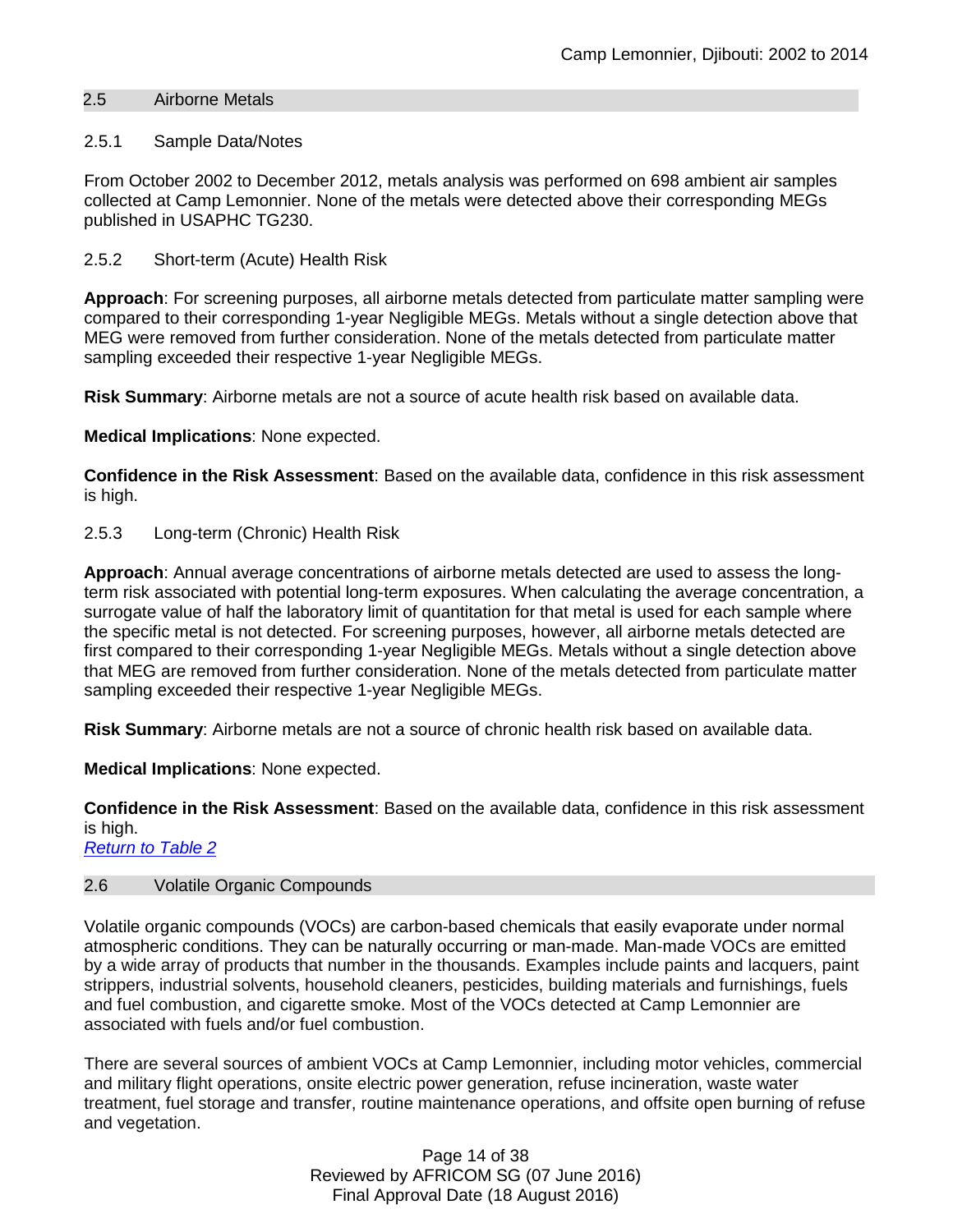### 2.6.1 Sample Data/Notes

From October 2002 to December 2014, a total of 93 air samples were collected for VOC analysis. Two different methods were employed for VOC sampling at Camp Lemonnier, TO-17 and TO-14. The two methods have a slightly different suite of target analytes. Between the two methods, the laboratory can perform analysis for approximately 100 different VOC compounds. TO-14 sampling was accomplished in 2004, 2005, 2007, 2009, 2013, and 2014 (12, 4, 2, 9, 26, and 15 samples, respectively). TO-17 sampling was accomplished in 2013 (25 samples).

### 2.6.2 Short-term (Acute) Health Risk

**Approach**: For screening purposes, all compounds detected were first compared to their corresponding 1-year Negligible MEGs. Compounds without a single detection above that MEG were removed from further consideration. Only acrolein was present at concentrations above its 1-year Negligible MEG value of 0.00014 mg/m<sup>3</sup>. Acrolein was detected at concentrations greater than its 1year Negligible MEG in 40 of 68 (59%) of TO-14 samples (acrolein is not a TO-17 analyte). Overall, concentrations of acrolein ranged from none detected to  $0.0094$  mg/m<sup>3</sup> with an average concentration of approximately 0.0009 mg/m<sup>3</sup>. The peak concentration of acrolein for each sampling event in 2004– 2014 was used to assess the short-term health risk associated with potential acrolein exposures. Risk estimates for the highest peak were calculated first. As with other airborne compounds, if the highest peak concentration yielded a risk estimate of low, no further calculations were deemed necessary.

**Risk Summary**: Based on the available data, the short term health risk is **low**. Although acrolein is routinely present at concentrations above the 1-year Negligible MEG, the highest detected peak concentration was only 20% of the 14-day Negligible MEG. In addition, all concentrations were well below the EPA 8-hour Acute Exposure Guideline Level-1 value of 0.069 mg/m<sup>3</sup> for the general population, including sensitive sub-populations, which is based on mild, reversible irritation to the eyes and upper respiratory tract.

**Medical Implications**: None anticipated. Fuel combustion is the primary source of acrolein release to the atmosphere. Acrolein has a very disagreeable odor and breaks down rapidly in the air by reacting with other chemicals and sunlight. Most individuals can smell acrolein at a concentration of approximately 0.6 mg/m<sup>3</sup>. Breathing small amounts of acrolein can cause watering of the eyes, burning of the nose and throat, and decreased breathing rate. These symptoms go away when exposure stops. Studies indicate that very slight eye irritation and annoyance/discomfort begin at about 0.2 mg/m<sup>3</sup>, and nose/throat irritation and a decrease in respiratory rate at approximately 0.7 mg/m<sup>3</sup>. Concentrations of acrolein detected at Camp Lemonnier were well below the threshold concentrations known to cause irritation, thus no health effects associated with short-term acrolein exposure would be expected.

**Confidence in the Risk Assessment**: Confidence in this risk assessment is medium based the available data. Even though there are significant gaps in data collection, Navy and Marine Corps Public Health Center undertook an exposure assessment in 2013–2014 to quantify VOC concentrations with special emphasis on potential acrolein exposures at Camp Lemonnier. These sampling events were of relatively short duration, but the resultant data lends itself well to acute risk assessment.

### 2.6.3 Long-term (Chronic) Health Risk

**Approach**: Because of the extreme variability in VOC sampling, the average concentration of all acrolein samples collected at Camp Lemonnier was used to assess the long-term health risk associated with potential acrolein exposures. When calculating the average concentration, a surrogate value of half the laboratory limit of quantitation was used for each sample where acrolein was not detected. This approach may overestimate the risk to the population as a whole.

> Page 15 of 38 Reviewed by AFRICOM SG (07 June 2016) Final Approval Date (18 August 2016)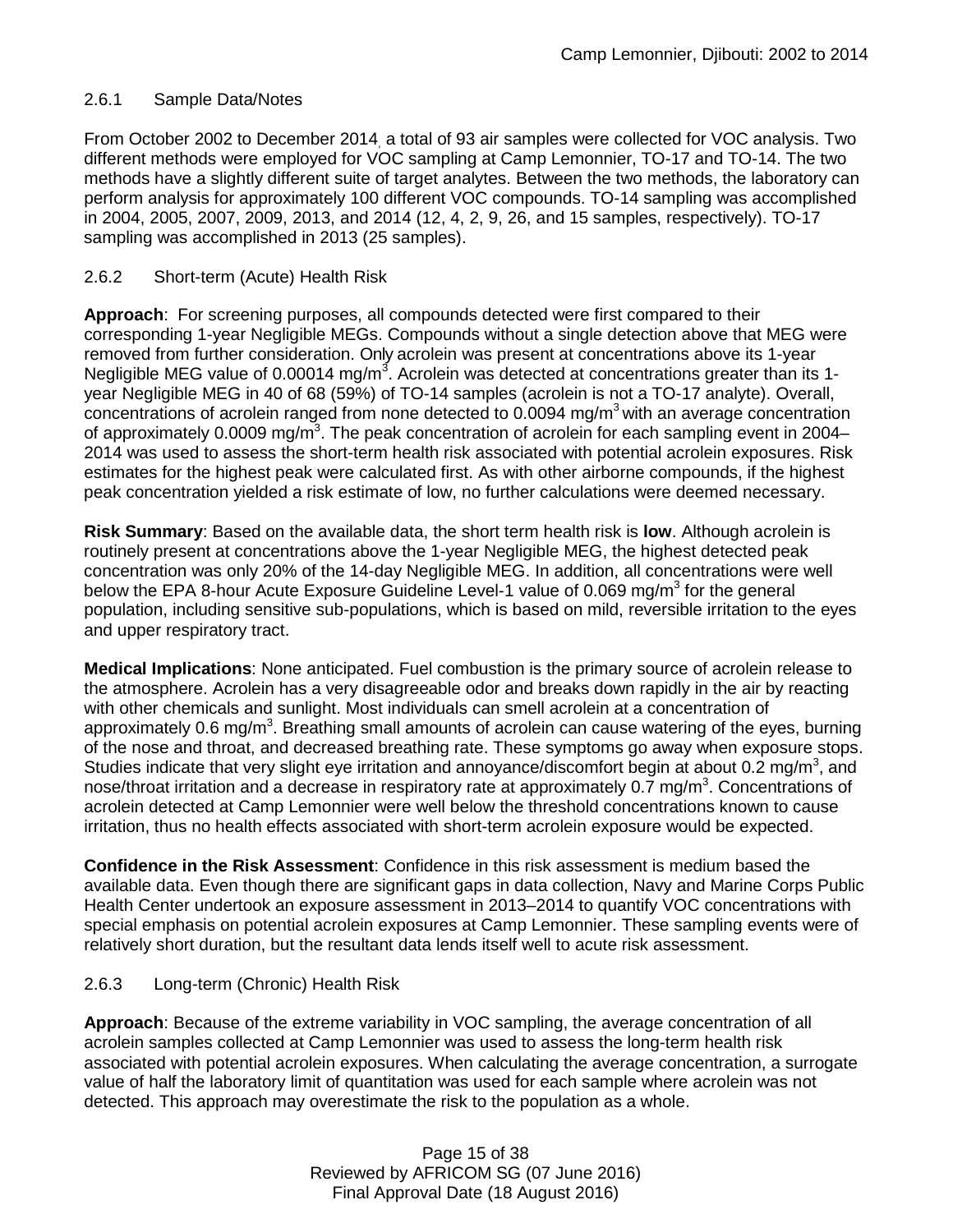**Risk Summary**: Based on the available data, the chronic risk associated with potential acrolein exposure is **moderate**. Acrolein was detected at concentrations above the long-term Negligible MEG in approximately 59% of the samples collect at Camp Lemonnier with an average concentration of approximately 0.0009 mg/m<sup>3</sup>. This concentration exceeds the 1-year Negligible MEG and the Agency for Toxic Substances and Disease Registry Minimal Risk Level for chronic exposures up to 1 year by a factor of approximately ten.

**Medical Implications**: The major effects from chronic inhalation exposure to acrolein in humans consist of general respiratory congestion and eye, nose, and throat irritation. It is likely that some camp residents sought medical treatment for such conditions while deployed. These symptoms are similar to those related to other environmental stressors present at Camp Lemonnier (e.g., dust and diesel exhaust) as well as upper respiratory infections and allergies, thus it is impossible to link a direct causal effect to acrolein exposures.

**Confidence in the Risk Assessment**: Confidence in this risk assessment is low based the available data. There are significant gaps in data collection which forced a particularly conservative approach to the chronic risk assessment.

*[Return to Table 1](#page-2-0) [Return to Table 2](#page-4-0)*

### <span id="page-15-0"></span>2.7 Semi-Volatile Organic Compounds

Semi-volatile organic compounds (SVOCs) are compounds in ambient air formed during combustion; they are also present in the unburned portion of gasoline, diesel fuel, lubricating oils, wood, refuse, and other organic substances. Semi-volatile organic compounds include polycyclic aromatic hydrocarbons (PAH), polychlorinated biphenyls (PCBs), dioxin, and furans. They can be found in the air in minute concentrations everywhere, even the Antarctic. Semi-volatile organic compounds are present in air as vapors or adsorbed to the surface of small solid particles. Semi-volatile organic compounds in ambient air generally occur as complex mixtures rather than a single compound. There are several sources of SVOCs on and around Camp Lemonnier, including electric power generators, solid waste incinerators, motor vehicle exhaust, jet engine exhaust, and the La Douda Dump.

### 2.7.1 Sample Data/Notes

Twelve SVOC samples were collected in 2004 by the U.S. Army Center for Health Promotion and Preventive Medicine (now USAPHC) using a PS1 Sampler. The PS1 Sampler is a high-volume sampler capable of collecting all SVOC compounds for laboratory analysis. In addition, NMCPHC used a realtime photoelectric aerosol sensor capable of measuring total ambient particulate-bound PAH concentrations at Camp Lemonnier. Thirty-nine days of sampling in 2012, 2013, and 2014 generated more than 11,000 valid data points from multiple sampling locations based on where camp residents live, work, and recreate.

### 2.7.2 Short-term (Acute) Health Risk

**Approach**: For screening purposes, all compounds detected from PS1 sampling were first compared to their corresponding 1-year Negligible MEGs. Compounds without a single detection above that MEG were removed from further consideration. None of the SVOCs detected from PS1 sampling exceeded their respective 1-year Negligible MEGs.

For PAH data generated by the photoelectric aerosol sensor, no long-term military exposure guideline or EPA risk-based screening levels currently exist. Accordingly, health risk values for benzo(a)pyrene (the PAH with the highest potential for health impacts) published by the California Air Resources Board were used for health risk screening purposes. The California Air Resources Board risk-based

> Page 16 of 38 Reviewed by AFRICOM SG (07 June 2016) Final Approval Date (18 August 2016)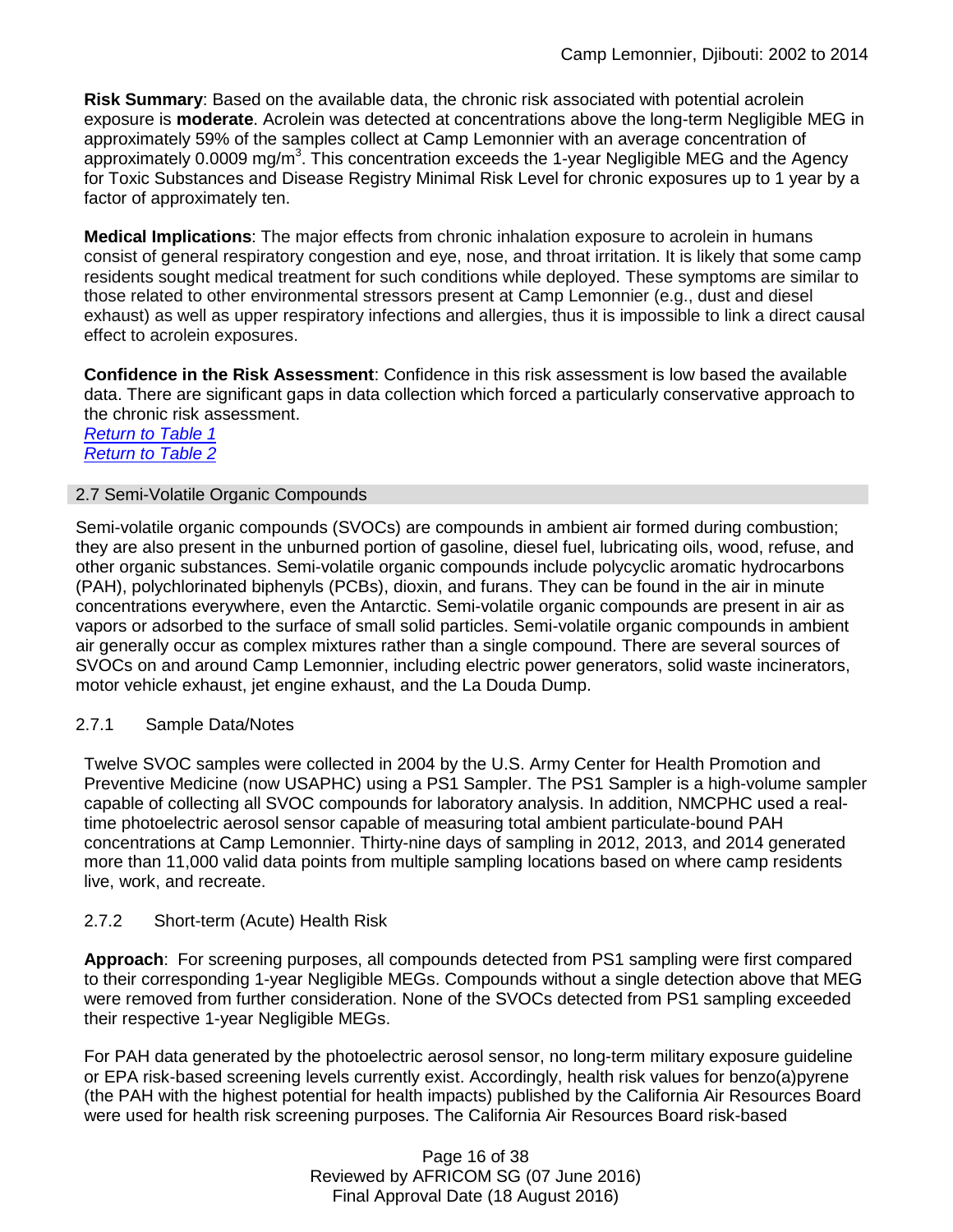concentrations assume lifetime residential exposures (70 years) whereas exposures at Camp Lemonnier are typically one year or less. In addition, benzo(a)pyrene typically comprises less than five percent of the total amount of PAHs present in the atmosphere. In order to ensure a health protective assessment, however, all PAHs detected at the camp were assumed to be benzo(a)pyrene. None of the PAH concentrations detected at Camp Lemonnier survived screening after adjusting for the reduced period of exposure at Camp Lemonnier (1 year vice 70 years).

**Risk Summary**: Semi-volatile organic compounds are not a source of acute health risk based on available data.

**Medical Implications**: None based on available data.

**Confidence in the Risk Assessment**: Confidence in this risk assessment is low. No data exist after 2004 until PAH sampling was accomplished 2012–2014. In addition, the 2004 data was collected over a single 10-day period and the 2012–2014 sampling only addressed total, particle-bound PAHs rather than the entire suite of SVOC compounds.

2.7.3 Long-term (Chronic) Health Risk

**Approach**: For screening purposes, all compounds detected from PS1 sampling were first compared to their corresponding 1-year Negligible MEGs. Compounds without a single detection above that MEG were removed from further consideration. None of the SVOCs detected from PS1 sampling exceeded their respective 1-year Negligible MEGs.

For PAH data generated by the photoelectric aerosol sensor, no long-term military exposure guideline or EPA risk-based screening levels currently exist. Accordingly, health risk values for benzo(a)pyrene (the PAH with the highest potential for health impacts) published by the California Air Resources Board were used for health risk screening purposes. The California Air Resources Board risk based concentrations assume lifetime residential exposures (70 years) whereas exposures at Camp Lemonnier are typically one year or less. In addition, benzo(a)pyrene typically comprises less than five percent of the total amount of PAHs present in the atmosphere. In order to ensure a health protective assessment, however, all PAHs detected at the camp were assumed to be benzo(a)pyrene. None of the PAH concentrations detected at Camp Lemonnier survived screening after adjusting for the reduced period of exposure at Camp Lemonnier (1 year vice 70 years).

**Risk Summary**: Semi-volatile organic compounds are not a source of chronic health risk based on available data.

**Medical Implications**: None based on available data.

**Confidence in the Risk Assessment**: Confidence in this risk assessment is low. No data exist after 2004 until PAH sampling was accomplished 2012–2014. In addition, the 2004 data was collected over a single 10-day period and the 2012–2014 sampling only addressed total, particle-bound PAHs rather than the entire suite of SVOC compounds. *[Return to Table 2](#page-4-1)*

#### 2.8 Diesel Exhaust

<span id="page-16-0"></span>Diesel exhaust is a complex mixture of gases, including oxides of nitrogen (NO and  $NO<sub>2</sub>$ ), sulfur dioxide  $(SO<sub>2</sub>)$ , carbon monoxide (CO), carbon dioxide CO<sub>2</sub>), ozone, and diesel particulate matter. Diesel particulate matter consists of small solid particles formed by the incomplete burning of fuel in a diesel engine. Diesel particulate matter is composed of a solid core of elemental carbon with other substances such as inorganic carbon, metals ash, sulfates, and silicates attached to the surface. The primary

> Page 17 of 38 Reviewed by AFRICOM SG (07 June 2016) Final Approval Date (18 August 2016)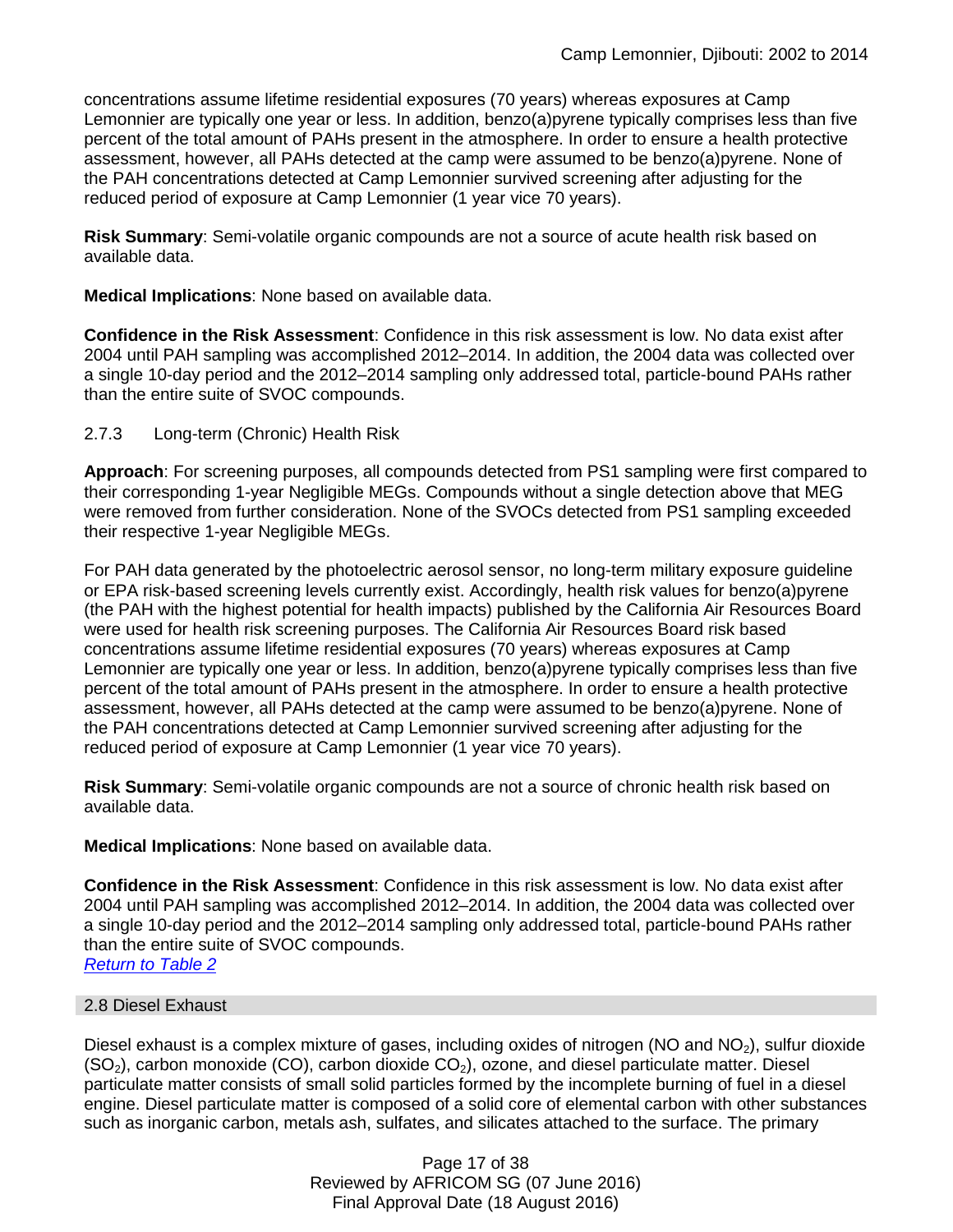source of diesel exhaust at Camp Lemonnier is from electricity generation at the Prime Power facilities and at tactical generators distributed around the camp. The gaseous components may also be generated by other combustion sources, including the solid waste incinerator, tactical and construction vehicles, and open burning at the La Douda Dump.

### 2.8.1 Sample Data/Notes

Diesel exhaust sampling was conducted 11–15 November 2012 and 13–23 September 2013. The November 2012 sampling included diesel particulate and the following gaseous components; NO,  $NO<sub>2</sub>$ , CO, and SO2. Sampling in 2013 included only the gaseous components. Diesel particulate matter concentrations in 2012, as represented by total carbon, ranged from 0.0041 mg/m<sup>3</sup> to 0.16 mg/m<sup>3</sup> during the sampling period. There are no current exposure guidelines for diesel particulates; however, all concentrations of diesel particulates detected in November 2012 (6/6) exceeded the 1-year Negligible MEG for diesel exhaust of which it is a part. The range of concentrations for the four gaseous components over both sampling events is as follows; NO, none detected to 18.58 mg/m<sup>3</sup>; NO<sub>2</sub>, none detected to 11 mg/m<sup>3</sup>; SO<sub>2</sub>, none detected to 0.5 mg/m<sup>3</sup> and CO, none detected to 21 mg/m<sup>3</sup>.

### 2.8.2 Short-term (Acute) Risk

**Approach**: For screening purposes, all gaseous compounds detected were compared to their corresponding 1-year Negligible MEGs. Compounds without a single detection above that MEG were removed from further consideration. Concentrations of NO exceeded its 1-year Negligible MEG in 14% (5/36) of the samples. Four of those exceedances occurred in 2012 (4/13) and one in 2013 (1/23). Concentrations of NO<sub>2</sub> exceeded its 1-year MEG in 6% of samples (5/36). Both exceedances occurred in November 2012. Concentrations of CO exceeded its 1-year Negligible MEG in 8% of samples (3/36). As with  $NO<sub>2</sub>$ , all exceedances occurred in November 2012.

**Risk Summary**: **Low** to **moderate**. Taken individually, the acute risk associated with the gaseous components of diesel exhaust would be low. Based on combined target organ effects of these compounds and the addition of diesel particulate concentrations, however, the acute health risk was **moderate** on 14–15 November 2012. Based on available data, the acute health risk was **low** on 11–13 November 2012 and 13–23 September 2013. There is insufficient data to estimate health risk for other periods.

**Medical Implications**: Short-term exposures to high concentrations of diesel exhaust can cause headache, dizziness, and irritation of the eyes, nose, and throat. It is possible that camp residents who worked near the sampled areas during the period of moderate risk could have experienced some of these effects. Symptoms associated with short-duration exposure to diesel exhaust would be expected to resolve after exposures ceased.

**Confidence in the Risk Assessment**: As data is limited to two sampling events, confidence in the risk assessment is low.

### 2.8.3 Long-term (Chronic) Health Risk

**Approach**: For chronic health risk, it is was assumed that the longest deployment lasts 12 months and that camp residents are exposed to the same levels of diesel exhaust 24 hours per day over the full term of their deployment. Thus the exposure assumptions employed likely represent a worst-case exposure scenario. To assess chronic health risk associated with diesel exhaust, all gaseous compounds detected are compared to their corresponding 1-year Negligible MEGs. Compounds without a single detection above that MEG are removed from further consideration. No current exposure guidelines exist for diesel particulates.

> Page 18 of 38 Reviewed by AFRICOM SG (07 June 2016) Final Approval Date (18 August 2016)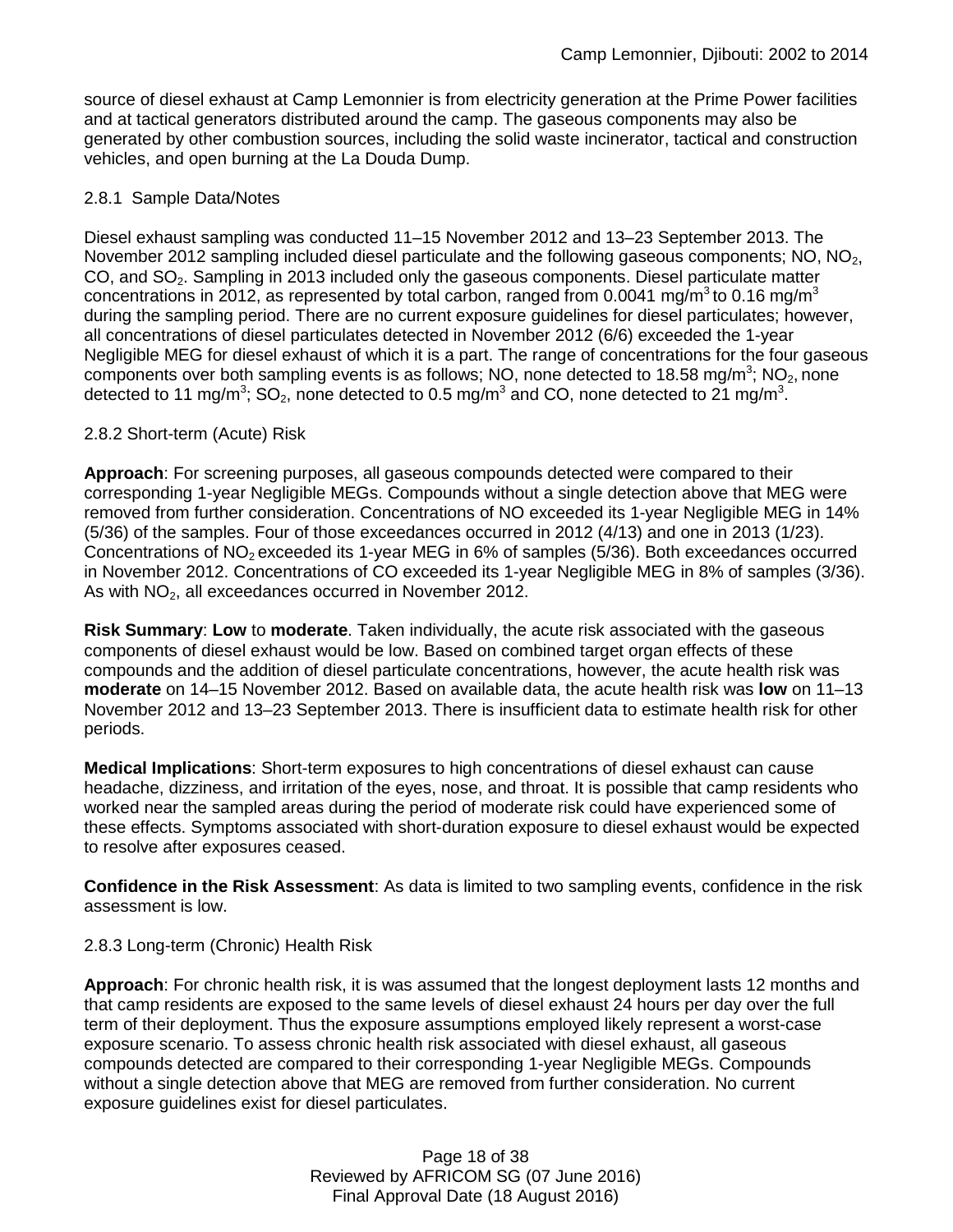**Risk Summary**: Not evaluated. There is insufficient sampling data upon which to base a long-term health risk assessment. Even though there were multiple samples in which one or more gaseous components of diesel exhaust exceeded its respective screening value, all the data resulted from only two sampling events completed during similar climatic periods which produced relatively few samples.

**Medical Implications**: Prolonged exposures to diesel exhaust can increase the risk of cardiovascular disease, cardiopulmonary and respiratory diseases, and lung cancer. Exposures capable of causing these types of health outcomes are generally occupationally related.

*[Return to Table 1](#page-2-0) [Return to Table 2](#page-4-2)*

# <span id="page-18-0"></span>**3 Soil**

3.1 Surface Soil

3.1.2 Sample Data/Notes

From October 2002 to March 2008, 22 surface soil samples were collected. According to field data sheets, the samples were collected from areas and/or activities where the potential for soil exposure was high, such as in maintenance areas and physical training areas, during excavation and while filling sand bags. Laboratory analysis of soil samples includes SVOCs, heavy metals, pesticides, herbicides, and radionuclides. The primary exposure pathways associated with soil are dermal contact and incidental ingestion. Individuals involved in construction and maintenance activities are at greatest potential for exposure to soil. These individuals comprise a relatively small proportion of the overall camp population.

3.1.3 Short-term (Acute) Health Risk

Not evaluated. Exposure to soils does not generally pose short-term health risk. Consequently, no MEGs for short-term exposure to soils exist, and sampling data for soils are not evaluated for acute health risks**.** 

3.1.4 Long-term (Chronic) Health Risk

**Approach**: For screening purposes, all compounds detected in the soil samples were compared to their corresponding 1-year Negligible MEGs. Compounds without a single detection above that MEG were removed from further consideration. None of the compounds detected exceeded their respective 1-year Negligible MEGs.

**Risk Summary**: Surface soil is not a source of health risk at Camp Lemonnier based on available data.

**Medical Implications**: None based on available data.

**Confidence in the Risk Assessment**: Confidence in the risk assessment is high despite the low number of samples. In the absence of a known or suspected source of pollution, release of hazardous materials in a specific area, or extensive use of fill material from remote locations during construction, the composition of native soils should be very similar across the base and should not change appreciably over time. Even with air deposition from an offsite source such as the La Douda Dump, changing the overall composition of surface soils would require several decades before sampling could detect minor differences in soil composition, especially given the camp's distance from the dump and local climatological phenomena that limit the hours that dump emissions impact the camp due to shifts in wind direction.

*[Return to Table 2](#page-4-0)*

Page 19 of 38 Reviewed by AFRICOM SG (07 June 2016) Final Approval Date (18 August 2016)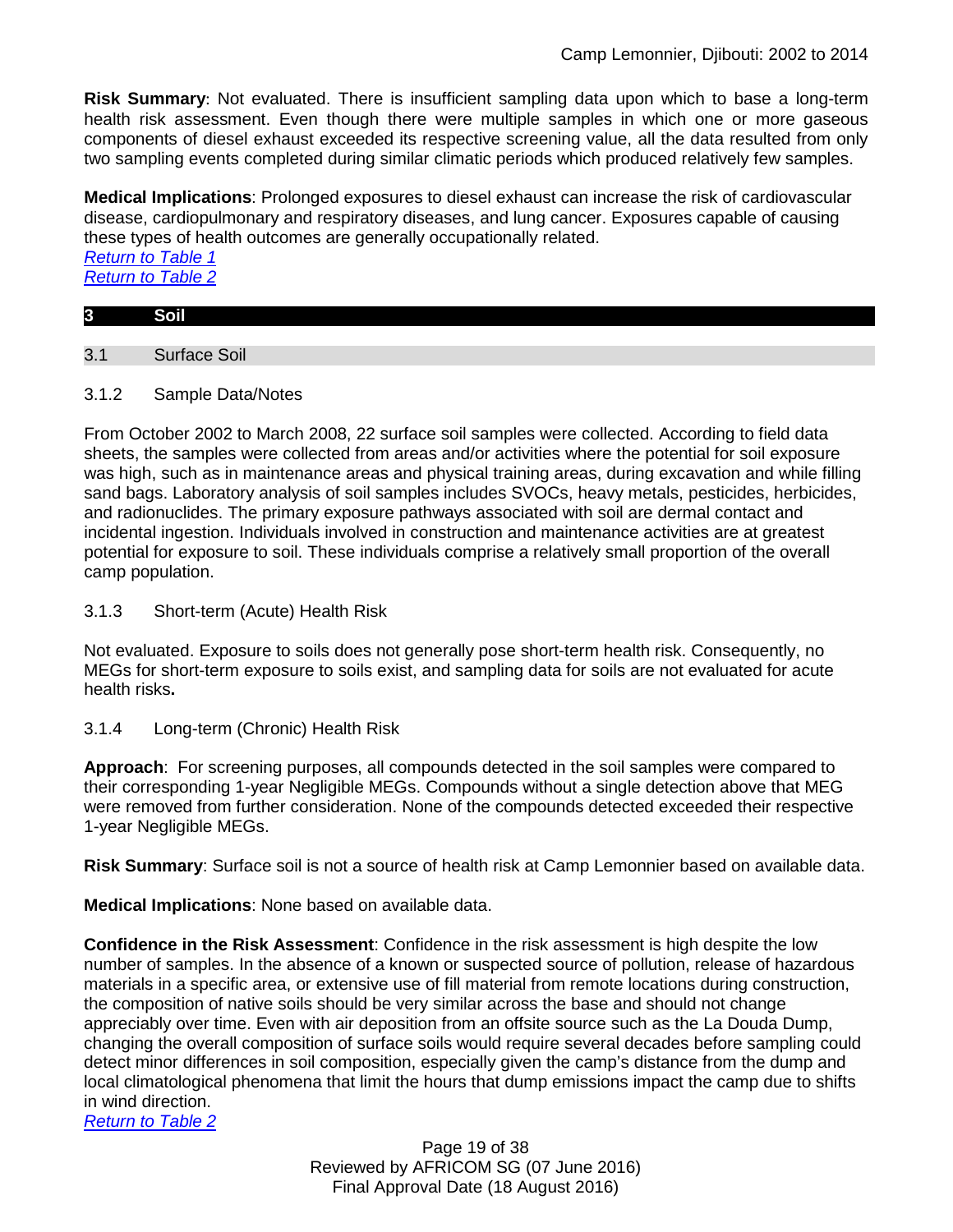#### **4 Water**

### 4.1 Site-Specific Sources Identified

Historically, two sources of potable water have been available at Camp Lemonnier: (1) bottled water from commercial vendors and (2) reverse osmosis (RO)-treated water supplied from one or more of the six onsite wells. Although RO-treated water has historically met potable water standards, it has not generally been used for drinking, because it is too hot to be palatable. As a result, RO-treated water is used mostly for cooking and personal hygiene purposes. Chilled, bottled water has been typically supplied throughout the camp for drinking.

### <span id="page-19-0"></span>4.2 Water for Other Purposes (RO-Treated Water)

### 4.2.1 Sample Data/Notes

Enhanced water surveillance, which includes chemical analysis, typically occurs at six-month intervals during military operations. Six samples of RO-treated water were submitted for analysis from 2005 to 2009. No RO-treated water sampling data exists prior to 2005 or after 2009. Reverse osmosis-treated water is used primarily for showering, personal hygiene, cooking, cleaning, and recreational activities. Two RO-treated samples exceeded 1-year drinking water MEGs; one sample from May 2007 exceeded the MEGs for selenium and magnesium, while a sample from June 2009 exceeded the MEG for antimony.

Selenium: Selenium was detected at a concentration of 0.099 mg/L in one of the six RO-treated water samples. This detection was above the 1-year Negligible MEG for Selenium in drinking water of 0.07 mg/L. There is no short-term drinking water MEG for selenium.

Magnesium: Magnesium was detected at a concentration of 34 mg/L in one of the six RO-treated water samples. This is above the 14-day Negligible drinking water MEG of 30 mg/L. There is no 1-year MEG for magnesium.

Antimony: Antimony was detected at a concentration of 0.01 mg/L in a single RO-treated water sample. This is above the 14-day and 1-year Negligible drinking water MEG of 0.006 mg/L.

### 4.2.2 Short-term (Acute) Health Risk

**Approach**: For screening purposes, any compound with a peak concentration less than or equal to 2.5 times the 14-day Negligible MEG for consuming 5-L/day is eliminated from further consideration. If a 14-day, 5-L/day Negligible MEG is not available, the more conservative 1-year, 5-L/day Negligible MEG is used for screening purposes. The 2.5 multiplier adjusts the 5-L/day MEG to a consumption rate of 2- L/day, which is equivalent to the consumption rate upon which the EPA Maximum Contaminant Levels (MCL) are established. This still provides a significant level of health protection when the primary route of exposure of non-drinking water is skin contact and incidental ingestion and when one considers that EPA MCL are based on thirty years of consumption. The selenium, magnesium and antimony detections were all less than their respective screening values.

**Risk Summary**: The short-term health risk associated with the use of RO-treated water for showering, personal hygiene, cooking, and recreational activities is **low**.

**Health Implications:** None identified based on the available sampling data.

Page 20 of 38 Reviewed by AFRICOM SG (07 June 2016) Final Approval Date (18 August 2016)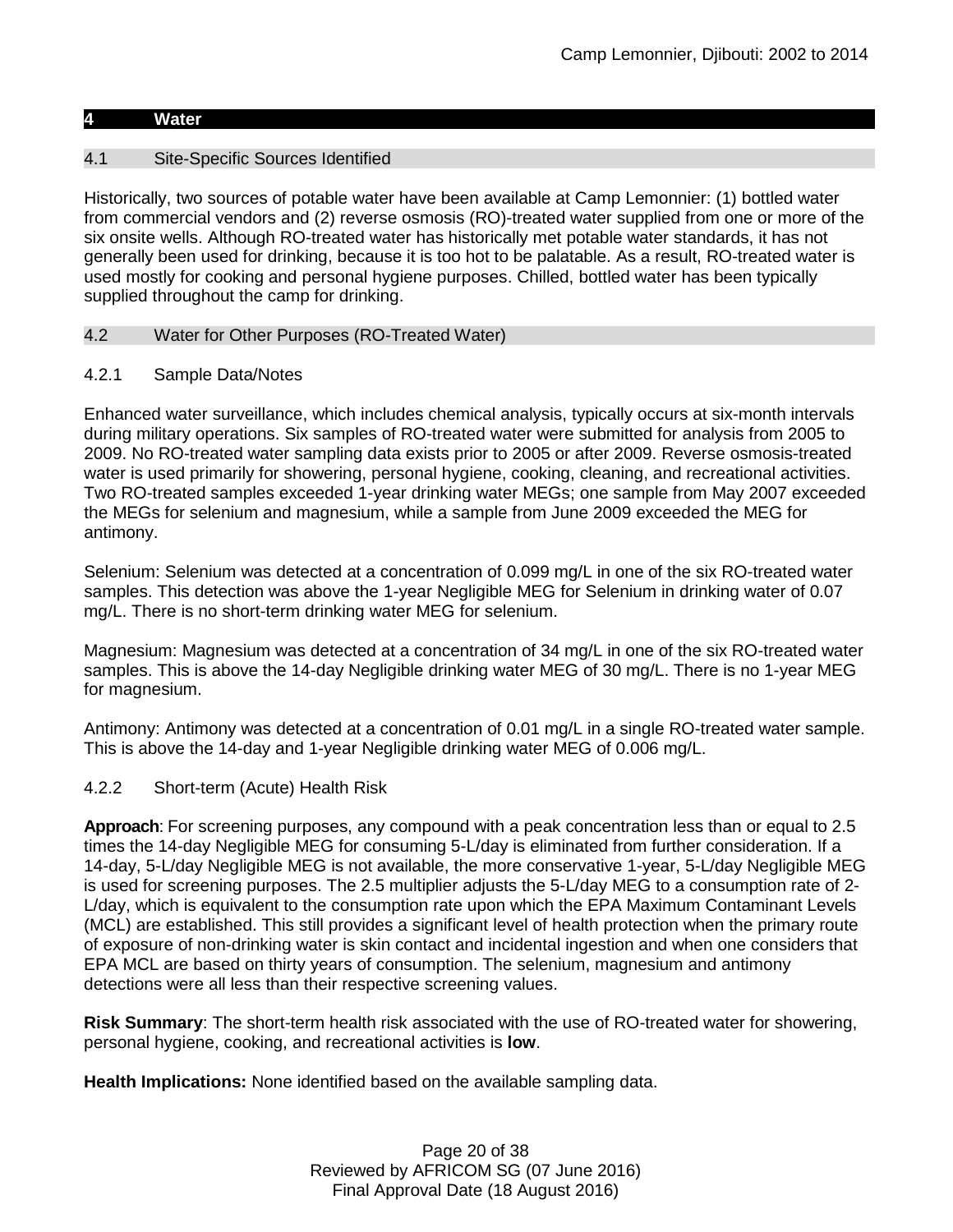**Confidence in the Risk Assessment**: Even though there few samples in the data set, confidence in this risk assessment is medium based on the limited potential for ingestion of RO-treated water.

### 4.2.3 Long-term (Chronic) Health Risk

**Approach**: In order to assess the health risk associated with the use of RO-treated water the following assumptions were made:

- RO-treated water is supplied for cooking.
- Deployments last a maximum of 12 months.
- The primary routes of exposure associated with RO-treated water are incidental ingestion through cooking and personal hygiene (i.e., brushing teeth/oral hygiene).
- Camp residents ingest far less than 2 liters (food preparation) of RO-treated water per day.

The average concentration of the two samples obtained over the 12-month period is used to estimate chronic health risk. If only a single sample was obtained during a 12-month period, the concentrations detected in that sample are used and assumed to remain unchanged until a follow-on sample indicates that chemical concentrations have changed. For screening purposes, any compound with a peak concentration less than or equal to 2.5 times the 14-day Negligible MEG for consuming 5-L/day is eliminated from further consideration. If a 14 day, 5-L/day Negligible MEG is not available, the more conservative 1-year, 5-L/day Negligible is used for screening purposes. The selenium, magnesium, and antimony detections were all less than their respective screening values.

**Risk Summary**: The long-term health risk associated with the use of RO-treated water for showering, personal hygiene, cooking, and recreational activities is **low**.

**Health Implications:** None identified based on the available sampling data.

**Confidence in the Risk Assessment**: Even though there are few samples in the data set, confidence in this risk assessment is medium, based on the limited potential for ingestion of RO-treated water and the conservative risk assessment approach. *[Return to Table 2](#page-4-3)*

- <span id="page-20-0"></span>4.3 Consumed Water (Bottled Water)
- 4.3.1 Sample Data/Notes

Bottled drinking water has been purchased at Camp Lemonnier from suppliers approved by the U.S. Army Veterinary Services ( a branch of the U.S. Army Public Health Center) since the camp was first occupied. Most bottled water was procured from sources in Djibouti and/or in the United Arab Emirates, but water sampling data indicate that at least ten different approved vendors have supplied bottled water during the time the camp has been in operation. From 2005 to 2009, 27 bottled water samples were submitted for analysis. No bottled water sampling data exists prior to 2005 or after 2009. Antimony, lead, and boron were detected in bottled water at concentrations above the 1-year MEGs for drinking water.

Antimony: Antimony was detected in a single bottled water sample from December 2005 at a concentration of 0.007mg/L. This concentration is just slightly above the 1-year drinking water MEG of 0.006 mg/L for consumption of water up-to 15 liters/day.

Boron: There were four boron exceedances in bottled water samples, all only slightly above the 1-year drinking water MEG of 0.93 mg/L for consumption of up-to 15-L/day of water. The exceedances were in

> Page 21 of 38 Reviewed by AFRICOM SG (07 June 2016) Final Approval Date (18 August 2016)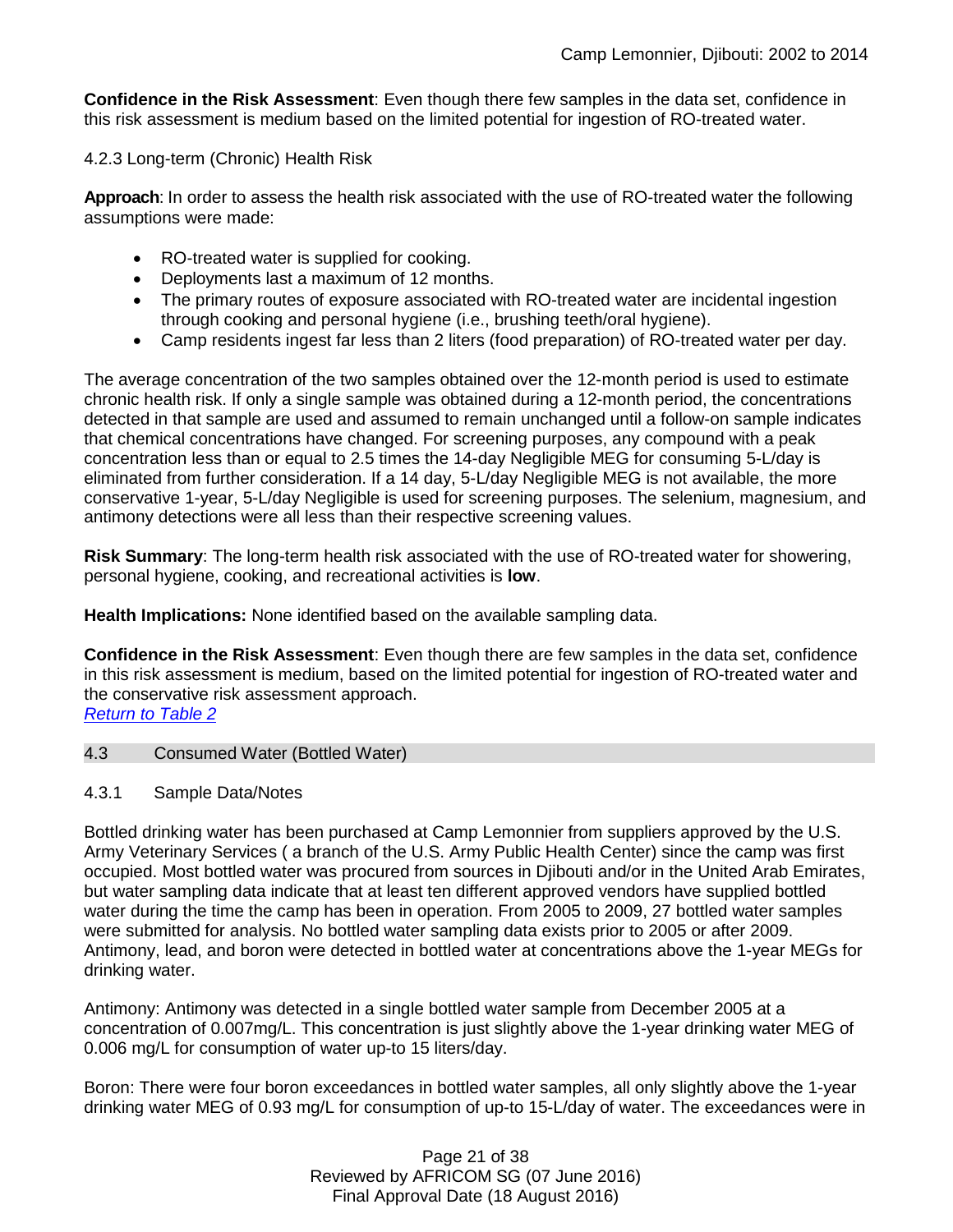June and September 2005, June 2006, and August 2007, at concentrations ranging from 1.12 mg/L to 1.3 mg/L.

Lead: Lead was detected in a single sample of bottled water collected in June 2005. The concentration of lead in the sample was 0.332 mg/L. This concentration is well above the 1-year Negligible MEG for consumption of 5-L/day of drinking water.

4.3.2 Short-term (Acute) Health Risk

**Approach**: To determine the acute risk associated with consuming bottled water, the maximum detected concentration for each analyte with a MEG exceedance was used to perform the risk assessment. In order to determine the health risk associated with drinking bottled water, the following assumptions were made:

- Camp residents ingest less than 15-L/day of bottled water.
- Bottled water is delivered in distinct quantities that are rapidly consumed in a relatively short amount of time.

**Risk Summary**: Based on the above approach, the short-term risk associated with consuming bottled water at Camp Lemonnier is **low**.

**Medical Implications**: None. Short-term exposure to the levels of antimony, boron, and lead identified in these samples would not be expected to result in adverse health outcomes.

**Confidence in the Risk Assessment**: Confidence in the risk assessment is medium. Twenty-seven bottled water samples were taken from multiple brands over the assessment period. This is far more sampling data than one would expect to see from drinking water sources in the United States. There is also an active and ongoing drinking water surveillance program at Camp Lemonnier that further increases confidence in this assessment.

### 4.3.3 Long-term (Chronic) Health Risk

**Approach:** In order to determine the health risk associated with drinking bottled water, the following assumptions were made:

- Camp residents ingest less than 15-L/day of bottled water.
- Deployments last a maximum of 12 months.

Bottled water is supplied to Camp Lemonnier in distinct lots and from different approved vendors. Thus it is inappropriate to average analytical results across the spectrum of water samples. As a result, the maximum detected concentration for each analyte with a MEG exceedance was used to perform the long-term health risk determination. This process results in overestimation of the long-term health risk as it assumes that camp residents consumed water at the maximum detected concentration consistently during their deployment.

**Risk Summary**: Based on the above approach, the long-term risk associated with consuming bottled water at Camp Lemonnier is **low**.

### **Medical Implications**:

Antimony: None. The most common source of antimony in drinking-water appears to be dissolution from metal plumbing and fittings and/or leaching from plastic bottles. People who drink water containing antimony well in excess of the MEG for many years could experience increases in blood cholesterol

> Page 22 of 38 Reviewed by AFRICOM SG (07 June 2016) Final Approval Date (18 August 2016)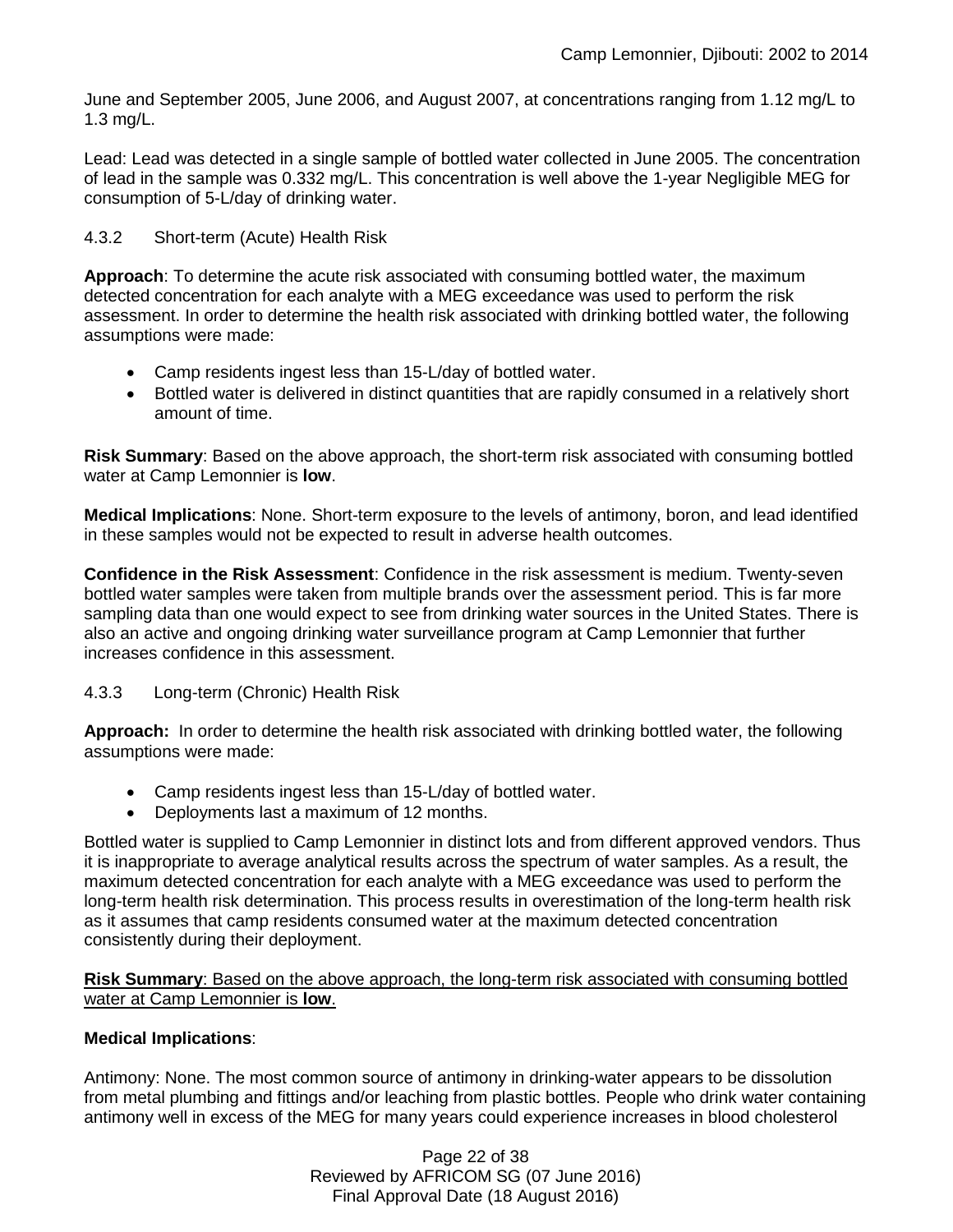and decreases in blood sugar. The World Health Organization (WHO) has set a guideline value for antimony of 0.02 mg/L, which is well above the MEGs for drinking water.

Boron: None. Naturally occurring boron is present in water primarily as a result of leaching from rocks and soils. The EPA has established a lifetime health advisory for boron in drinking water of 5 mg/L for adults based on consumption of 2 liters of water/day for thirty years and WHO has set a guideline value for boron in drinking water of 2.4 mg/L. The levels of boron detected in bottled water at Camp Lemonnier are all well below both the EPA health advisory and WHO guideline for boron in drinking water.

Lead: None. Lead is rarely found in source water. It generally enters water through corrosion of plumbing materials. Studies show that exposure to lead-contaminated water alone would not be likely to elevate blood lead levels in adults, as only 10–15% of the ingested lead is absorbed. However, adults who drink water with lead concentrations greater than the MEG for many years could develop kidney problems or high blood pressure. As the maximum Camp Lemonnier deployment is 12 months and the elevated lead levels were detected in only one bottled water sample, any brief exposure to lead that may have occurred from drinking bottled water is extremely unlikely to result in adverse health effects.

**Confidence in the Risk Assessment**: Confidence in the risk assessment is medium. Twenty seven bottled water samples were taken from multiple brands over the assessment period. This is far more sampling data than one would expect to see from drinking water sources in the United States. There is also an active and ongoing drinking water surveillance program at Camp Lemonnier which further increases confidence in this assessment.

*[Return to Table 2](#page-5-0)*

| <b>Military Unique</b> |  |  |
|------------------------|--|--|

#### 5.1 Chemical, Biological, Radiological, Nuclear (CBRN) Weapons

There were no specific hazard sources or exposure incidents documented in the Defense Occupational and Environmental Health Readiness System (DOEHRS) or the Military Exposure Surveillance Library (MESL) during the period October 2002 to December 2014.

#### 5.2 Depleted Uranium

There were no specific hazard sources or exposure incidents documented in DOEHRS or MESL during the period October 2002 to December 2014.

#### <span id="page-22-0"></span>5.3 Ionizing Radiation

5.3.1 Site-Specific Sources Identified

The following equipment in use at Camp Lemonnier serve as potential sources of radiation:

- 1) Medical and dental x-ray equipment used at Seth Michaud Emergency Medical and Dental Facility.
- 2) Devices for CBRNE detection: Smiths Detection APD-2000s are in use for chemical agent detection.
- 3) Z-Backscatters x-ray systems are used at the installation entry control points (ECPs) to scan vehicles for threats such as explosives and contraband.

Page 23 of 38 Reviewed by AFRICOM SG (07 June 2016) Final Approval Date (18 August 2016)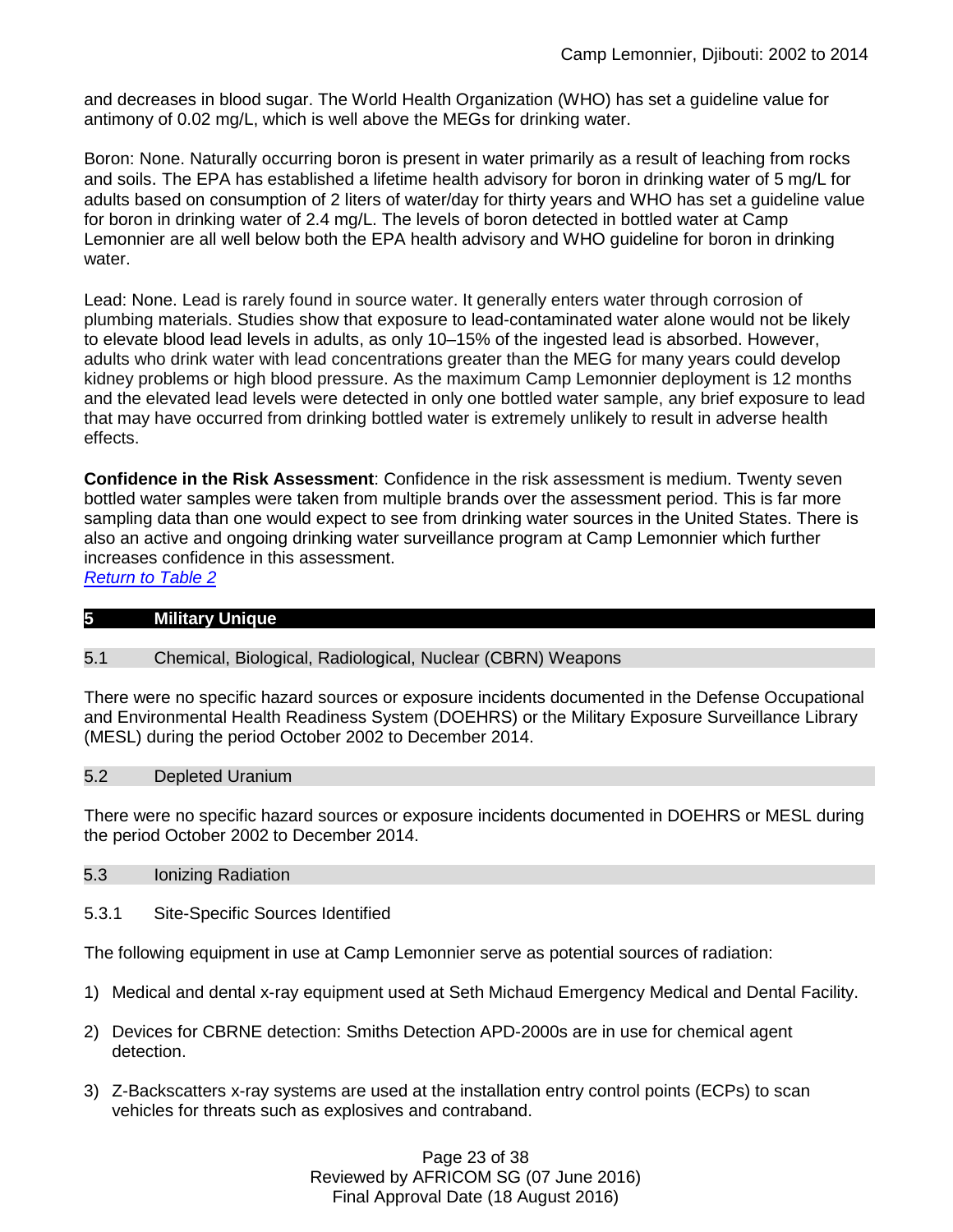4) Rapiscan Secure 1000 systems are used for screening pedestrians entering the base.

### 5.3.2 Short-term (Acute) Health Risks

**Approach**: The approach included identifying the equipment present at Camp Lemonnier, reviewing potential hazards associated with that equipment, and applying knowledge of the preventive measures in place.

**Risk Summary:** Ionizing radiation is not a source of health risk based on available information.

### **Medical implications**: None.

**Confidence in the Risk Assessment**: Confidence for risk assessments is high. Known equipment configuration and operating procedures eliminate the potential for exposure to radiation at ECPs. X-ray shielding is in place, and medical/dental x-ray personnel are enrolled in a radiation dosimetry program to monitor potential exposures.

5.3.3 Long-term (Chronic) Health Risks

**Approach**: The approach included identifying the equipment present at Camp Lemonnier, reviewing potential hazards associated with that equipment, and applying knowledge of the preventive measures in place.

**Risk Summary:** Ionizing radiation is not a source of health risk based on available information.

**Medical Implication**: None.

**Confidence in the Risk Assessment**: Confidence for risk assessments is high. Known equipment configuration and operating procedures eliminate the potential for exposure to radiation at ECPs. X-ray shielding is in place, and medical/dental x-ray personnel are enrolled in a radiation dosimetry program to monitor potential exposures. *[Return to Table 2](#page-5-1)*

### 5.4 Non-Ionizing Radiation

There were no specific hazard sources or exposure incidents documented in DOEHRS or MESL during the period October 2002 to December 2014.

#### 6.1 Sample Data/Notes

#### **Assessed risk is the residual risk that exists in the presence of preventive measures.**

- Department of Defense Directive 6490.02 series, Comprehensive Health Surveillance, establishes policy for routine health surveillance of all DOD personnel throughout their military service.
- The Disease Reporting System internet (DRSi) collects and maintains archives of Medical Event Reports (MERs) for all Services.
- Endemic diseases present in Djibouti were identified using the "Destinations" section of the Centers for Disease Control and Prevention (CDC) Travelers' Health website, **<http://wwwnc.cdc.gov/travel/destinations/djibouti.htm>**.

Page 24 of 38 Reviewed by AFRICOM SG (07 June 2016) Final Approval Date (18 August 2016)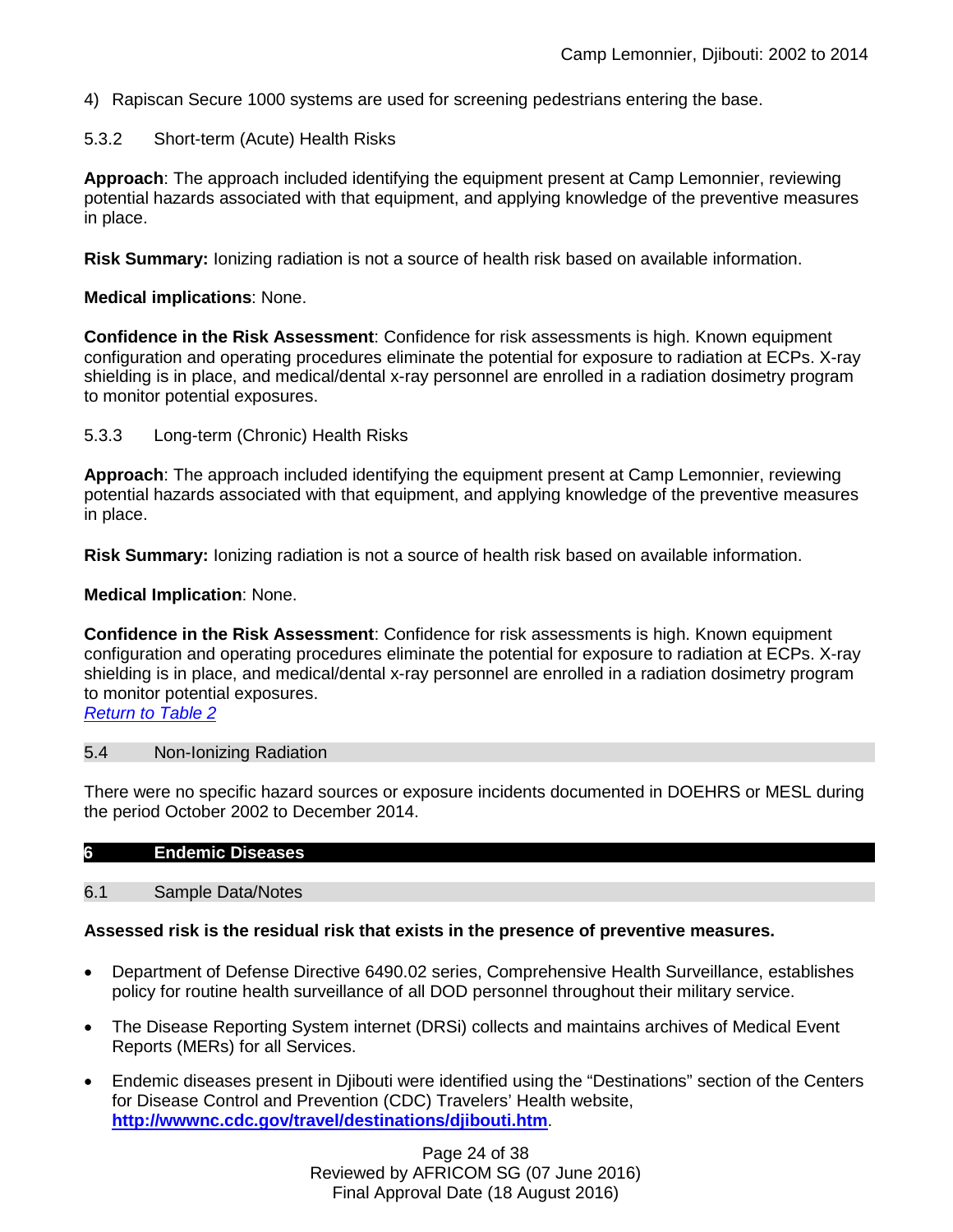- Where effective vaccines, such as those for Hepatitis A and B, are in place, risk to individuals is effectively reduced to none and these endemic diseases were excluded from further assessment.
- Actual disease prevalence in the local population is unknown due to inconsistent surveillance in the host nation.
- Overall, few disease reports associated with Camp Lemonnier were identified. Those that were reported for individuals without documented travel outside Camp Lemonnier were limited to routine influenza MERs during the H1N1 epidemic in 2009, when enhanced influenza reporting requirements were instituted. Disease reports associated with other locations within HOA were received for non-routine diseases, such as malaria, which have the potential to cause severe disease. Disease reports for routinely identified diseases that do not have ongoing or severe outcomes were not identified for individuals stationed in any HOA locations.

### <span id="page-24-0"></span>6.2 Gastrointestinal Diseases

United States Service members have little or no immunity to the food- and waterborne diseases present in Djibouti. To prevent food- and waterborne diseases among individuals deployed to Camp Lemonnier, food is purchased from approved sources and prepared in facilities where there is public health oversight (certificate of sanitation, health screening of food service workers, periodic inspections, etc.). Due to the potential presence of disease-causing organisms, as well as the high prevalence of improper food handling and preparation, local food and water are not approved for consumption. Viral gastroenteritis that is spread through contact or fomites (any inanimate object or substance capable of carrying infectious organisms) presents a recurrent risk due to a high rate of personnel turnover, shared dining, berthing, bathroom facilities, and working spaces.

**Approach:** The health risk for fomite-borne gastrointestinal infections and endemic food- and waterborne diseases to individuals deployed to Camp Lemonnier during the period of this assessment was epidemiologically assessed based on the combination of identified endemic diseases, knowledge of preventive measures in place, reviewing medical event reports associated with deployment to Camp Lemonnier, and directly communicating with military public health personnel stationed at Camp Lemonnier.

### 6.2.1 Short-term Health Risks

### **Risk Assessment:**

- The short-term risk for viral gastroenteritis is **low.** Risk due to a high rate of personnel turnover, shared dining, berthing, bathroom facilities, and working spaces is not substantially different than that expected in similar settings within the United States.
- The short-term risk associated with food- and waterborne diseases at Camp Lemonnier is **low** (bacterial or viral gastroenteritis, protozoal diarrhea, cholera, brucellosis, hepatitis E).

**Medical Implications**: Gastroenteritis, particularly from viral agents, can cause periodic outbreaks in spite of preventive measures. A small number of infections may require greater than 72 hours convalescence and/or hospitalization.

**Confidence in the Risk Assessment**: Confidence in the risk assessment is medium. Food- and waterborne diseases, especially those with short convalescence and lack of long-term health effects, are often underreported for deployed military populations.

> Page 25 of 38 Reviewed by AFRICOM SG (07 June 2016) Final Approval Date (18 August 2016)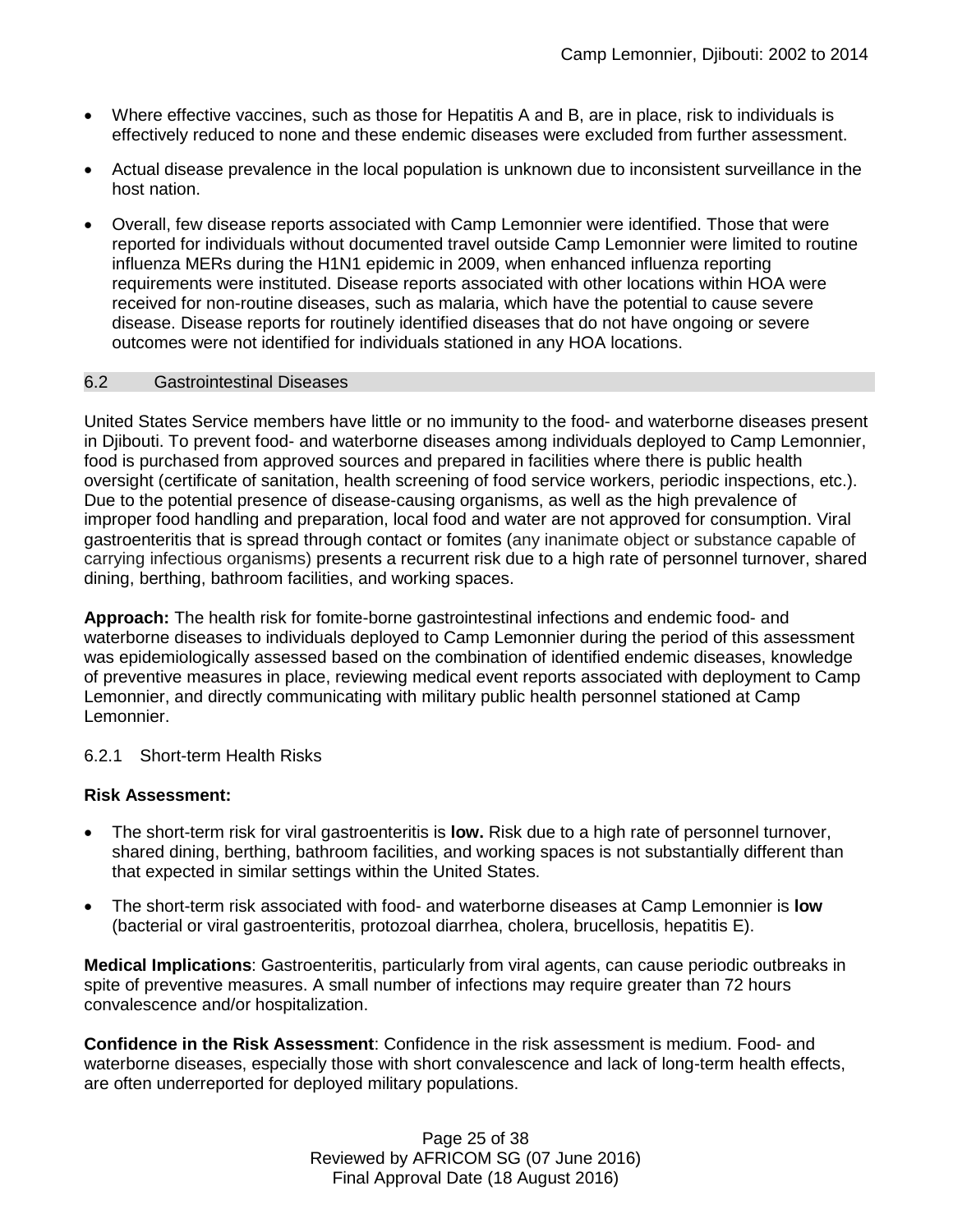### 6.2.2 Long-term (Chronic) Health Risks

**Risk Assessment:** The long-term risk associated with food- and waterborne diseases is **low** for protozoal diarrhea and brucellosis.

**Medical Implications**: Long-term health effects resulting from infection with food- and waterborne diseases are rare.

**Confidence in the Risk Assessment**: Confidence in the risk assessment is high. Incidence of protozoal diarrhea and brucellosis in the post deployment military population is known to be extremely low.

*[Return to Table 2](#page-5-2)*

#### <span id="page-25-0"></span>6.3 Arthropod Vector-Borne Diseases

The climate and ecological habitat found in Diibouti support populations of arthropod vectors, including mosquitoes, ticks, and sand flies. Significant disease transmission in the local population (creating a reservoir) is sustained year-round and countrywide, including in urban areas. Risk is typically elevated during, and just after, the two brief rainy seasons, which approximately span March through October. Risk is higher in urban and other densely populated areas, or near where animals are kept. Removing vector harborages and spraying for vectors within Camp Lemonnier, as well as properly wearing insecticide-treated uniforms and applying insect repellent to the skin, are the main protective measures against vector-borne diseases. Of the endemic vector-borne diseases present in Djibouti, malaria is the only disease for which chemoprophylaxis is available.

**Approach:** The health risk for endemic vector-borne diseases to individuals deployed to Camp Lemonnier during the period of this assessment was epidemiologically assessed based on the combination of identified endemic diseases, knowledge of preventive measures in place, reviewing MERs associated with Camp Lemonnier deployment, and directly communicating with military public health personnel stationed at Camp Lemonnier.

#### 6.3.1 Short-term (Acute) Health Risks

**Risk Assessment:** The short-term risk for the vector-borne diseases dengue fever, malaria, leishmaniasis (both visceral and cutaneous), chikungunya, sandfly fever, West Nile fever, Crimean-Congo hemorrhagic fever, rickettsioses (tick-borne, spotted fever group), Rift Valley fever, and o'nyongnyong is **low**. Individuals who forward deploy from Camp Lemonnier to outlying areas may experience increased short-term risk.

**Medical Implications**: Dengue fever, malaria, cutaneous leishmaniasis, chikungunya, sandfly fever, West Nile fever, Crimean-Congo hemorrhagic fever, Rift Valley fever, o'nyong-nyong, and rickettsioses present in Djibouti have fairly short incubation periods ranging from days to weeks. Any of these diseases would initially present as acute fever and malaise, some are accompanied by rash, and would lead to acute, sometimes severe illness.

**Confidence in the Risk Assessment**: Confidence in the risk assessment is high. Sporadic reports of vector borne disease are received for individuals who deploy to remote locations subordinate to Joint Task Force Horn of Africa (JTF HOA); no vector-borne disease reports for individuals who resided within Camp Lemonnier were identified.

### 6.3.2 Long-term (Chronic) Health Risks

**Risk Assessment:** The long-term risk for leishmaniasis is **low**.

Page 26 of 38 Reviewed by AFRICOM SG (07 June 2016) Final Approval Date (18 August 2016)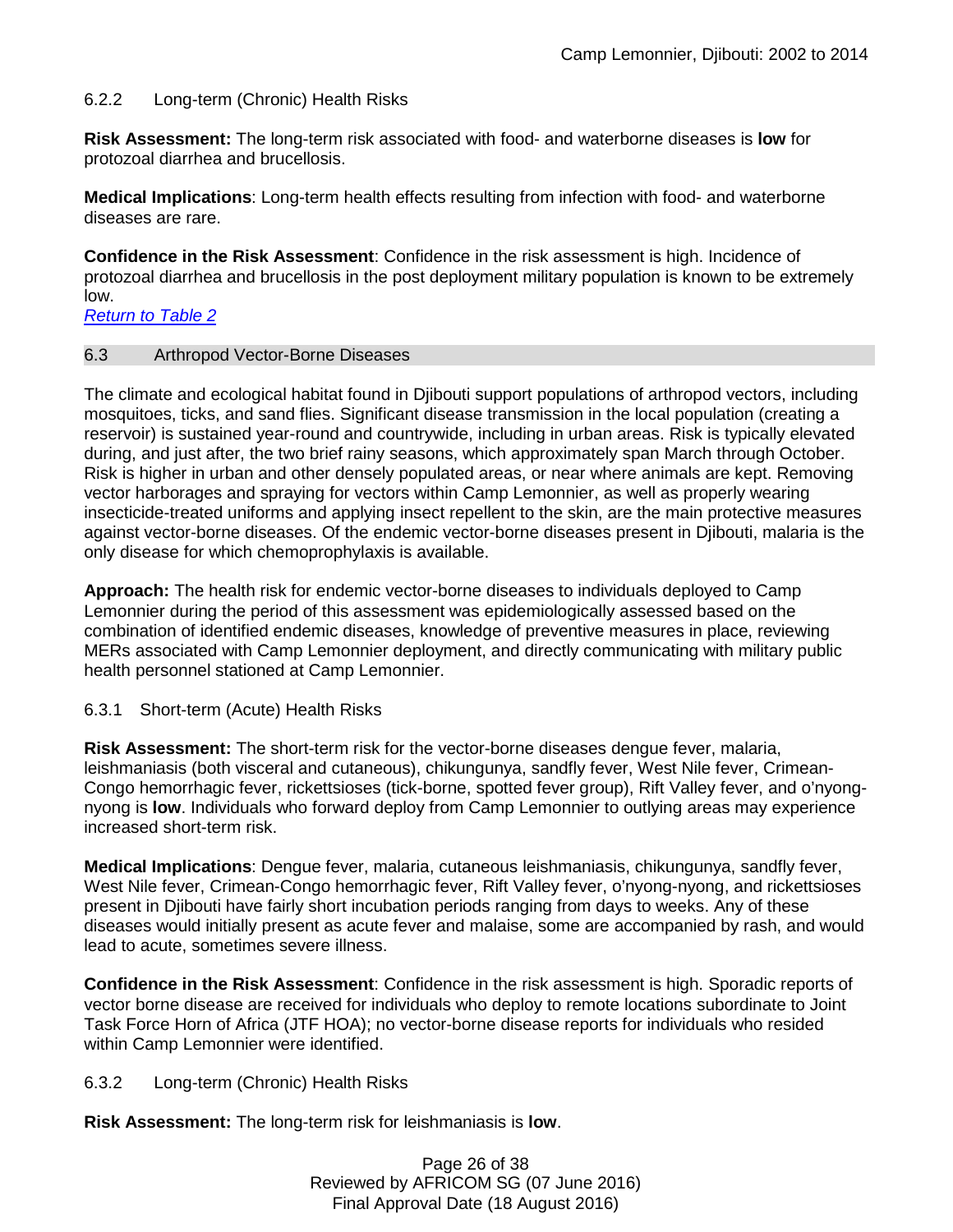**Medical Implications**: Both visceral and cutaneous leishmaniasis may have extended incubation periods, ranging from a week to years. Although rare, it is possible to be infected during deployment, but not to have clinically evident disease until redeployed. Leishmaniasis should be considered in the differential diagnosis for any unusual skin lesions or chronic, systemic disease.

Certain vector-borne diseases have the potential to cause long-term health effects; individual history of infection with a vector borne disease should be considered when evaluating patients with chronic symptoms such as prolonged fatigue, depression, arthralgia or myalgia.

**Confidence in the Risk Assessment**: Confidence in the risk assessment is high. Incidence of leishmaniasis, particularly visceral, in the post-deployment military population is known to be extremely low.

*[Return to Table 2](#page-6-0)*

<span id="page-26-0"></span>6.4 Water Contact Diseases

Operations or activities that involve extensive freshwater contact may result in individuals being exposed to leptospirosis or schistosomiasis. The occurrence of flooding after heavy rainfall facilitates the spread of leptospirosis because, as water saturates the environment, *Leptospira* bacteria present in the soil pass directly into surface waters. Bodies of fresh water that contain snails (an intermediate host for schistosomes) should be considered an exposure source for schistosomiasis. Activities such as wading or swimming in freshwater sources may result in exposures to enteric diseases such as diarrhea and hepatitis via incidental ingestion of water. Prolonged water contact also may lead to the development of a variety of skin conditions, such as bacterial or fungal dermatitis. Elimination of standing and/or open bodies of fresh water protects against the spread of water contact diseases.

**Approach:** The health risk for endemic water-contact diseases to individuals deployed to Camp Lemonnier during the period of this assessment was epidemiologically assessed based on identifying endemic diseases, knowledge of preventive measures in place, reviewing MERs associated with deployment to Camp Lemonnier, and directly communicating with military public health personnel stationed at Camp Lemonnier.

6.4.1 Short-term (Acute) Health Risks

**Risk Assessment:** The short-term risk for leptospirosis and schistosomiasis is **low**.

**Medical Implications**: Leptospirosis, which has an incubation period of 5–14 days, presents as acute fever with nonspecific symptoms that last for a few days to 3 weeks or longer. *Schistosoma* species found in Djibouti have incubation periods of 6–12 weeks. Initial presentation of schistosomiasis includes fever, rash, and other systemic symptoms.

**Confidence in the Risk Assessment**: Confidence in the risk assessment is high. No reported cases of water contact diseases were identified from JTF HOA during the assessment period.

6.4.2 Long-term (Chronic) Health Risks

**Risk Assessment:** The long-term risk for schistosomiasis infection is **low**.

**Medical Implications**: Schistosomiasis infection does not always cause acute, systemic manifestations. Also, human infection with *S. mansoni* and *S. haematobium* may last in excess of 10 years. Although rare, it is possible to be infected while deployed but not to have clinically evident disease until redeployed.

> Page 27 of 38 Reviewed by AFRICOM SG (07 June 2016) Final Approval Date (18 August 2016)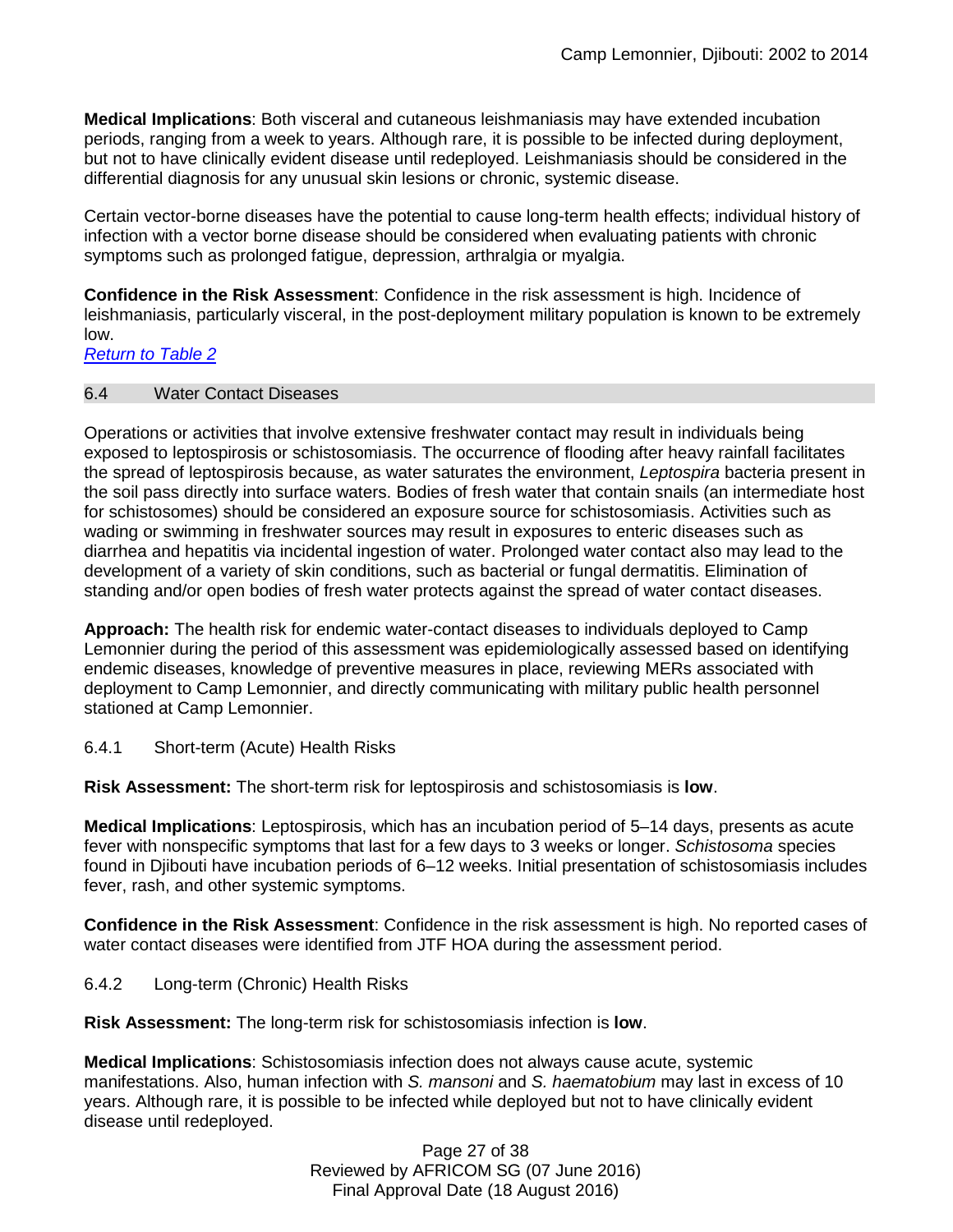**Confidence in the Risk Assessment**: Confidence in the risk assessment is high. Incidence of water contact diseases in the post-deployment military population is very low. *Return to Table 2*

#### <span id="page-27-0"></span>6.5 Respiratory Diseases

United States military populations living and working in close-quarter conditions are at risk for substantial person-to-person spread of upper respiratory infections, such as the common cold and influenza. Primary exposure pathways for tuberculosis are prolonged close contact (generally several hours per day for greater than three days per week in a closed space) with the local population or third country national contractors. United States personnel who remain on Camp Lemonnier have limited to no contact with the local population, and local and third country national workers/contractors are required to complete a health screening prior to employment.

**Approach:** The health risk for respiratory diseases to individuals deployed to Camp Lemonnier during the period of this assessment was epidemiologically assessed based on identifying endemic diseases, knowledge of preventive measures in place, reviewing MERs associated with deployment to Camp Lemonnier, and directly communicating with military public health personnel stationed at Camp Lemonnier.

### 6.5.1 Short-term (Acute) Health Risks

### **Risk Assessment:**

- The short-term risk for upper respiratory infections is **low.** Risk due to a high rate of personnel turnover, shared dining, berthing, recreational facilities, and working spaces is not substantially different than that expected in similar settings within the United States.
- The short-term risk for tuberculosis is **low**.

**Medical Implications**: Upper respiratory infections, particularly from viral agents, can cause periodic outbreaks in spite of preventive measures. A small proportion of infections may require greater than 72 hours convalescence and/or hospitalization. Symptoms of tuberculosis, including fever, weight loss, night sweats, and cough, typically start within 1–6 months of infection. The lifetime risk for tuberculosis disease after becoming infected is 5–10%; half of this risk occurs in the first two years following infection.

**Confidence in the Risk Assessment**: Confidence in risk assessment is medium. Upper respiratory infections, especially those with short convalescence and lack of long-term health effects are not reportable for deployed military populations. Tuberculosis prevalence in the local population is unknown due to inconsistent surveillance within the host nation, but no reports of tuberculosis were identified for individuals at Camp Lemonnier during the assessment period.

6.5.2 Long-term (Chronic) Health Risks

**Risk Assessment:** The long-term risk for tuberculosis is **low**.

**Medical Implications**: Symptoms of tuberculosis can be delayed by two or more years following infection. Tuberculosis should be considered in assessing symptoms of fever accompanied by night sweats and cough.

> Page 28 of 38 Reviewed by AFRICOM SG (07 June 2016) Final Approval Date (18 August 2016)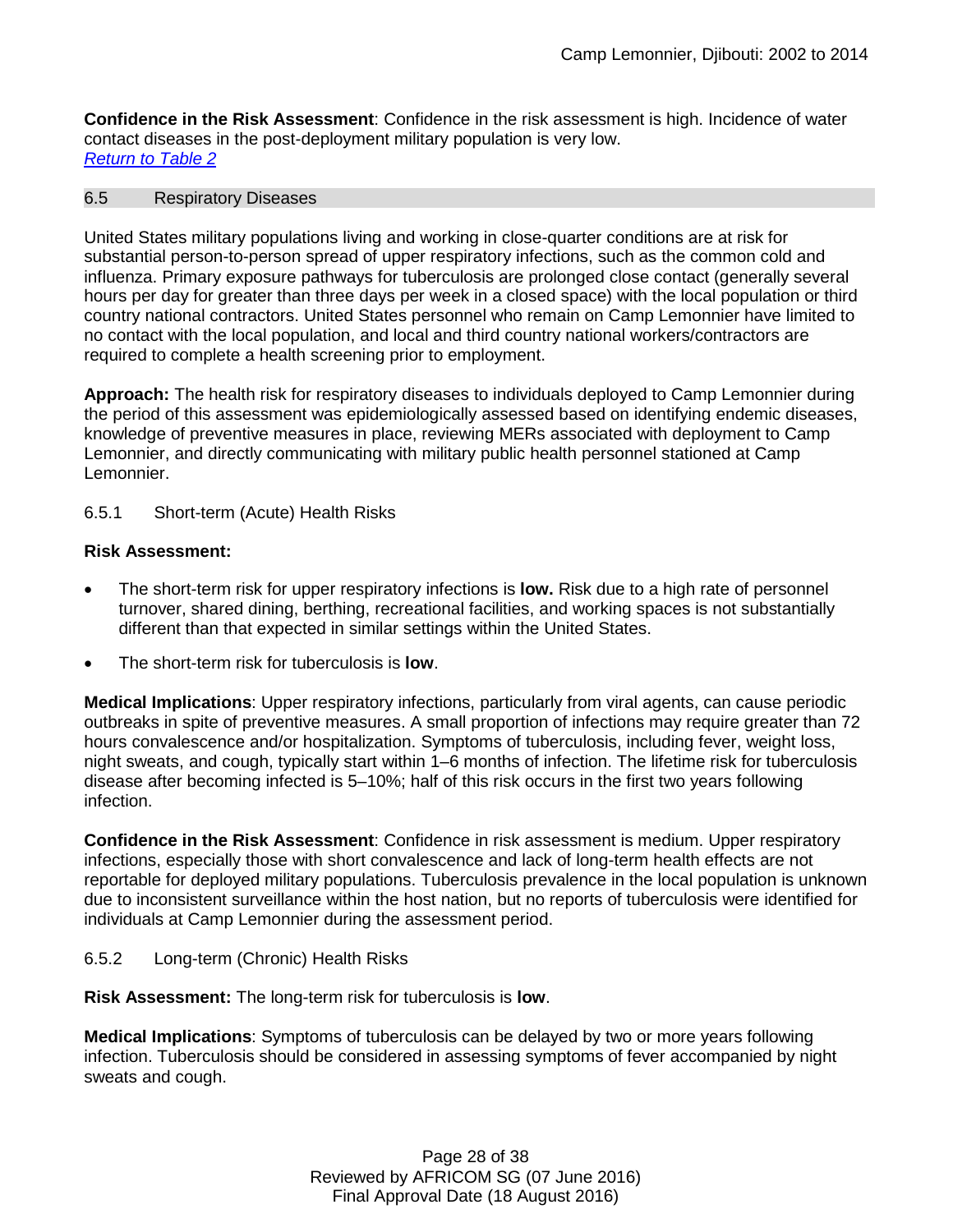**Confidence in the Risk Assessment**: Confidence in risk assessment is high. Actual prevalence of tuberculosis in the local population is unknown due to inconsistent surveillance within the host nation, but prevalence of tuberculosis in the post-deployment military population is known to be extremely low. *[Return to Table 2](#page-6-1)*

### <span id="page-28-0"></span>6.6 Animal-Contact Diseases

Just as with the human population in Djibouti, little disease surveillance or prevention has been conducted on the animal population of Djibouti. Animals are not routinely vaccinated against vaccinepreventable diseases, such as rabies or anthrax. Exposures to animals and/or locations where animals are kept (stray dogs/cats, barnyards, slaughterhouses) are the primary infection sources for all these diseases, and avoiding companion and farm animal contacts is the primary prevention strategy. Preventive measures in place include anthrax vaccination, which is effective in preventing both cutaneous and inhalation anthrax, and rabies post-exposure prophylaxis, which is effective and readily available for preventing onset of rabies in exposed individuals.

**Approach:** The health risk for endemic animal contact diseases to individuals deployed to Camp Lemonnier during the period of this assessment was epidemiologically assessed based on identifying endemic diseases, knowledge of preventive measures in place, reviewing MERs associated with deployment to Camp Lemonnier, and directly communicating with military public health personnel stationed at Camp Lemonnier.

6.6.1 Short-term (Acute) Health Risks

**Risk Assessment:** The short-term risk for anthrax (naturally acquired), Q-fever and rabies is **low**.

### **Medical Implications**:

- Naturally occurring anthrax (non-weaponized) is an acute disease that usually affects the skin, while inhalation anthrax has mild and non-specific initial symptoms among unimmunized individuals.
- Symptoms of acute Q-fever, which may present one week to greater than one month after exposure, include fever, chills, and weakness.
- Rabies presents as an acute, viral encephalomyelitis and is almost invariably fatal.

**Confidence in the Risk Assessment**: Confidence in risk assessment is high. No reports of any animal contact diseases were identified during the risk assessment period.

6.6.2 Long-term (Chronic) Health Risks

**Risk Assessment:** The long-term risk for Q-fever and rabies is **low**.

**Medical Implications**: Q-fever is generally an acute febrile disease. However, considerable variation in severity and duration may be seen; infections may be unapparent or present as a nonspecific undifferentiated febrile syndrome. Q-fever should be considered in the differential diagnosis of an undifferentiated febrile syndrome when contact with animal placental tissues, birth fluids, or excreta has occurred.

**Confidence in the Risk Assessment**: Confidence in risk assessment is high. Actual disease prevalence in the local animal and human population is unknown due to inconsistent surveillance within the host nation but incidence of animal contact diseases in the post deployment military population is known to be extremely low.

*Return to Table 2*

Page 29 of 38 Reviewed by AFRICOM SG (07 June 2016) Final Approval Date (18 August 2016)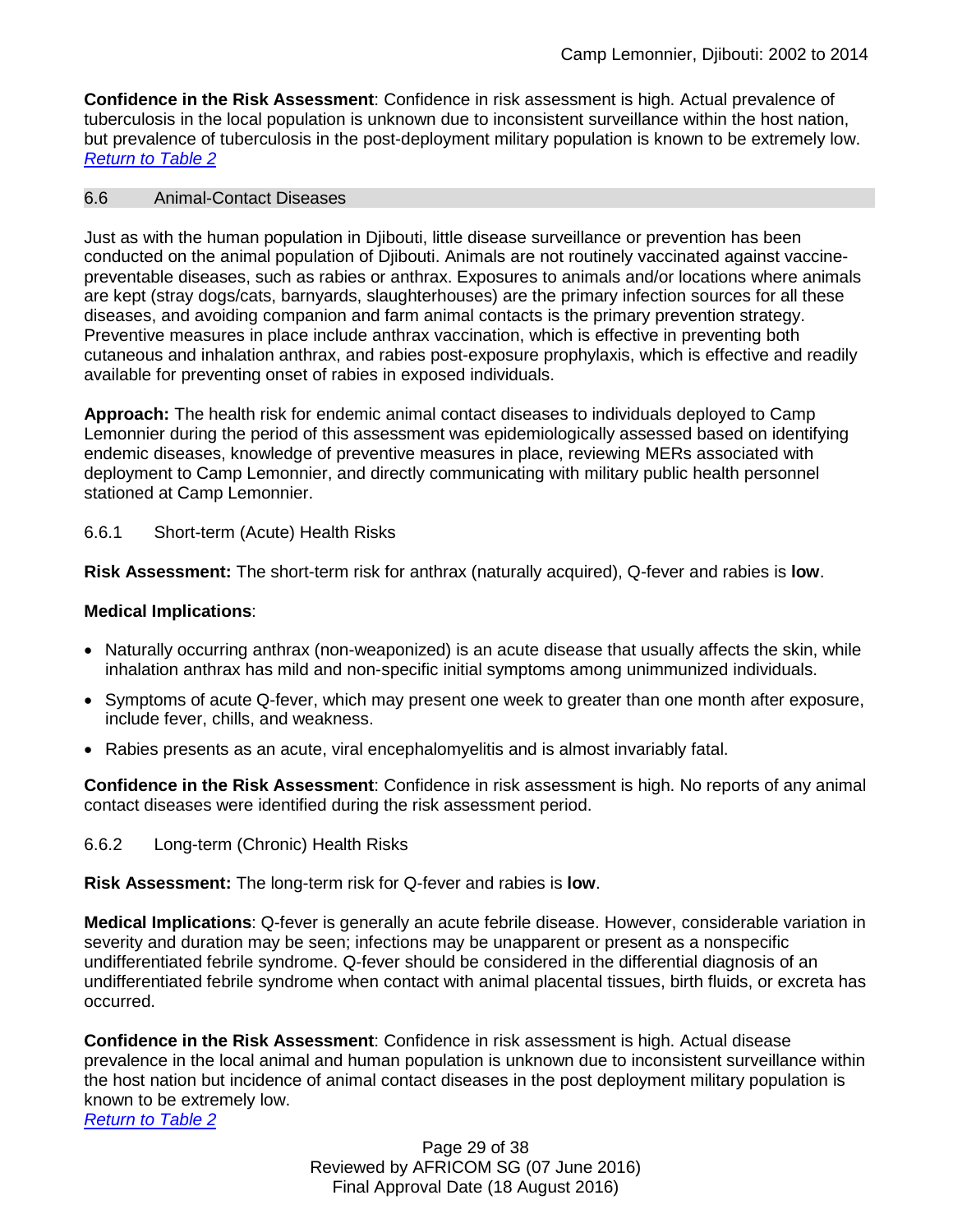### **7 Venomous Animals/Insects**

<span id="page-29-1"></span>The species listed below have home ranges that overlap the location of Camp Lemonnier, and may present a health risk if they are encountered. Information was taken from the Integrated Pest Management Plan for Camp Lemonnier, Djibouti as prepared by Naval Facilities Engineering Command Atlantic, December 2008, as well as Clinical Toxinology Resources, **<http://www.toxinology.com/index.cfm>**. The following list should not be considered inclusive; other venomous scorpions and snakes may be present in the region. See Section 10 for more information about pesticides and pest control measures.

7.1 Short-term (Acute) Health Risk

7.1.1 Spiders: Numerous species of spiders are found in Djibouti. The widow spider (*Latrodectus renivulvatus*) is the only known species whose bite presents a threat. Widow spider bites are mostly minor and even significant envenomation is unlikely to be lethal. Its bite is usually felt as a "sting," with delayed (10+ minutes) local pain and sweating. More severe envenomation may produce regional pain, tender draining lymph nodes, nausea, hypertension, and malaise. Health risk is **low**.

7.1.2 Scorpions: Numerous species of scorpion, such as *Butheolus andersoni,* are found in Djibouti*.*  Stings by these scorpions are likely to cause only short-lived local effects, such as pain, without systemic effects. Health risk is **low**.

7.1.3 Snakes: Numerous species of snakes are found in Djibouti. A number of poisonous snakes whose ranges include the HOA region could be present in Djibouti. The following species are known to be present and could pose a health risk if encountered:

- *Naja haje* (Egyptian cobra or brown cobra): Bites are severe, with both local tissue damage and paralysis. The health risk associated with the bite of these snakes is **high**, but potential for encounters is low.
- *Psammophis sibilians* (olive grass snake, olive sand snake, hissing sand snake, striped sand snake, African beauty snake): Bites are generally minor, requiring symptomatic treatment only.

Overall, the health risk associated with snakes is **low**.

7.5 Long-term (Chronic) Health Risk

None identified. *[Return to Table 2](#page-6-2)*

#### **8 Heat/Cold Stress**

### 8.1 Site-Specific Conditions

Djibouti is classified as a desert climate with hot and very dry weather conditions. Average temperatures in the summer range from 85 to 107°F (June–November) with temperatures in the winter ranging between 70 to 83°F (December–March). Preventive medicine personnel assigned to the Seth Michaud Emergency Medical and Dental Facility monitor and report heat stress conditions daily during the summer months.

<span id="page-29-0"></span>8.2 Heat

8.2.1 Heat Exposure Guidelines

Page 30 of 38 Reviewed by AFRICOM SG (07 June 2016) Final Approval Date (18 August 2016)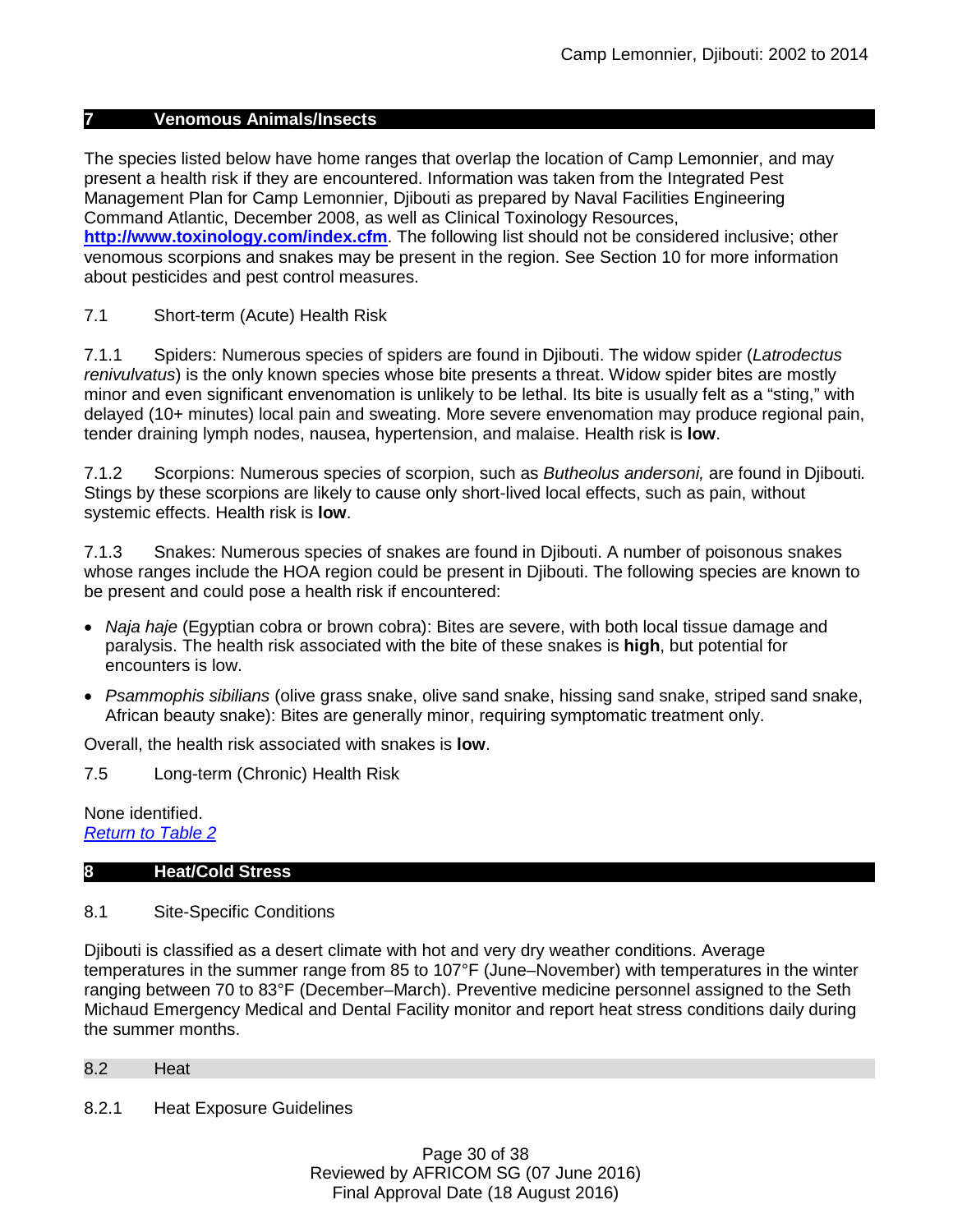Heat advisory conditions are communicated to the camp population by displaying color-coded flags based on Wet Bulb Globe Temperature (WBGT) measurements. Wet Bulb Globe Temperature measurements are a composite temperature used to estimate the effect of temperature, humidity, wind speed, and solar radiation on individuals. The WBGT reading drives preventive measures, such as adjusting work/rest cycles and limiting outdoor activities, to reduce the risk of heat injury. The range of WBGT measurements and their corresponding color-coded flags are as follows:

Less than 80 White, 80 – 84.9 Green, 85 – 87.9 Yellow (Amber), 88 – 89.9 Red, 90 or above Black.

### 8.2.2 Sample Data/Notes

Wet Bulb Globe Temperature index measurements are taken hourly, from 0700 to 1900, to report the heat advisory conditions to camp residents. From June 16 to October 10, 2014, the only period for which heat stress data was available, Black Flag conditions remained in effect for 95% of the time from 0900 until 1600.

8.2.3 Short-term (Acute) and Long-term (Chronic) Health Risk

**Approach:** Onsite preventive medicine assets were interviewed about the conduct of the heat stress program, a review of climatologic data and available heat stress program data was undertaken and MERs and disease non-battle injury data were reviewed to assess heat injuries.

### **Risk Summary:**

Short-term Health Risk: The short-term health risk of heat injury for unacclimated individuals (i.e., on site less than four weeks) and those with underlying health conditions is **moderate**. For all other individuals the risk is **low**.

The long-term health risk is l**ow.**

**Medical Implications:** Severity of heat illness can range from mild clinical signs such as clamminess, nausea, disorientation, or headache to life-threatening symptoms requiring hospitalization. Long-term medical implications from heat injuries are rare but can occur, especially with more serious injuries such as heat stroke. Individuals with a history of heat injury, even when medical attention was not sought, are at increased risk for future heat injury; repeat heat injury may have increased severity.

**Confidence in the Risk Assessment**: Based on generally available information on climatic conditions and the heat stress prevention program, the confidence in risk assessment is high. Individuals who experienced mild symptoms of heat illness may not have sought medical attention; this may lead to an underestimation of the risk.

*[Return to Table 1](#page-2-0) [Return to Table 2](#page-7-0)*

> Page 31 of 38 Reviewed by AFRICOM SG (07 June 2016) Final Approval Date (18 August 2016)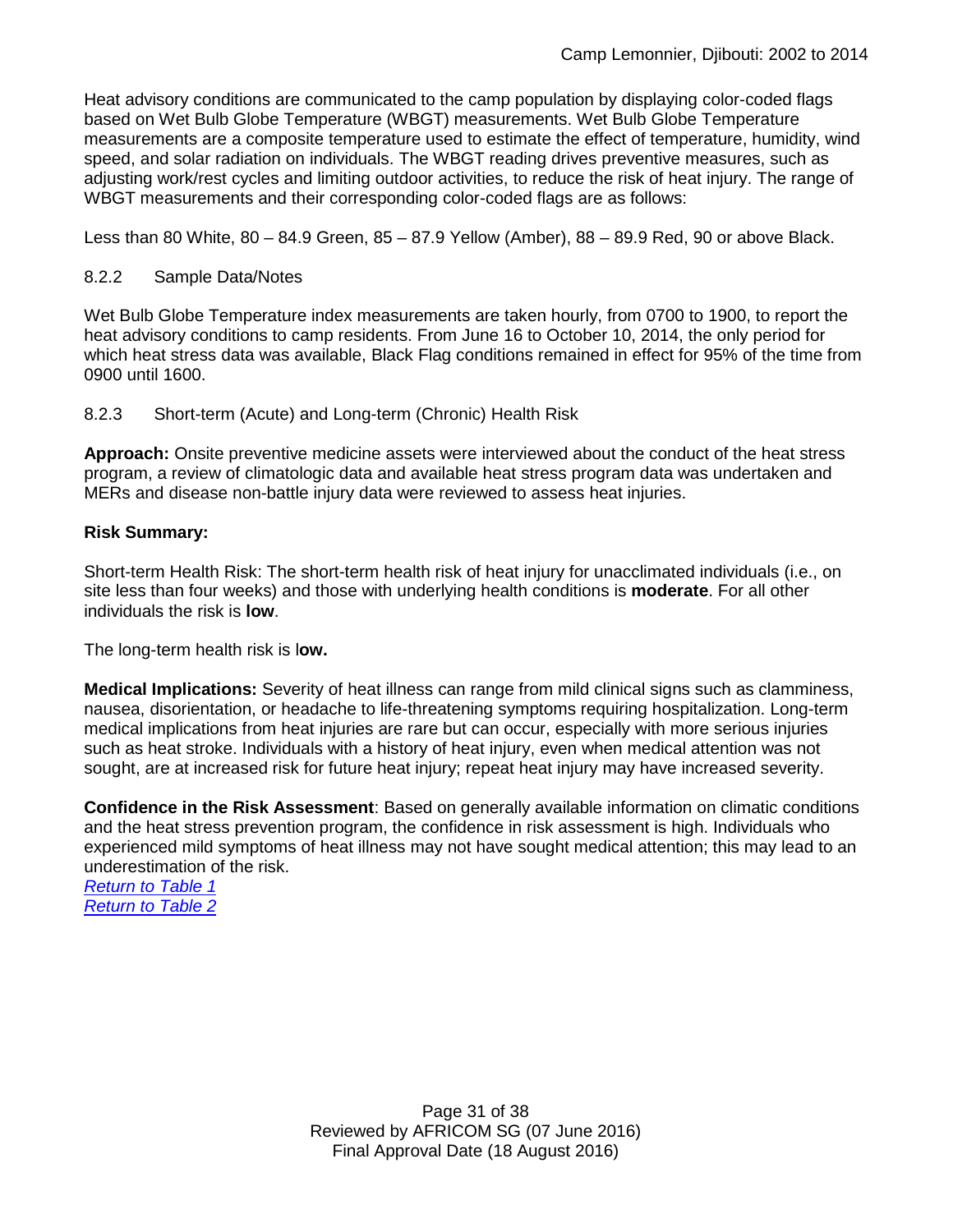### 8.3 Cold

8.3.1 Short-term (Acute) and Long-term (Chronic) Health Risks None identified.

| 9   |  |  |  |
|-----|--|--|--|
|     |  |  |  |
| 9.1 |  |  |  |

# <span id="page-31-0"></span>9.1 Site-Specific Conditions

Camp Lemonnier has a narrow footprint, and all working and living areas are close to noise sources. Sources of potential noise include flight line operations (both fixed and rotary winged aircraft), Prime Power Plants I and II, individual tactical generators, motor vehicles, environmental control units, construction equipment and various power and hand tools in maintenance shops. The standard work shift at Camp Lemonnier is 12 hours, and personnel spend much of their off-work hours in relative close proximity to the flight line and the generator stations, which are the main noise sources. As a result, Camp Lemonnier personnel may not consistently attain the full recovery period after noise exposure.

### 9.1.1 Exposure Guidelines

The Services have established occupational exposure limits (OEL) for continuous or intermittent noise at 85 decibels on the A-weighted scale (dbA) focused on occupational noise exposures and the prevention of noise-induced hearing loss. These standards may be adjusted for longer work shifts, up to a maximum of 16 hours (see table below). A minimum eight-hour recovery time is required between shifts.

| 8 Hour | 12 Hour | 16 Hour |
|--------|---------|---------|
| 85     | 82.375  | ດລ      |

In addition, the EPA issued environmental (community) noise guidelines in 1974 (see table below), which addressed 24-hour noise exposure limits to prevent hearing loss, as well as interference with sleep and other human activities.

| <b>EPA Environmental Noise Guidelines</b> |           |                                                                      |  |
|-------------------------------------------|-----------|----------------------------------------------------------------------|--|
| Location                                  | Criterion | <b>Description</b>                                                   |  |
| Interior                                  | 45 dB     | Residences, hospitals, and schools; to prevent activity interference |  |
| Exterior                                  | 55 dB     | Where human activities take place; to prevent activity interference  |  |
| All Areas                                 | 70 dB     | 24-hour average; to prevent hearing loss                             |  |

#### 9.1.2 Sample Data/Notes

Occupational Noise: Sound level measurements were taken within industrial and maintenance shops as well as the flight line area during industrial hygiene surveys in 2003, 2007, and 2014 as well as during the Occupational and Environmental Health Site Assessment (OEHSA) in September 2012. Noise levels measured in some locations exceeded the OEL. When OELs were exceeded, the specific location/circumstances were recorded and availability and use of hearing protection, placarding of noise hazardous equipment, and recommendations for any needed remediation were noted in the reports.

Environmental Noise: Noise dosimetry was performed at Camp Lemonnier in November 2012 and September 2013 to determine if environmental noise sources constitute a noise-induced hearing loss hazard and/or have the potential for interfering with human activities during work and leisure periods. Noise dosimeters were placed at locations on Camp Lemonnier to capture 24-hour environmental noise measurements. Sampling locations included CLU along the road bordering the flight line, inside a

> Page 32 of 38 Reviewed by AFRICOM SG (07 June 2016) Final Approval Date (18 August 2016)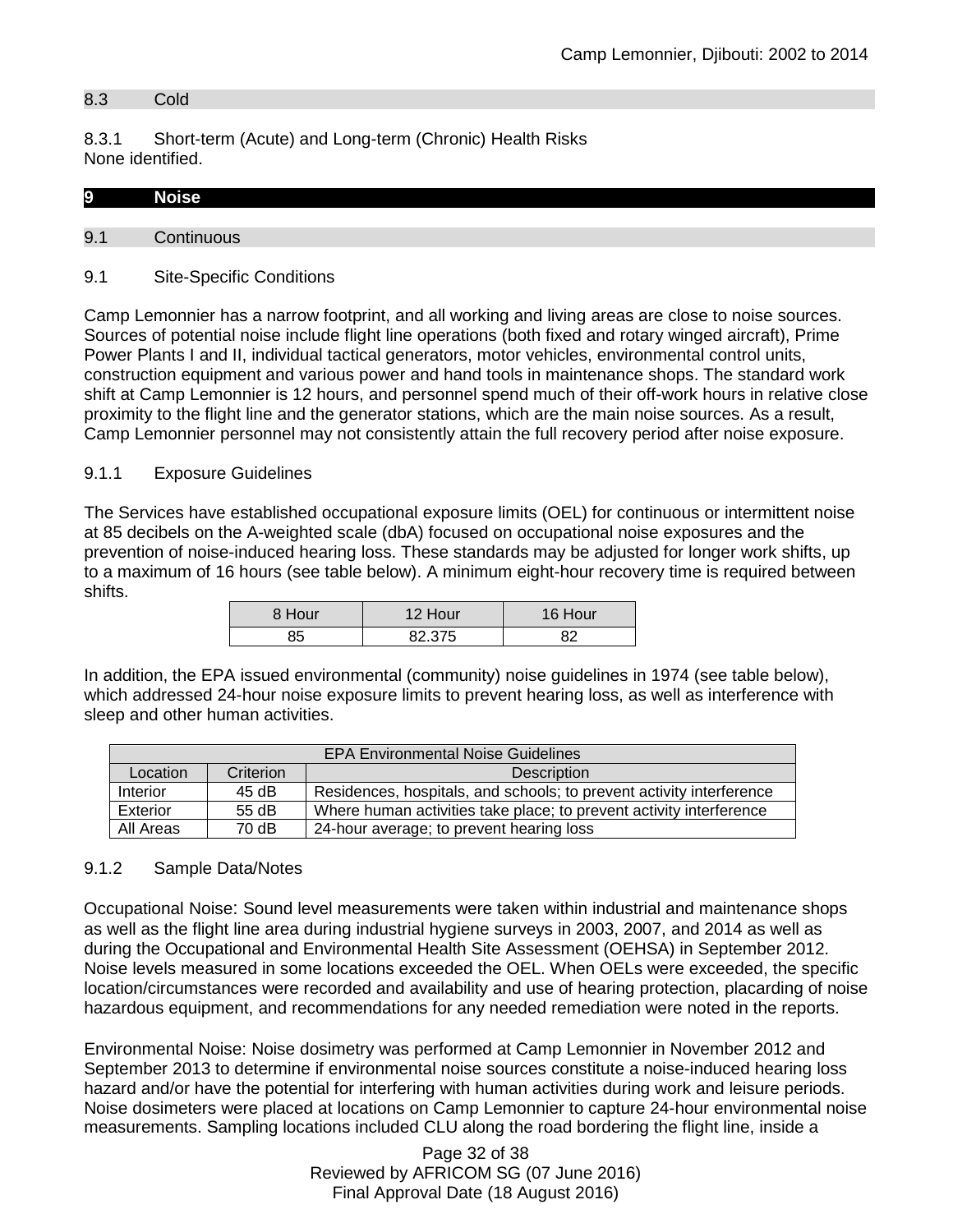residential tent, and on the fence line of the Air Force radar site. All interior and exterior average noise levels in November 2012 and 2013 exceeded the EPA interior and exterior activity interference guidelines. Twenty-four hour average noise levels measured at the following locations exceeded the 70dB, 24-hour guideline for protection against noise-induced hearing loss for a least a portion of the two sampling events; all exterior flight line locations, the Air Force radar site (exterior), and the interiors of CLU in the D and E residential blocks.

### 9.1.3 Short-term (Acute) Health Risk

**Approach:** For occupational noise exposures, noise level measures associated with occupational exposures obtained during multiple industrial hygiene assessments were compared to the Navy/DOD OEL. Knowledge of Service level hearing conservation programs and the availability and compliance with the use of hearing protective devices, as reported in the industrial hygiene surveys, were factored into the assessment. The EPA Environmental Noise Guidelines were used as comparison values for assessing the risk associated with environmental noise.

**Risk Summary**: The short-term risk of noise-induced hearing loss associated with noise exposures at Camp Lemonnier is **low**.

**Medical Implications**: No health effects from purely occupational noise exposure would be expected. However, a few individuals could be expected to experience short term health effects, such as headache, annoyance, speech interference, and fatigue associated with environmental noise exposures. It is possible that some of these individuals sought medical treatment during their deployment.

**Confidence in the Risk Assessment**: Confidence in the health risk assessment is medium. The Services have a well-established hearing conservation program; hearing protection is readily available and generally worn by individuals with known occupational exposures. Available data on environmental noise exposures is somewhat less robust, but noise levels measured were consistent over the two sampling events approximately 10 months apart.

#### 9.1.4 Long-term (Chronic) Health Risk

**Approach**: For occupational noise exposures, noise level measures associated with occupational exposures obtained during multiple industrial hygiene assessments were compared to the Navy/DOD OEL. Knowledge of Service-level hearing conservation programs and the availability and compliance with the use of hearing protective devices, as reported in the industrial hygiene surveys, were factored into the assessment. The EPA Environmental Noise Guidelines were used as comparison values for assessing the risk associated with environmental noise.

**Risk Summary**: The long-term risk of noise-induced hearing loss associated with purely occupational exposures is **low** with appropriate hearing protection. The long-term risk associated with prolonged exposure to environmental noise at the levels detected is **moderate.** The consistency of the data over the two sampling events suggests that the increased risk associated with environmental noise may apply to periods before and after the period of sampling.

**Medical Implications**: No health effects from purely occupational noise exposure would be expected. It is likely that some individuals continuously exposed to environmental noise levels such as those at Camp Lemonnier would be expected to experience health effects such as headache, annoyance, fatigue and possible hearing threshold shifts (temporary to permanent) associated with continuous environmental noise exposures during their deployment.

**Confidence in the Risk Assessment**: Confidence in the health risk assessment is medium. The

Page 33 of 38 Reviewed by AFRICOM SG (07 June 2016) Final Approval Date (18 August 2016)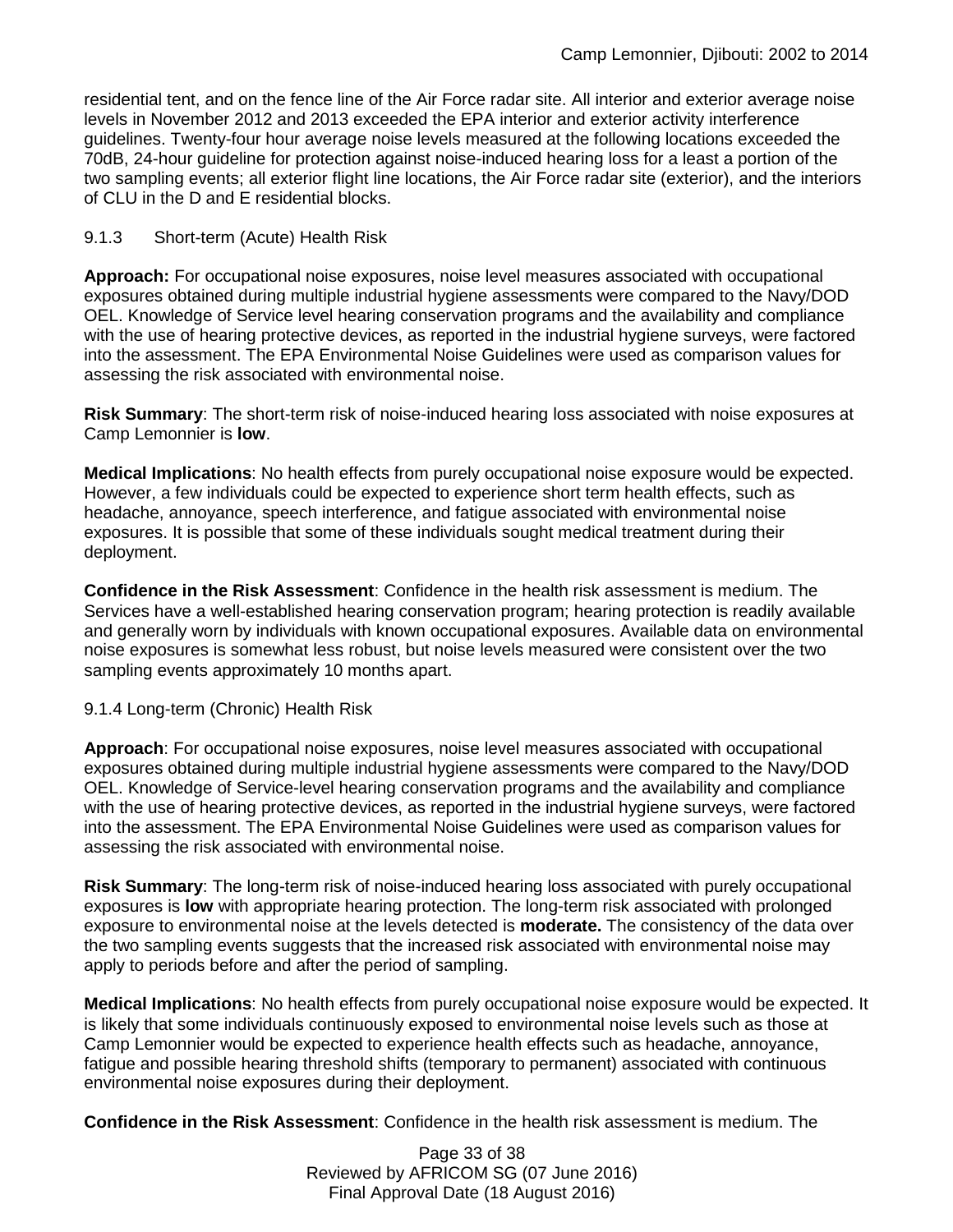Services have a well-established hearing conservation program; hearing protection is readily available and generally worn by individuals with known occupational exposures. Available data on environmental noise exposures is somewhat less robust, but noise levels measured were consistent over the two sampling events approximately 10 months apart.

*[Return to Table 1](#page-2-0) [Return to Table 2](#page-7-1)*

#### 9.2 Impulse

### 9.2.1 Short-term (Acute) and Long-term (Chronic) Health Risks

No information about potential sources of impulse noise (140 dbA or greater) was available. The health risk was not evaluated during this assessment.

#### **10 Unique Concerns**

#### 10.1 Asbestos and Lead-Based Paint

No asbestos containing material or peeling lead-based paint was identified in three industrial hygiene surveys completed during the period of this assessment of Camp Lemonnier.

10.1.1 Short-term (Acute) Health Risk

None identified based on available data.

10.1.2 Long-term (Chronic) Health Risk

None identified based on available data.

**Confidence in the Risk Assessment**: While there is limited industrial hygiene data available, the overwhelming majority of the structures onsite are recently renovated or new construction; confidence in health risk assessment is medium.

#### 10.2 Potential Environmental Contamination Sources

In addition to environmental exposures already discussed, there may be specific occupational exposure pathways associated with vehicle, aircraft, and site maintenance. Typical chemicals of concern associated with potential occupational exposures are petroleum, oils, and lubricants. An exposure assessment plan to document potential occupational exposures was developed during the OEHSA in 2012 and validated during the 2014 industrial hygiene survey. In addition, there are procedures in place for storing, handling, using and disposing hazardous materials which generally minimize health risk.

10.2.1 Short-term (Acute) and Long-term (Chronic) Health Risks

The short- and long-term health risks are **low**.

**Confidence in the Risk Assessment**: Due to limited industrial hygiene sampling data, confidence in the health risk assessment is currently low.

#### 10.3 Pesticides/Pest Control

Pest control services on Camp Lemonnier are provided through contract. Contract personnel are required to meet DOD certification requirements or have a state pest control operator's license. Pest

> Page 34 of 38 Reviewed by AFRICOM SG (07 June 2016) Final Approval Date (18 August 2016)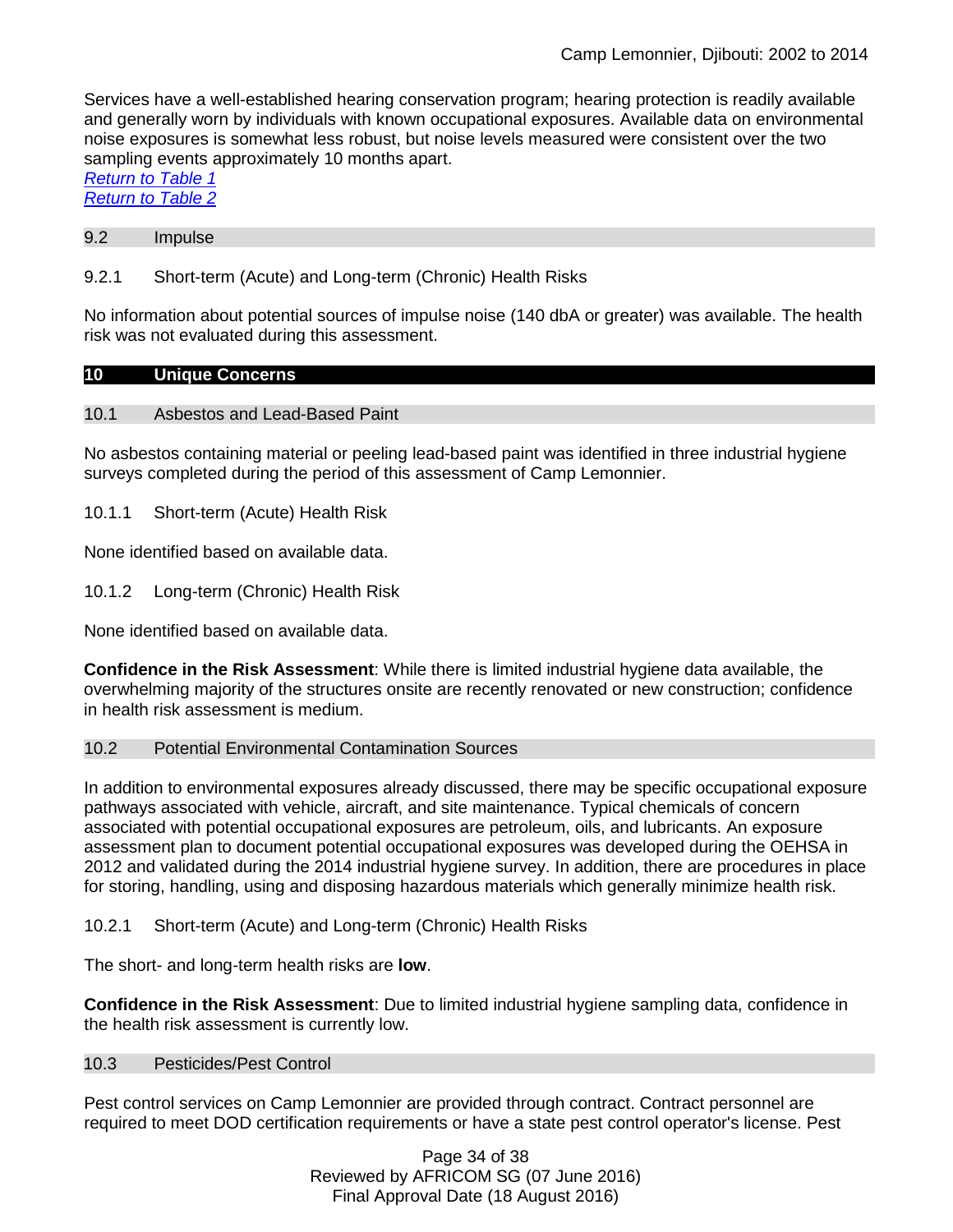management services include the control of arthropod and vertebrate pests in and around buildings. Sanitation, glue traps, and exclusion are the primary means of non-chemical control in and around structures. Low-toxicity insecticidal baits are used effectively for cockroaches and ants. Most pesticides used onsite consist of contact chemicals or those that degrade rapidly in the environment. Onsite oversight of pest management activities is provided by a Pest Control Performance Assessment Representative from the Michaud Emergency Medical and Dental Facility.

10.3.1 Short-term (Acute) and Long-term (Chronic) Health Risks

**Approach**: Both the Camp Lemonnier Integrated Pest Management Plan and the existing contract vehicle for pest control services were reviewed for compliance with DOD and Navy policy. In addition, the Navy Entomology Center of Excellence was consulted about their knowledge of pest management activities at Camp Lemonnier.

### **Risk Summary**:

Short-term health risk: None identified.

Long-term health risk: None identified.

**Confidence in the Risk Assessment**: Confidence in the risk assessment is high. The integrated pest management plan emphasizes non-chemical control over the use of chemical pesticides. The potential for camp residents to come in contact with improperly formulated insecticides is remote.

#### <span id="page-34-0"></span>10.4 La Douda Dump

Based on interviews with onsite preventive medicine personnel, smoke and odors associated with the La Douda Dump have been the principal health concerns and one of the leading morale issues of individuals deployed to Camp Lemonnier for several years. The La Douda Dump is a 247-acre site situated approximately 1.2 miles southeast of Camp Lemonnier. The dump is the primary refuse disposal site for Djibouti City and surrounding areas. It also serves as the disposal site for waste products from animal slaughterhouses (offal) located in Djibouti. The offal is the major source of burning as most of the other refuse is scavenged. Waste material remaining after scavenging has also been known to combust, presumably due to the heat generated by natural decay. Disposal and burning of hazardous waste has been periodically reported. Smoke plumes from burning refuse at the La Douda Dump impact Camp Lemonnier for short periods on a routine basis.

#### 10.4.1 Sample Data/Notes

From October 2002 to December 2014, data from 416 PM $_{10}$  samples, 294 PM $_{2.5}$  samples, 93 air samples for VOCs, 12 SVOC samples and more than 11,000 PAH measurements via direct reading instruments have been generated. Sampling locations were established to characterize potential airborne contaminates from all potential emission sources in and around Camp Lemonnier at representative exposure points based on where camp residents live, work, and recreate. Although this sampling was not done specifically to characterize emissions from the La Douda Dump, it did capture the primary compounds that drive health risk associated with open burning (i.e., PAH, dioxins, and furans). Results of all air sampling are discussed in detail in Section 2 (Air) above.

10.4.2 Short-term (Acute) Health Risk

**Approach**: While air samples collected are not representative solely of the La Douda Dump, it was assumed for the purposes of this assessment that the La Douda Dump was the source of all identified air pollutants. The specific health risk assessment approach for  $PM_{10}$ ,  $PM_{2.5}$ , VOC and SVOC is

> Page 35 of 38 Reviewed by AFRICOM SG (07 June 2016) Final Approval Date (18 August 2016)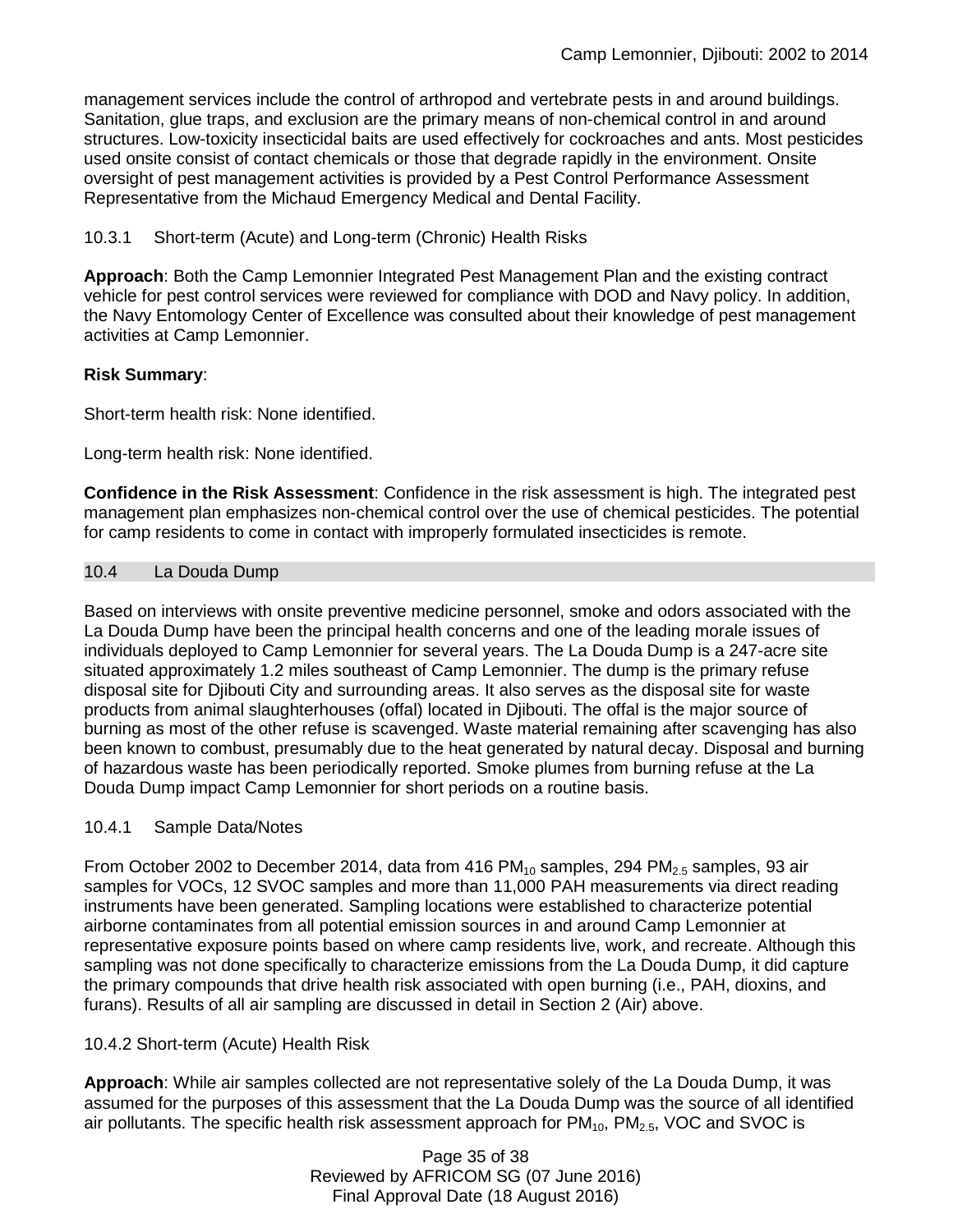described in the Section 2 above.

**Risk Summary**: No additional short-term health risk was identified above that associated with ambient air. The primary short-term and long-term risk drivers for the air exposure pathway are dust (PM $_{10}$  and  $PM<sub>2.5</sub>$ ) and diesel exhaust, neither of which can be directly attributed to open burning at the La Douda Dump. Airborne dust is a complex mixture of solid and liquid particles from multiple sources, and diesel exhaust is primarily associated with onsite power generation.

**Medical Implications**: Individuals exposed to smoke from burning at the dump may experience red, burning eyes, irritated respiratory passages, and cough. The longer a person remains in the smoke plume the more likely these symptoms are to occur. The frequency of complaints and severity of symptoms may be worse during temperature inversions when smoke is trapped close to the ground for extended periods. However, many of these symptoms can also be induced by exposure to ambient dust, diesel exhaust, or the arid climate and may not be directly related to smoke from burning refuse. Any symptoms related to smoke exposure would generally be expected to subside when exposure ceases.

**Confidence in the Risk Assessment**: Confidence in the health risk assessment is medium. Sampling data for dioxins/furans is limited but levels detected were similar to worldwide background levels. The PAH (products of incomplete combustion) sampling was far more extensive and results are likely representative of year-round ambient concentrations.

10.4.3 Long-term (Chronic) Health Risk

**Approach**: While air samples collected are not representative solely of the La Douda Dump, it was assumed for the purposes of this assessment that the La Douda Dump was the source of all identified air pollutants. The specific health risk assessment approach for  $PM_{10}$ ,  $PM_{2.5}$ , VOC and SVOC is described in the Section 2 above.

**Risk Summary**: No additional long-term health risks were identified above that associated with ambient air at Camp Lemonnier. The primary risk driver at Camp Lemonnier for long-term health risk is  $PM_{2.5}$ . The specific contribution of open burning at the La Douda Dump to the long-term health risk associated with ambient air is indeterminate based on available sampling data.

**Medical Implications**: While no long-term health risks have yet been identified in populations exposed to smoke associated with refuse burning, it is possible that a small number of individuals may experience long-term health effects. Specific factors that may increase risk include combined exposures (such as dust, industrial pollutants, and tobacco smoke) and individual susceptibilities, such as preexisting health conditions or genetic factors.

**Confidence in the Risk Assessment**: Confidence in the health risk assessments is low. Sampling data for dioxins/furans is limited and PAH data, although extensive, was collected only during one calendar year.

*[Return to Table 2](#page-7-2)*

Page 36 of 38 Reviewed by AFRICOM SG (07 June 2016) Final Approval Date (18 August 2016)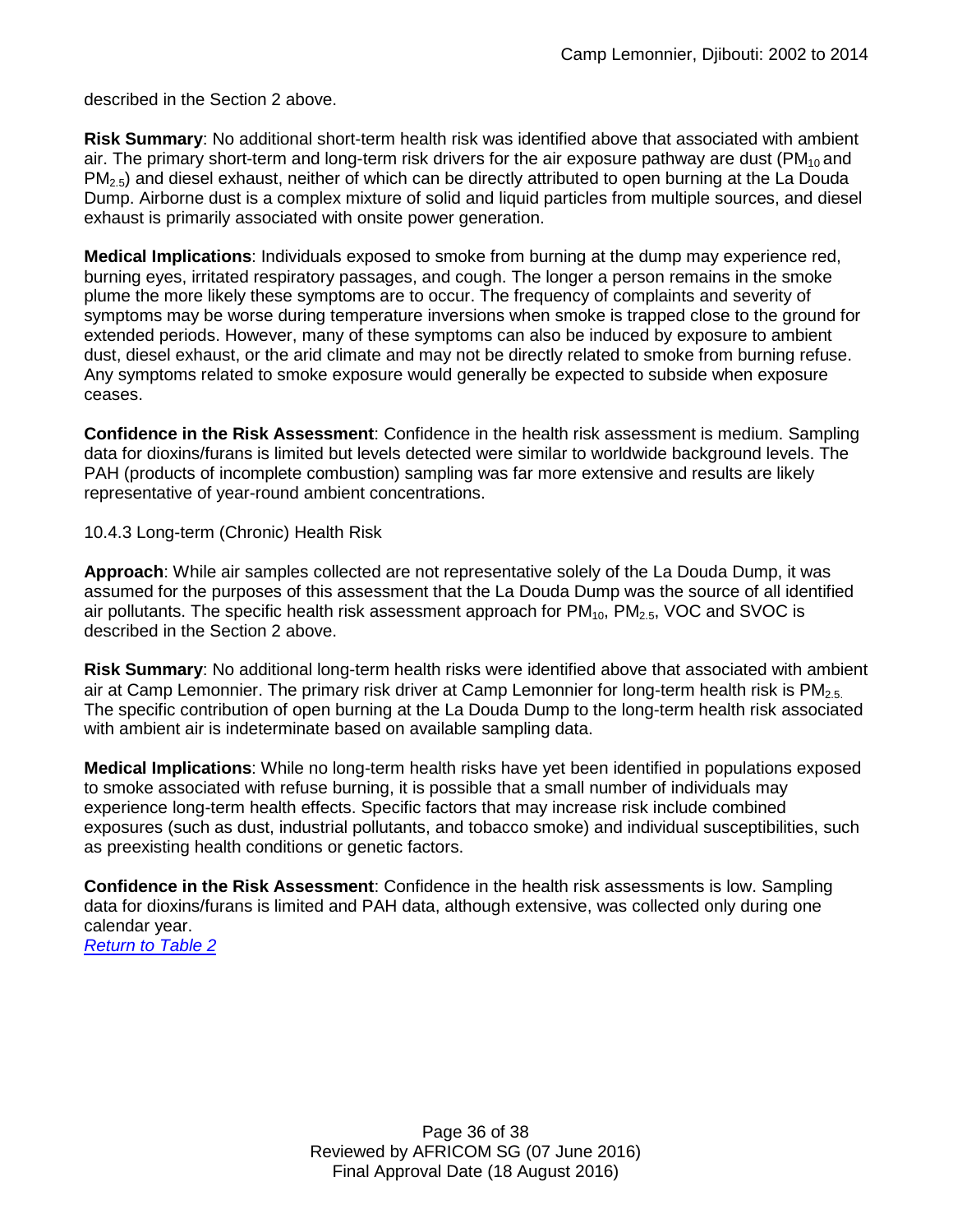### **11 References**

### *POEMS developed according to:*

- **1. DODI 6490.03,** *Deployment Health***, September 2011.**
- **2. MCM 0017-12,** *Procedures for Deployment Health Surveillance,* **December 2012.**
- **3. DODI 6055.05, Occupational and Environmental Health, November 2008.**
- **4. Klaassen, C.D.** *Casarett & Doull's Toxinology: the Basic Science of Exposures***, Chapter 2, Principles of Toxinology; Fifth Edition, McGraw Hill, New York.**

### *Site description and baseline information obtained from:*

- **5. Potomac-Hudson Engineering, Inc. – 2008 – Draft Drinking Water Management Action Plan, Camp Lemonnier, Djibouti – May 16, 2008.**
- **6. Department of the Navy – 2003 Environmental Health Site Assessment of Camp, Lemonnier, Djibouti Africa – August 22, 2003.**
- **7. Department of the Army – 2004 Deployment Occupational and Environmental Health (OEH) Risk Characterization – July 23, 2004.**
- **8. Department of the Navy – 2004 Baseline Industrial Hygiene Survey, Camp Lemonnier, Djibouti – April 27, 2004.**
- **9. Department of the Navy – 2007 Industrial Hygiene Survey of Camp Lemonnier, Djibouti –April 26, 2007.**
- **10. Department of the Navy – 2009 Industrial Hygiene Survey of Camp Lemonnier, Djibouti, Africa – April 2009.**
- **11. Occupational and Environmental Health Site Assessment, Camp Lemonnier, November 2012.**
- **12. Department of the Navy – 2014 Industrial Hygiene Survey of Camp Lemonnier for 2014 – September 21, 2014.**
- **13. Djibouti Post Report – eDiplomat – Area, Geography, and Climate Updated: July 19, 2005.**
- **14. Integrated Pest management Plan – Camp Lemonnier, Djibouti: December 2008**

### *Sampling data were obtained from the:*

**15. Defense Occupational and Environmental Health Readiness System (referred to as the DOEHRS-EH database) at [https://doehrs-ih.csd.disa.mil/Doehrs/.](https://doehrs-ih.csd.disa.mil/Doehrs/) Some of the data may be classified or otherwise have some restricted distribution. See discussion below.**

*Additional environmental health reports/survey documents are from the:*

- **16. Military Exposure Surveillance Library: https://mesl.apgea.army.mil/mesl/. Some of the data and reports used may be classified or otherwise have some restricted distribution.**
- **17. Department of Veterans Affairs-Environmental Letter – Burn Pits Throughout Iraq, Afghanistan, and Djibouti, April 26, 2010.**

### *Chemical hazards (air, water, soil) evaluated based on military exposure guidelines (MEGs) and risk assessment methodology in:*

- **18. USAPHC Technical Guide (TG230): Environmental Health Risk Assessment and Chemical Exposure Guidelines for Deployed Military Personnel, December, 2013 Revision.**
- **19. USACHPPM, Particulate Matter Factsheet No. 64-009-0708, 2008.**
- **20. EPA Toxicological Review of Acrolein, May 2003.**
- **21. ATSDR Toxicological Profile for Acrolein, August 2007.**
- **22. National Academy of Sciences, Committee on Toxinology: Acute Exposure Guideline Levels for Selected Airborne Chemicals, Volume 8 (2010).**
- **23. California Air Resources Board and the Office of Environmental Health Hazard Assessment: Benzo[a]pyrene as a Toxic Air Contaminant, July 1994.**